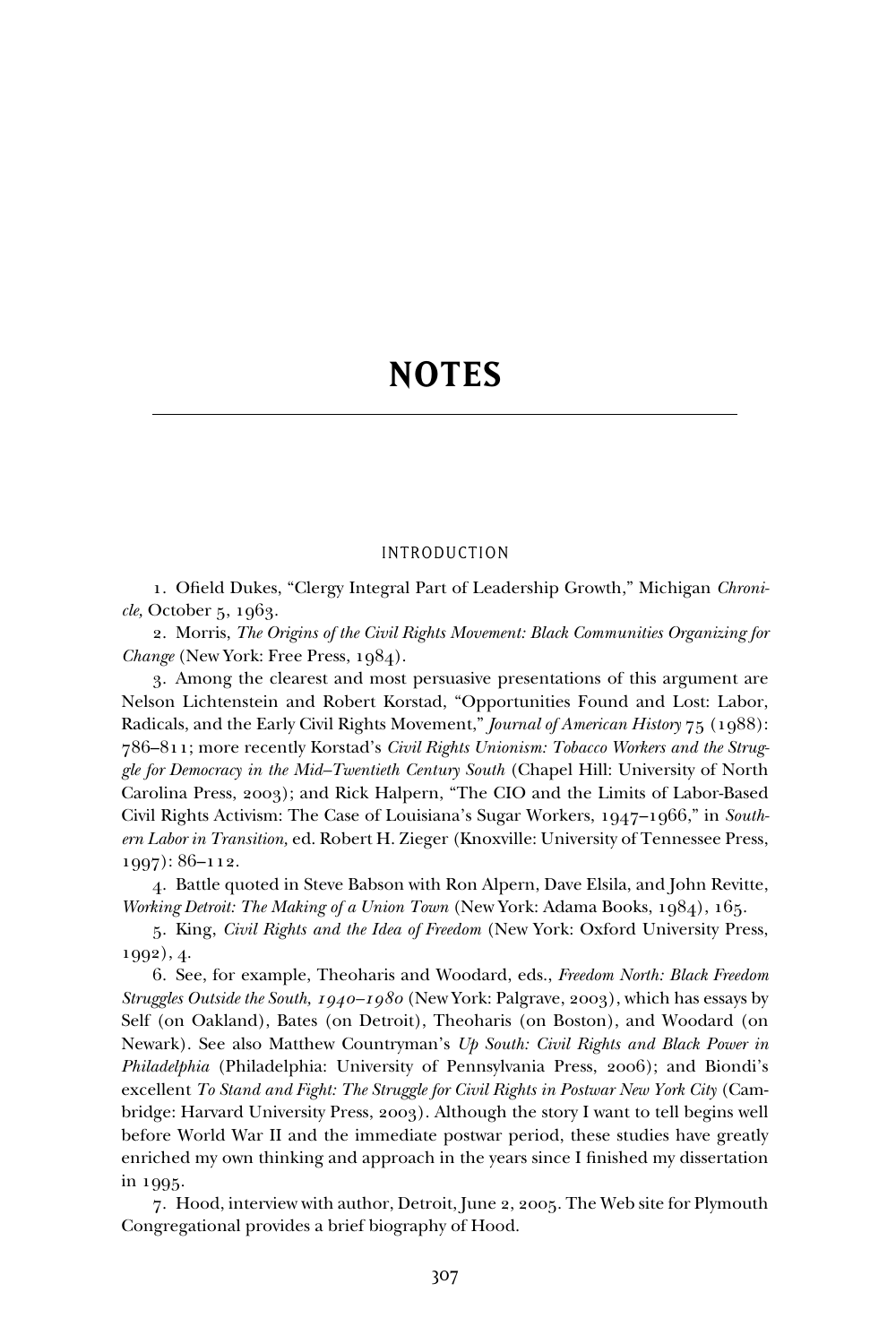8. See, for instance, August Meier and Elliot Rudwick, *Black Detroit and the Rise of the UAW* (New York: Oxford University Press, 1979; rpt., Ann Arbor: University of Michigan Press, 2007); Richard W. Thomas, *Life for Us Is What We Make It: Building Black Community in Detroit, 1915–1945* (Bloomington: Indiana University Press, 1992); Christopher H. Johnson, *Maurice Sugar: Law, Labor, and the Left in Detroit, 1912–1950* (Detroit: Wayne State University Press, 1988); Heather Ann Thompson, *Whose Detroit? Politics, Labor, and Race in a Modern American City* (Ithaca: Cornell University Press, 2001); and Suzanne E. Smith, *Dancing in the Streets: Motown and the Cultural Politics of Detroit* (Cambridge: Harvard University Press, 1999).

9. Franklin quoted in *Give Me This Mountain: Life History and Selected Sermons of C. L. Franklin,* ed. Jeff Todd Titon (Urbana: University of Illinois Press, 1989), 19. Also on Franklin see Nick Salvatore, *Singing in a Strange Land: C. L. Franklin, the Black Church, and the Transformation of America* (New York: Little Brown, 2005).

10. Among the best studies of the significance of the Black church historically and in the present is C. Eric Lincoln and Lawrence H. Mamiya's *The Black Church in the African American Experience* (Durham: Duke University Press, 1990). Equally useful sources include Gayraud S. Wilmore, *Black Religion and Black Radicalism: An Interpretation of the Religious History of Afro-American People,* 2d ed. (Maryknoll, NY: Orbis, 1991); Fredrick C. Harris, *Something Within: Religion in African American Political Activism* (New York: Oxford University Press, 1999), which has a good overview of the debate over whether Black churches and African American Christianity encourages or hampers political participation; and Albert J. Raboteau, *A Fire in the Bones: Reflections on African-American Religious History* (Boston: Beacon, 1995).

11. Evelyn Brooks Higginbotham, *Righteous Discontent: The Women's Movement in the Black Baptist Church, 1880–1920* (Cambridge: Harvard University Press, 1993); Elsa Barkley Brown, "Negotiating and Transforming the Public Sphere: African American Political Life in the Transition from Slavery to Freedom," *Public Culture* 7 (1994): 107–46; Victoria W. Walcott, *Remaking Respectability: African American Women in Interwar Detroit* (Chapel Hill: University of North Carolina Press, 2001), esp. chap. 2.

12. White, "Who Owns the Negro Church?" *Christian Century,* February 9, 1938, 177.

13. Coleman A. Young with Lonnie Wheeler, *Hard Stuff: The Autobiography of Coleman Young* (New York: Viking, 1994), 45.

14. Niebuhr, "The Detroit Microcosm in the American Microcosm," draft in the Niebuhr Papers, Box 56, Folder 7, Library of Congress. See also June Bingham, "Reinhold Niebuhr in Detroit," *Christian Century,* March 8, 1961, 296–99. For more on his years in Detroit and how they shaped his later activism, see Charles C. Brown, *Niebuhr and His Age: Reinhold Niebuhr's Prophetic Role in the Twentieth Century* (Philadelphia: Trinity Press International, 1992), chap. 2.

15. Lloyd H. Bailer, "Negro Labor in the Automotive Industry," PhD diss., University of Michigan, 1943. See also Joyce Shaw Peterson, "Black Automobile Workers in Detroit, 1910–1930," *Journal of Negro History* 64 (summer 1979): 177–90.

16. Dade, Oral History Interview with Jim Keeney and Roberta McBride, September 17, 1969, Archives of Labor History and Urban Affairs [cited hereafter as ALHUA], Wayne State University, Detroit, Michigan, 4. As I argue in chapter 2, the relationship between Black ministers and the Ford Motor Company was always complex.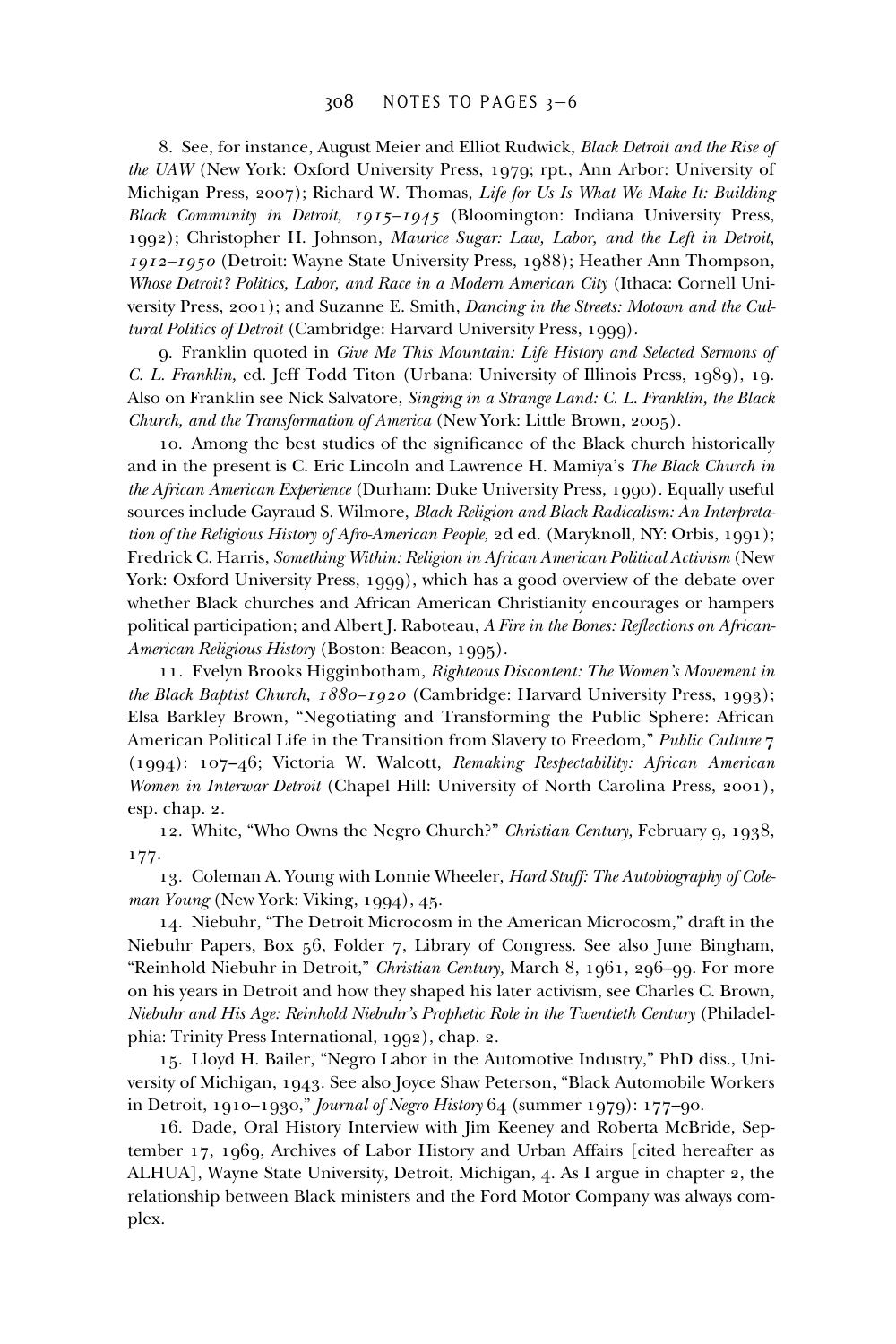17. Pope, *Millhands and Preachers: A Study of Gastonia* (New Haven: Yale University Press, 1942). See also Dwight B. Billings, "Religion as Opposition: A Gramscian Analysis," *American Journal of Sociology* 96:1 (July 1990): 1–31, which uses Pope's data on the "conservative" uses of religion and contrasts them with more "progressive" applications.

18. Hill, Oral History Interview with Roberta McBride, May 8, 1967, ALHUA, 5.

19. Evans and Boyte, *Free Spaces: The Sources of Democratic Change in America* (New York: Harper and Row, 1986), chap. 1.

20. Maki, Oral History Interview with Norman McRae, March 26, 1970, ALHUA, 7.

21. Nowak, *Two Who Were There: A Biography of Stanley Nowak* (Detroit: Wayne State University Press, 1989), 69.

22. Ibid.,176–77; Sugrue, *The Origins of the Urban Crisis: Race and Inequality in Postwar Detroit* (Princeton: Princeton University Press, 1996), 73. On the housing conflict, see Dominic J. Capeci Jr., *Race Relations in Wartime Detroit: The Sojourner Truth Housing Controversy of 1942* (Philadelphia: Temple University Press, 1984).

23. Ward, *Our Economic Morality and the Ethic of Jesus* (New York: Macmillan, 1929), 30.

24. For a good overview on Coughlin, see Alan Brinkley's *Huey Long, Father Coughlin, and the Great Depression* (New York: Vintage, 1983), esp. chap. 4, "The Radio Priest." On Smith, see Glen Jeansonne, *Gerald L. K. Smith: Minister of Hate* (New Haven: Yale University Press, 1988); and Leo P. Ribuffo, *The Old Christian Right: The Protestant Far Right from the Great Depression to the Cold War* (Philadelphia: Temple University Press, 1983).

25. Williams, "Hell-Brewers of Detroit," *The Protestant,* April–May 1943. On Williams's background and career, see Anthony Dunbar, *Against the Grain: Southern Radicals and Prophets, 1929–1959* (Charleston: University Press of Virginia, 1981); and Cedric Belfrage, *A Faith to Free the People* (New York: Dryden Press, 1944), which focuses more on Williams's political theology. See also Belfrage's earlier biography of Williams, *South of God* (New York: Modern Age Books, 1941).

26. The best single source on the riot is Dominic Capeci and Martha Wilkerson, *Layered Violence: The Detroit Rioters of 1943* ( Jackson: University Press of Mississippi, 1991); see also Harvard Sitkoff, "Detroit Race Riot of 1943," *Michigan History* 53 (fall 1969): 183–206.

27. Stanley and Margaret Nowak to Dr. Leslie Bechtel, December 5, 1944, Nowak Collection, Box 4, ALHUA.

28. Hill to Reverend Burnett Magruder, February 4, 1943, Williams Collection, Box 18, ALHUA.

29. See Erdmann D. Benyon, "The Southern White Laborer Migrates to Michigan," *American Sociological Review* 3 ( June 1939): 333–43; Alan Clive, *State of War: Michigan in World War II* (Ann Arbor: University of Michigan Press, 1979), chap. 5, "Tennessee and Kentucky Are Now in Michigan"; and especially Chad Berry, *Southern Migrants, Northern Exiles* (Urbana: University of Illinois Press, 2000).

30. A good overview of Williams's theology can be found in Bill Troy, with Claude Williams, "People's Institute of Applied Religion," copy in Williams Collection, Box 18, ALHUA. See also, Belfrage, *A Faith to Free the People,* esp. 221–81.

31. Johnson in *Detroit Lives,* ed. Robert Mast (Philadelphia: Temple University Press, 1994), 50.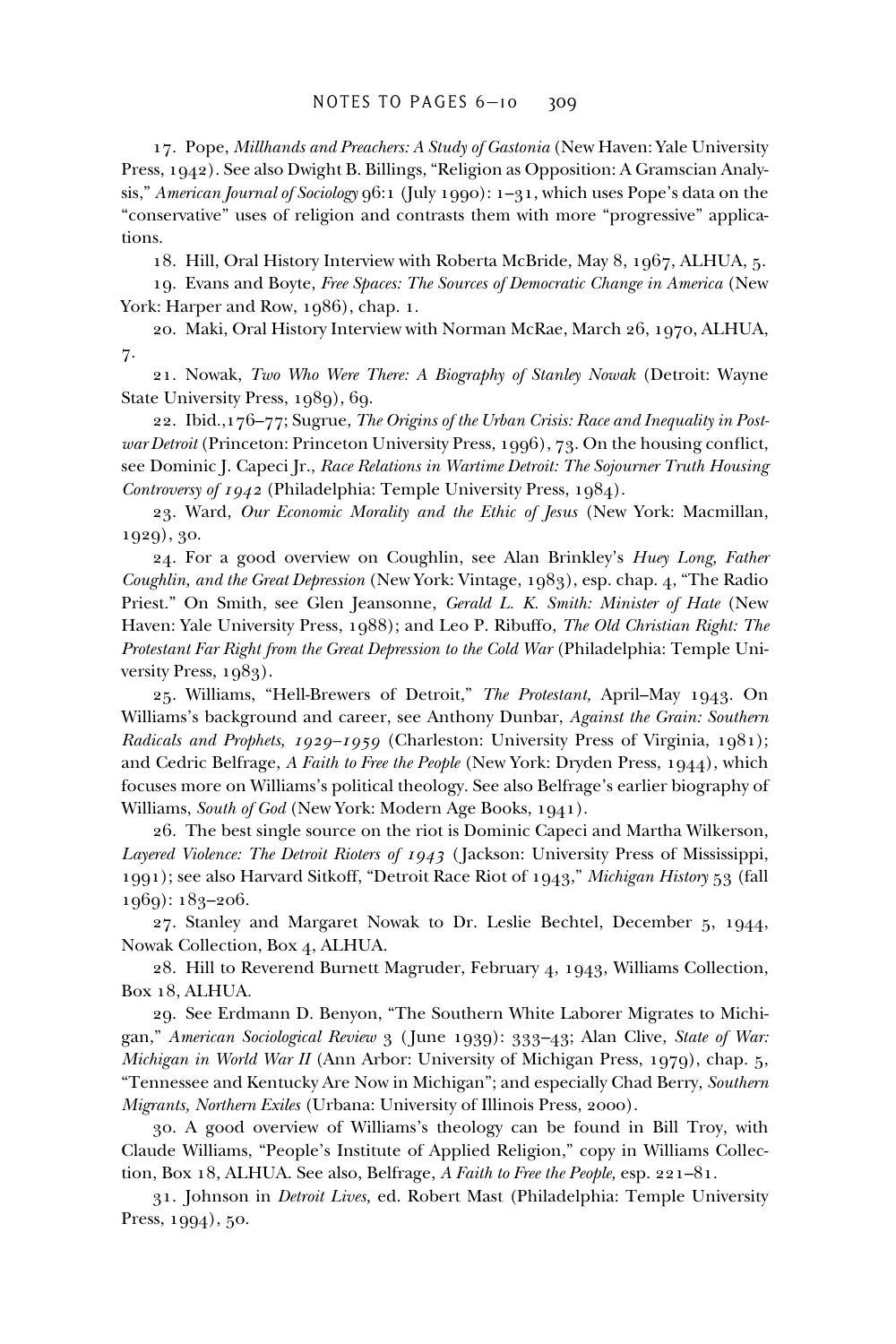32. Tripp quoted in Ofield Dukes, "UHURU Leader Says: 'Must Crush White Man,'" *Michigan Chronicle,* October 19, 1963, 1, 4.

33. Detroit Commission on Community Relations, "Inter-office Correspondence, Re: UHURU," September 15, 1963, DCCR Papers, III, Box 21, ALHUA.

34. Georgakas in Mast, *Detroit Lives,* 292. In addition to Georgakas and Surkin's *Detroit: I Do Mind Dying* (New York: St. Martin's, 1974), see James A. Geschwender, *Class, Race, and Worker Insurgency: The League of Revolutionary Black Workers* (Cambridge: Cambridge University Press, 1977); and Thompson, *Whose Detroit?* 84–86.

35. Cleage, "An Epistle to Stokely," in *The Black Messiah* (New York: Sheed and Ward, 1968), 35–36.

36. On the *Black Manifesto* and the IFCO see Wilmore, *Black Religion and Black Radicalism,* 202–10.

37. West, "Religion and the Left," *Monthly Review,* July–August 1984, 14. See also Billings, "Religion as Opposition."

38. Lasch, "Religious Contributions to Social Movements," *Journal of Religious Ethics* 18 (spring 1990): 101. David Chappell stresses the importance of "old time" religion with its belief in "irrational" practices in his brilliant study of religion and the southern civil rights movement, *Prophetic Religion and the Death of Jim Crow* (Chapel Hill: University of North Carolina Press, 2004). See also Jasper M. James, *The Art of Moral Protest: Culture, Biography, and Creativity in Social Movements* (Chicago: University of Chicago Press, 1997); and James, "The Emotions of Protest: Affective and Reactive Emotions in and around Social Movements," *Sociological Forum* 13 (1998): 397–424.

39. Rauschenbusch, *A Theology for the Social Gospel* (Louisville: Westminster John Knox Press, [1917] 1997), 131.

40. Ibid., 142.

41. Peter W. Williams, America's Religions: From Their Origins to the Twenty-first Cen*tury* (Urbana: University of Illinois Press, 2002), chap. 32; and Sydney E. Ahlstrom, *A Religious History of the American People* (New Haven: Yale University Press, 1972), chap. 47. Both of these works have good, though basic, overviews of the social gospel and the various debates regarding dating and influence.

42. Ralph E. Luker, *The Social Gospel in Black and White: American Racial Reform, 1885–1912* (Chapel Hill: University of North Carolina Press, 1991), 4. Luker also does a wonderful job of characterizing the racial ambiguity, and at times the racism, within the writings and speeches of advocates of the social gospel.

43. Ibid.; Susan Lindley, "Neglected Voices and Praxis in the Social Gospel," *Journal of Religious Ethics* 18 (spring 1990): 75–103; Philip S. Foner, ed., *Black Socialist Preacher: The Teachings of Reverend George Washington Woodbey, and his Disciple, Reverend G. W. Slater, Jr.* (San Francisco: Synthesis Publications, 1983); Raboteau, *A Fire in the Bones;* Clarence Taylor, *Black Religious Intellectuals: The Fight for Equality from Jim Crow to the 21st Century* (New York: Routledge, 2002).

44. Drake and Cayton, *Black Metropolis* (Chicago: University of Chicago Press, 1945), 736. In a similar vein see Mark Naison, *Communists in Harlem during the Depression* (Urbana: University of Illinois Press, 1983); and Kelley, *Hammer and Hoe: Alabama Communists during the Great Depression* (Chapel Hill: University of North Carolina Press, 1990).

45. Young, *Hard Stuff,* 44.

46. Detroit NNC File, Labadie Collection, University of Michigan; and NNC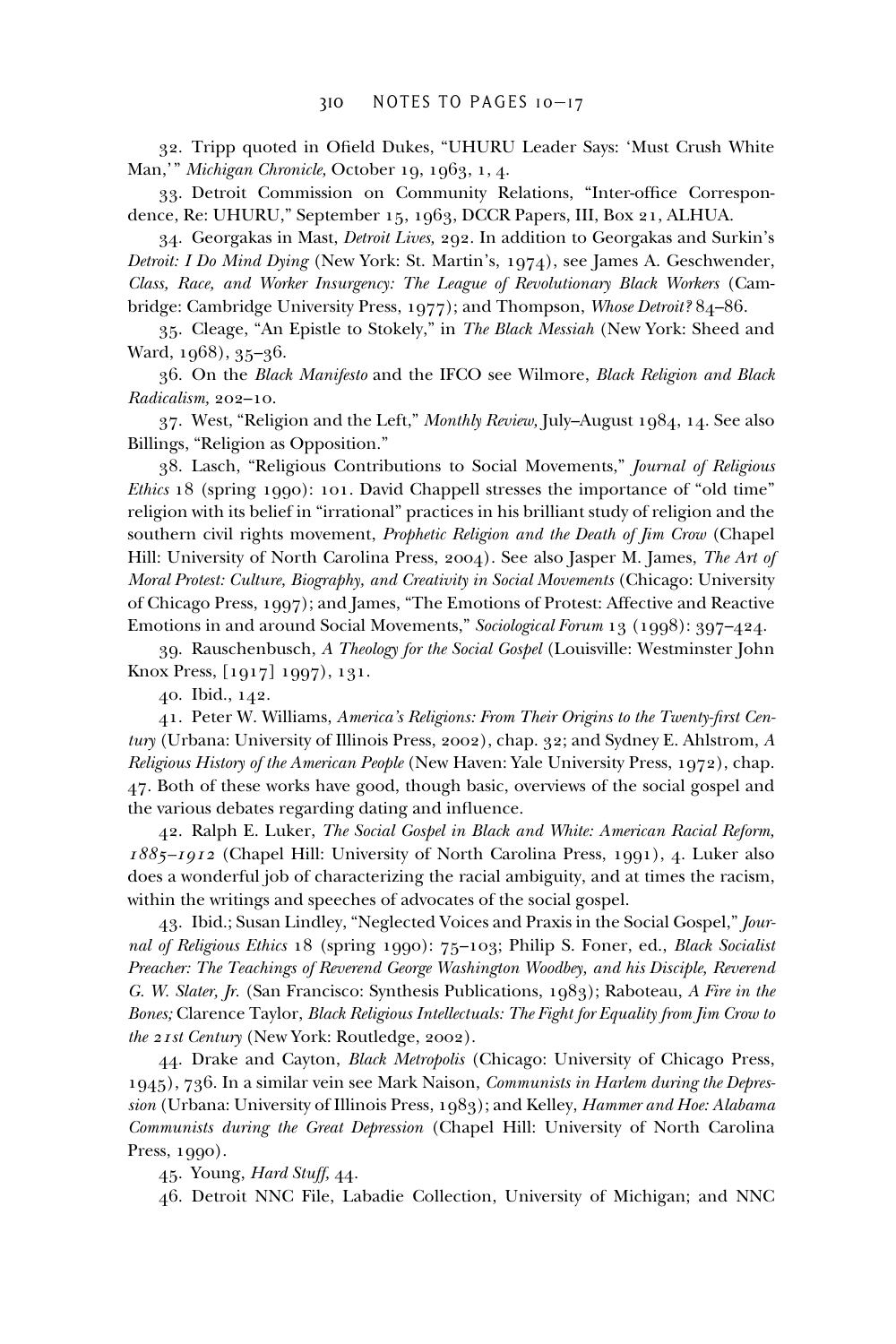Records, Microfilm, Reel 6. On the CRF, see "Constitution of the Conference for the Protection of Civil Rights (1935)," Civil Rights Congress [CRC] Papers, Box 1, ALHUA; and John Bollens, "Why a Civil Rights Federation?" *Civil Rights Federation News,* November 8, 1938, copy in CRC Papers, Box 1, ALHUA.

47. Marx, "Toward the Critique of Hegel's *Philosophy of Right,*" in *Marx and Engels: Basic Writings on Politics and Philosophy,* ed. Louis S. Feuer (London: Fontana, 1969), 304, emphasis mine. On the "double-edged" nature of Marx's understanding of religion, and on the ways in which religion has been handled by a number of Marxist theorists, see Michael Löwy's excellent *The War of the Gods: Religion and Politics in Latin America* (London: Verso, 1996).

48. *Daily Worker,* September 19, 1954. Thanks to Alan Wald for bringing this cartoon to my attention.

49. Congress of Industrial Organizations, Department of Research and Education, *Labor and Religion* (Washington, DC: CIO, 1944), 10–11.

50. Lichtenstein and Korstad, "Opportunities Found and Lost," 811. A similar argument is put forth in Johnson's *Maurice Sugar,* 302: "In looking at the Left and labor before the victory of Reuther and his conception of trade unionism we are dealing with a sharply defined era in U.S. labor history, one that began with the Depression and ended with the Cold War."

51. Cleage, *The Black Messiah,* 211. On Cleage's contributions to Black theology, see James Cone, *Black Theology and Black Power* (San Francisco: Harper, [1969] 1989); and Wilmore, *Black Religion and Black Radicalism;* as well as Cleage's own *Black Christian Nationalism: New Directions for the Black Church* (New York: William Morrow, 1972). The only full-length biography of Cleage is Hiley Ward, *Prophet of a Black Nation* (Philadelphia: Pilgrim Press, 1969).

52. The commentator is *Detroit Free Press* reporter William Serrin, quoted in Georgakas and Surkin, *Detroit: I Do Mind Dying,* 33. The Georgakas quote is at p. 5. See also Thompson, *Whose Detroit?*

53. Cleage, "The Next Step," *Illustrated News,* November 1963.

54. Cleage quoted in Ward, *Prophet of a Black Nation,* 42.

55. Cleage, "A Sense of Urgency," in Cleage, *The Black Messiah,* 22.

56. On Breitman and the SWP in Detroit, see Naomi Allen and Sarah Lovell, eds., *A Tribute to George Breitman: Writer, Organizer, Revolutionary* (New York: Fourth International Tendency, 1987). Breitman's papers, at the Tamiment Library at New York University, are also a rich source for materials. Also interesting on this question is "Questions of the American Revolution: Conversations in Detroit between James Boggs and Xavier Nicholas" (spring 1973) in the Labadie Collection, University of Michigan; and the autobiography of Grace Lee Boggs, *Living for Change* (Minneapolis: University of Minnesota Press, 1998). On the SWP and the Black freedom movement in general, see Conrad Lynn, *There Is a Fountain: The Autobiography of Conrad Lynn* (Westport, CT: Lawrence Hill, 1979); Van Gosse, *Where the Boys Are: Cuba, Cold War America, and the Making of a New Left* (London: Verso, 1993); and Timothy Tyson, *Radio Free Dixie: Robert F. Williams and the Roots of Black Power* (Chapel Hill: University of North Carolina Press, 1999); as well as Van Gosse, "More Than Just a Politician: Notes on the Life and Times of Harold Cruse," in *Harold Cruse's* The Crisis of the Negro Intellectual *Reconsidered,* ed. Jerry Watts (New York: Routledge, 2004), 17–40.

57. Brooks Higginbotham, *Righteous Discontent,* 49.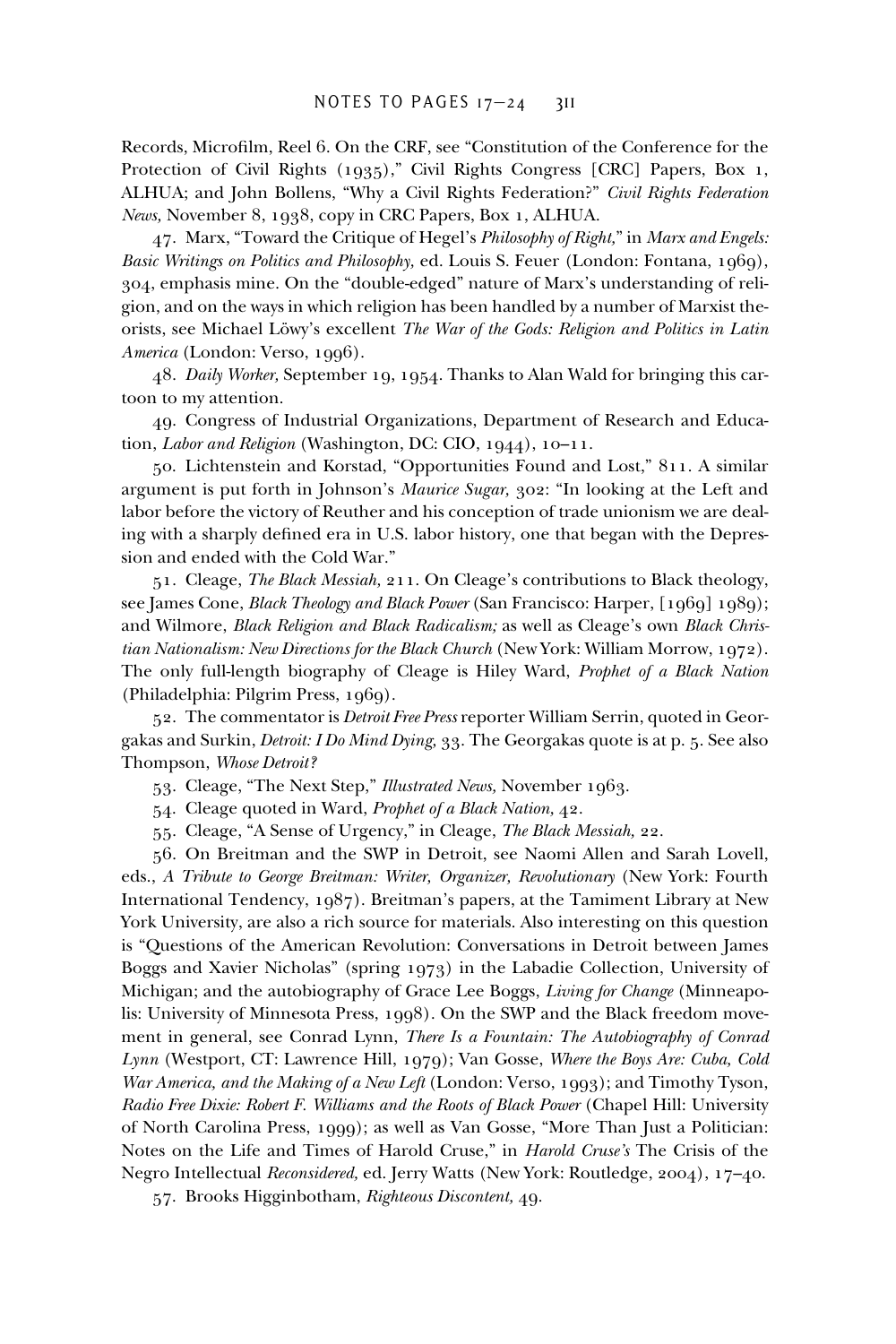#### CHAPTER ONE

1. Wright, *Uncle Tom's Children* (New York: Harper and Row, 1940), 130.

2. Ibid., 130–31.

3. Ibid., 178.

4. Ibid., 180.

5. Young, *Hard Stuff,* 42.

6. Bermecia (Hill) Morrow McCoy, interview with author, Detroit, January 13, 1992; Charles A. Hill Jr., interview with author, Detroit, June 10, 2005.

7. David Katzman, *Before the Ghetto: Black Detroit in the Nineteenth Century* (Urbana: University of Illinois Press, 1973), 91–92; Olivier Zunz, *The Changing Face of Inequality: Urbanization, Industrial Development, and Immigrants in Detroit, 1880–1920* (Chicago: University of Chicago Press, 1982), 247–48. Zunz's 1900 sample found only three mixed marriages between Blacks and Germans.

8. Hill's birth certificate, Hill Papers, Box 1, Michigan Historical Collections, Bentley Historical Library, University of Michigan (cited hereafter as MHC).

9. Katzman, *Before the Ghetto,* 79.

10. Webster to Forrester, June 9, 1916, DUL Papers, Box 1, MHC.

11. Bermecia (Hill) Morrow McCoy, interview with author.

12. David G. Morrow, "Charles Andrew Hill—Family," transcript of remarks for a 1968 retirement celebration, Hill Papers, Box 1, MHC.

13. Katzman, *Before the Ghetto,* 56–59.

14. Ibid., 59–71.

15. Francis H. Warren, *Michigan Manual of Freedmen's Progress* (Detroit: John M. Green, [1915] 1985); Thomas, *Life for Us,* chap. 2; Katzman, *Before the Ghetto,* 59–61.

16. On the challenges to and relative success of the urban church in this period, see Lincoln and Mamiya, *The Black Church in the African American Experience,* chap. 6.

17. Katzman, *Before the Ghetto,* 138; Everard W. Daniel, "St. Matthew's Need—a Challenge," *Michigan Churchman* 28 (December 1923): 22. St. Matthew's Episcopal Church Centennial Celebration, 1846–1946," St. Matthew's/St. Joseph Collection, Box 1, MHC.

18. "A Brief History of St. Matthew's Church," n.d., St. Matthew's/St. Joseph's Collection, Box 1, MHC.

19. Marshall F. Stevenson, "Points of Departure, Acts of Resolve: Black-Jewish Relations in Detroit, 1937–1962," PhD diss., University of Michigan, 1988, 41; Katzman, *Before the Ghetto,* 146–48.

20. Katzman, *Before the Ghetto,* 140–41; Bethel AME Papers, Box 1, MHC.

21. William H. Myers, *God's Yes Was Louder Than My No: Rethinking the African-American Call to Ministry* (Trenton NJ: Africa World Press, 1994), 44–45; Raboteau, *Fire in the Bones,* chap. 8.

22. Bermecia (Hill) Morrow McCoy, interview with author.

23. A copy of Hill's transcript was supplied courtesy of the Records Department at Cleary; his diploma is included in the Hill Papers, Box 1, MHC.

24. James F. Findlay Jr., *Dwight L. Moody: American Evangelist, 1837–1899* (Chicago: University of Chicago Press, 1969), chap. 5; see also Ahlstrom, *A Religious History of the American People,* 743–46, n. 812. There is also a brief section on Moody and the school in George M. Marsden, *Understanding Fundamentalism and Evangelicalism* (Grand Rapids, MI: Eerdmans, 1991), 21–22.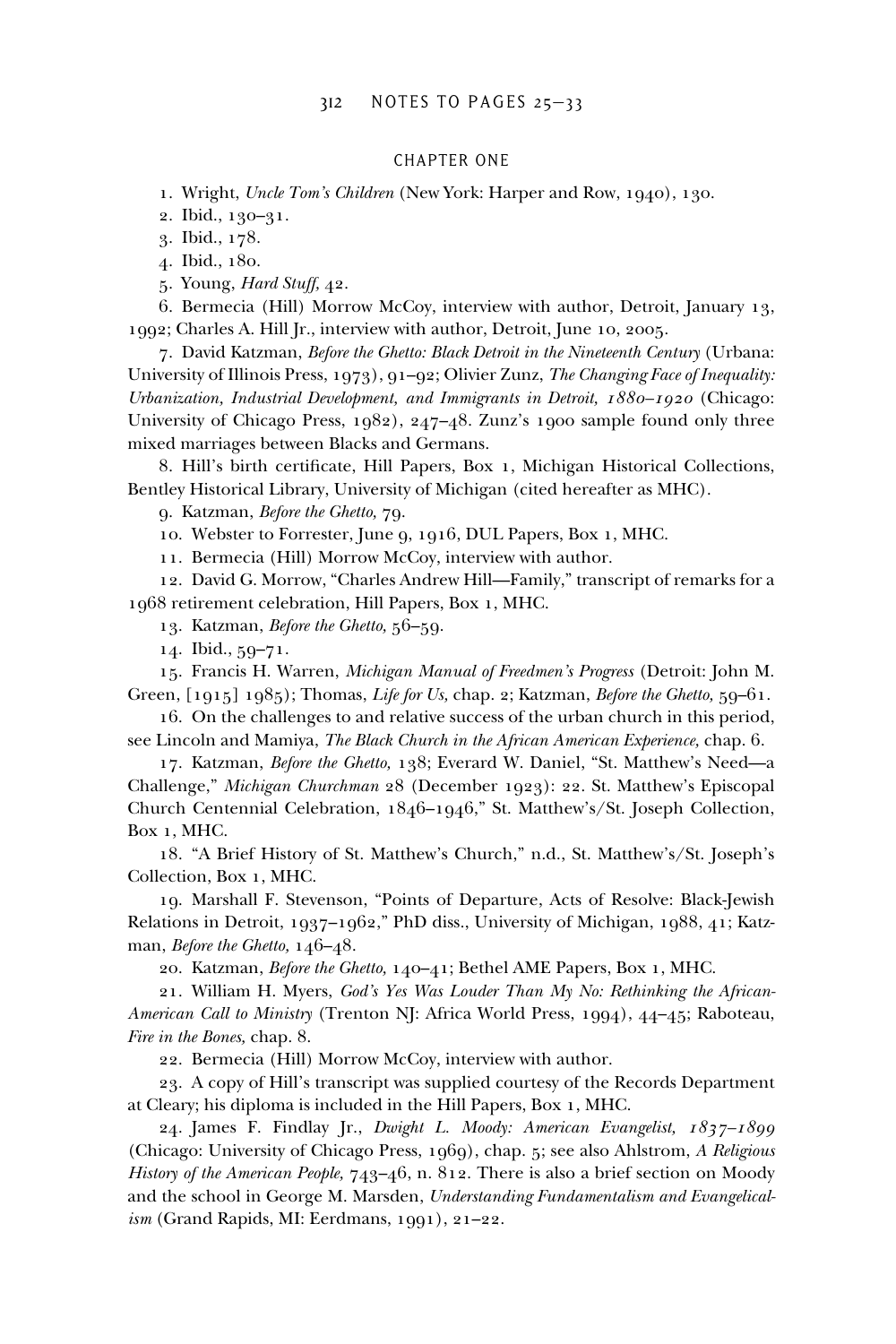25. Wayne J. Urban, *Black Scholar: Horace Mann Bond, 1904–1972* (Athens: University of Georgia Press, 1992), 15.

26. Gaines, *Uplifting the Race: Black Leadership, Politics, and Culture in the Twentieth Century* (Chapel Hill: University of North Carolina Press, 1996), 2–3.

27. Urban, *Black Scholar,* 14.

28. Ibid., chap. 2; Horace Mann Bond, *An Education for Freedom: A History of Lincoln University, Pennsylvania* (Chester, PA: Lincoln University, 1976); Bond, *The Education of the Negro in the American Social Order* (New York: Prentice Hall, 1934). Also of interest are the sections on Lincoln in Kwame Nkrumah, *The Autobiography of Kwame Nkrumah* (Edinburgh, NY: Nelson, 1957). Nkrumah was at Lincoln from 1935 to 1939, however, much later than the time of Hill's tenure.

29. Bond, *History and New Design of Lincoln University, 1854–1954* (Princeton: Princeton University Press, 1954), 31. See also Bond, *An Education for Freedom.*

30. Adams quoted in Mast, *Detroit Lives,* 248; Adams, interview with author, Detroit, July 12, 1993; Charles Hill Jr., interview with author.

31. Seminary course catalogs for 1915 and 1918, copies supplied courtesy of the Archives Department, Lincoln University. See also Department of the Interior, Bureau of Education, *Survey of Negro College and Universities* (Washington, DC: Government Printing Office, 1929; rpt., New York: Negro Universities Press, 1969).

32. Charles Adams in Mast, *Detroit Lives,* 248.

33. For a more sustained discussion of evangelical liberalism, especially in relation to the social gospel, see Ronald C. White Jr. and C. Howard Hopkins, *The Social Gospel: Religion and Reform in Changing America* (Philadelphia: Temple University Press, 1976), 246–58.

 $34.$  Certificates from the teacher training course (1919) and the National War Work Council (1919) in the Hill Papers, Box 1, MHC; on the Sunday school movement in America, see Marsden, *Understanding Fundamentalism and Evangelicalism,* 23–25.

35. DuBois, "Returning Soldiers" (1919), in *The Oxford W. E. B. DuBois Reader,* ed. Eric J. Sunquist (New York: Oxford University Press, 1996), 381.

36. Randolph quoted in Jervis Anderson, *This Was Harlem, 1900–1950* (New York: Farrar Straus Giroux, 1981), 187-88. On the other movements during this period, see Christopher Lasch, *The New Radicalism in America, 1889–1963* (New York: Knopf, 1965).

37. Locke, "The New Negro," in *The New Negro: An Interpretation,* ed. Alain Locke (New York: Atheneum, [1925] 1992), 3. Whether Locke's New Negro was the same as Randolph's is the source of some debate. Barbara Foley argues that by the time Locke's 1925 volume was published the movement had been taken over and essentially deradicalized and that the postwar New Negro Movement had been co-opted and replaced with the Harlem Renaissance. See Foley, *Spectres of 1919: Class and Nation in the Making of the New Negro* (Urbana: University of Illinois Press, 2003).

38. The literature on these anti-Black race riots is extensive. See, for instance, William M. Tuttle Jr., *Race Riot: Chicago in the Red Summer of 1919* (New York: Atheneum, 1970); Elliott Rudwick, *Race Riot at East St. Louis, July 12, 1917* (Carbondale: Southern Illinois University Press, 1964); Scott Ellsworth, *Death in the Promised Land: The Tulsa Riot of 1921* (Baton Rouge: Louisiana State University Press, 1982); and Roberta Senechal, *The Sociogenesis of a Race Riot: Springfield, Illinois, in 1908* (Urbana: University of Illinois Press, 1990).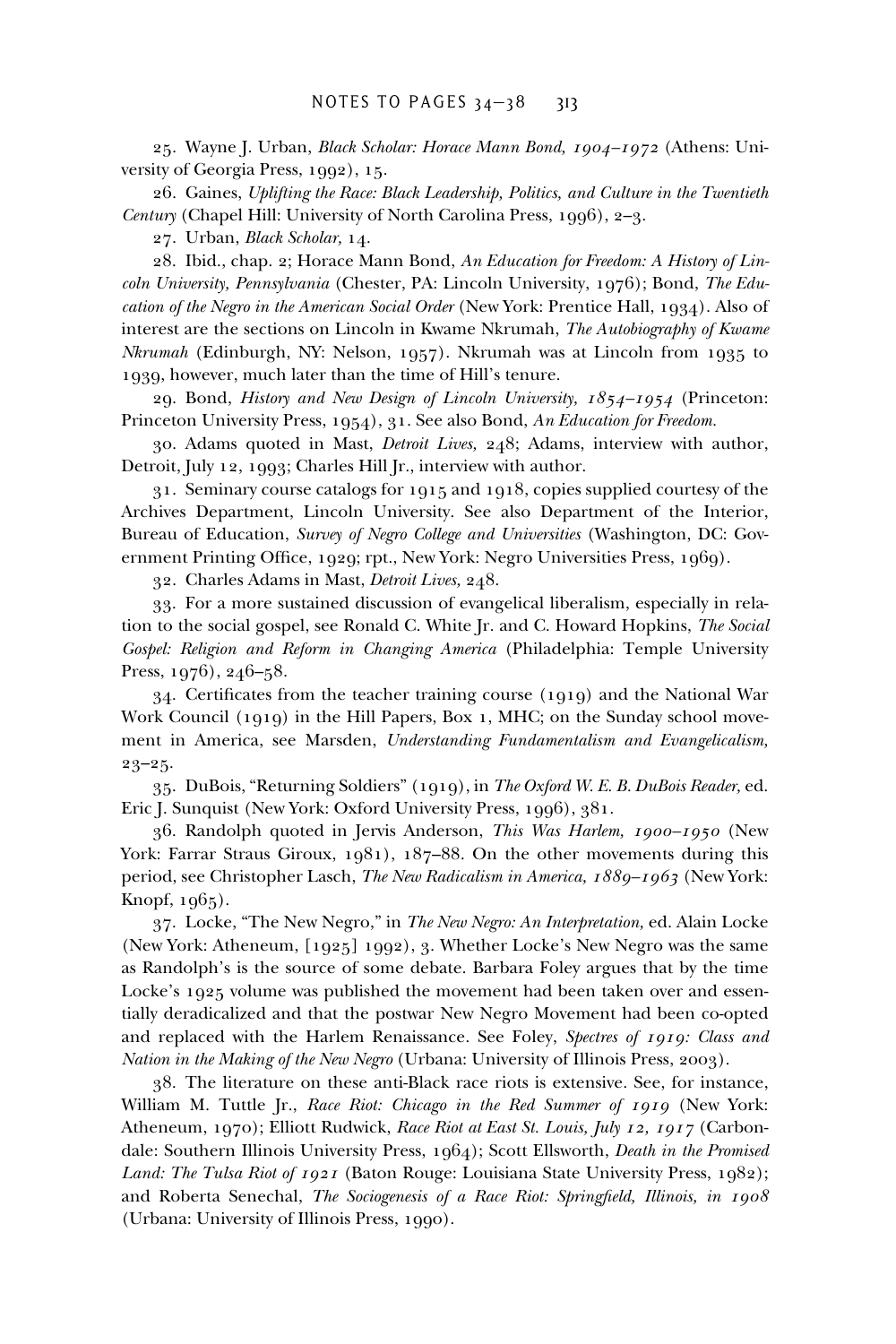39. Hill, Oral History, ALHUA, 1.

40. Forrester B. Washington, "The Negro in Detroit: A Survey of the Conditions of a Negro Group in a Northern Industrial Center during the World Prosperity Period" (Detroit, 1920), copy in the Labadie Collection, University of Michigan. See especially chapter 5, "The Negro in the Industries of Detroit." See also David Allan Levine, *Internal Combustion: The Races in Detroit, 1915–1926* (Westport, CT: Greenwood, 1976), 72, 130–31.

41. "Population" section, in Washington, "The Negro in Detroit," 6; Thomas, *Life for Us,* 6–28; Sidney Glazer, *Detroit: A Study in Urban Development* (New York: Bookman Associates, 1965).

42. Walcott, *Remaking Respectability,* 65; Cara L. Shelly, "Bradby's Baptists: Second Baptist Church of Detroit, 1910–1946," *Michigan Historical Review* 17:1 (spring 1991): 1–33.

43. On Bradby's background see "Subject of a Sketch," n.d., Second Baptist Papers, Reel 3, "Pastor's Papers," MHC; and *Second Baptist Church of Detroit Eyewitness History* (Detroit, 1976), copy in author's possession.

44. Bermecia (Hill) McCoy Interview; the quotation is from "Mrs. Georgia Hill: Mother of the Week," *Michigan Chronicle,* n.d., Hill Papers, Box 2, MHC.

45. *A Brief History of Hartford Avenue Baptist Church* (Detroit, 1945), Burton Historical Collection, Detroit Public Library (cited hereafter as BHC).

46. Hill quoted in *1917–1962: 45th Anniversary of Hartford Avenue Baptist Church* (1962 program), Hill Papers, Box 1, MHC.

47. Georgia Hill's obituary, *Detroit Free Press,* September 24, 1983; Georgia Hill Red Squad File, copy in author's possession; "Mrs. Georgia Hill: Mother of the Week," *Michigan Chronicle,* n.d., Hill Papers, Box 2, MHC.

48. Letter to Hill from the Board of Deacons, n.d., Hill Papers, Box 2, MHC; Hill, Oral History, ALHUA, 8.

49. Charles A. Hill Jr., interview with author.

50. On Murphy's remarkable career, see Sidney Fine, *Frank Murphy: The Detroit Years* (Ann Arbor: University of Michigan Press, 1975); and *Frank Murphy: The Washington Years* (Ann Arbor: University of Michigan Press, 1984).

51. Georgia Hill, Oral History with Charles A. Hill, ALHUA, 23.

52. The close observer here is Coleman A. Young, who would prove to be very successful in courting the political loyalties of Black ministers during his successive campaigns for mayor of Detroit. See Young, *Hard Stuff,* 38.

53. Hill, Oral History, ALHUA, 2.

54. Michigan branch report, *Crisis,* 8 ( July 1914); Katzman, *Before the Ghetto,* 98–99.

55. On the Sweet case, see Levine, *Internal Combustion,* 3–4, 167–90; and Kevin Boyle, *Arc of Justice: A Saga of Race, Civil Rights, and Murder in the Jazz Age* (New York: Henry Holt, 2004).

56. Bermecia (Hill) Morrow McCoy Interview; Hill Oral History, ALHUA, 15.

57. This information is scattered throughout the Detroit Urban League Papers, MHC, Boxes 1 and 11; see also Martin, *Detroit and the Great Migration,* 55–56.

58. J. H. Porter to Detroit Board of Commerce, March 11, 1918, DUL Papers, Box 1, MHC.

59. Good Citizenship League pamphlet, "To Colored Men and Women Voters of Michigan" (1922), DUL Papers, Box 1, MHC; "Annual Report of the Good Citizen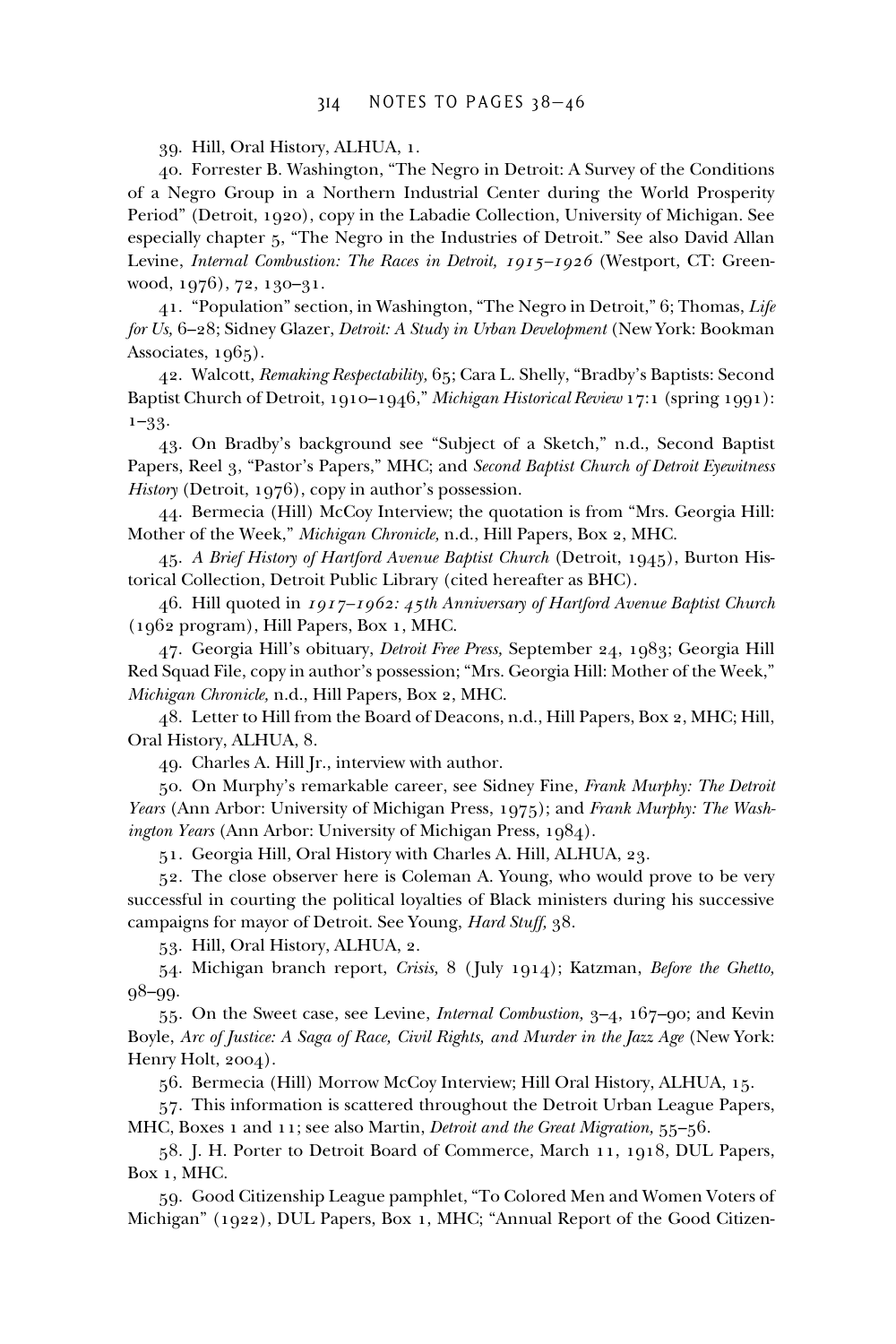ship League" (1921), also in Box 1. On the GCL in general, see Levine, *Internal Combustion,* 122–24.

60. Levine, *Internal Combustion,* 124.

61. Garvey quoted in ibid., 102.

62. On Garveyism in Detroit, see Thomas, *Life for Us,* 194–201; Judith Stein, *The World of Marcus Garvey: Race and Class in Modern Society* (Baton Rouge: Louisiana State University Press, 1986), 228–34; Levine, *Internal Combustion,* 100–103, 112–13; and Walcott, *Remaking Respectability,* 125–27, which is particularly sensitive to the gender dynamics of the movement.

63. Smith Interview, January 9–10, 1987, in Jeannette Smith-Irvin, *Footsoldiers of the Universal Negro Improvement Association* (Trenton, NJ: Africa World Press, 1989),  $46 - 47.$ 

 $64.$  The exact numbers are difficult to ascertain. For instance, in a 1924 address at a UNIA convention in New York, J. A. Craigen and F. E. Johnson claimed a membership "7,000 strong," which made the Detroit division "a power in Detroit" that local politicians "were now courting." See "Convention Report [New York, 5 August 1924]," in *The Marcus Garvey and Universal Negro Improvement Association Papers,* ed. Robert A. Hill (Berkeley: University of California Press, 1986), 5:661–62.

65. Stein, *The World of Marcus Garvey,* 230–31. On Lowe, see Hill, *Marcus Garvey and UNIA Papers,* 5:510, n. 1.

66. Bagnall, "The Madness of Marcus Garvey," *Messenger* (March 1923): 638–48; "2,000 Negroes Hear Garvey Denounced," *New York Times,* August 21, 1922, reprinted in Hill, *Marcus Garvey and UNIA Papers,* 4:932–33.

67. Tony Martin, *Race First: The Ideological and Organizational Struggles of Marcus Garvey and the Universal Negro Improvement Association* (Westport, CT: Greenwood, 1976), 75–77, includes a discussion of Muhammad's relationship with the UNIA, as well as the possible interrelationships between the UNIA and Islamist groups such as the Moorish-American Science Temples, which also had a presence in Detroit.

68. Garvey quoted in Randall K. Burkett, *Garveyism as a Religious Movement: The Institutionalization of Black Civil Religion* (Metuchen, NJ: Scarecrow Press, 1978), 47.

69. McGuire quoted in Wilmore, *Black Religion and Black Radicalism,* 149, 150–51. See also A. C. Terry-Thompson, *The History of the African Orthodox Church* (New York: AOC, 1956).

70. Harris, *Something Within,* 140–41; Wilmore, *Black Religion and Black Radicalism,* 149–51. See also Burkett, *Garveyism as a Religious Movement* (Metuchen, NJ: Scarecrow Press, 1978); and Martin, *Race First,* chap. 4, "Religion."

71. Smith Interview in Smith-Irvin, *Marcus Garvey's Footsoldiers,* 60.

72. Richard T. Ortquist, "Unemployment and Relief: Michigan's Response to the Depression and the Hoover Years," *Michigan History* 57 (fall 1973): 209–36.

73. Charles Lawrence, "Negro Organizations in Crisis: Depression, New Deal, World War II," PhD diss., Columbia University, 1952; June Woodson, "A Century of Negroes in Detroit," MA thesis, Wayne State University, 1954; Beth Tompkins Bates, "A New Crowd Challenges the Agenda of the Old Guard in the NAACP, 1933–1941," *American Historical Review* 102:2 (April 1997): 340–77.

74. Baltimore *Afro-American,* July 22, 1933; Gary Jerome Hunter, "'Don't Buy Where You Can't Work': Black Urban Boycott Movements during the Depression," PhD diss., University of Michigan, 1977, 45.

75. On the BTWTA and the Housewives League, see Walcott, *Remaking*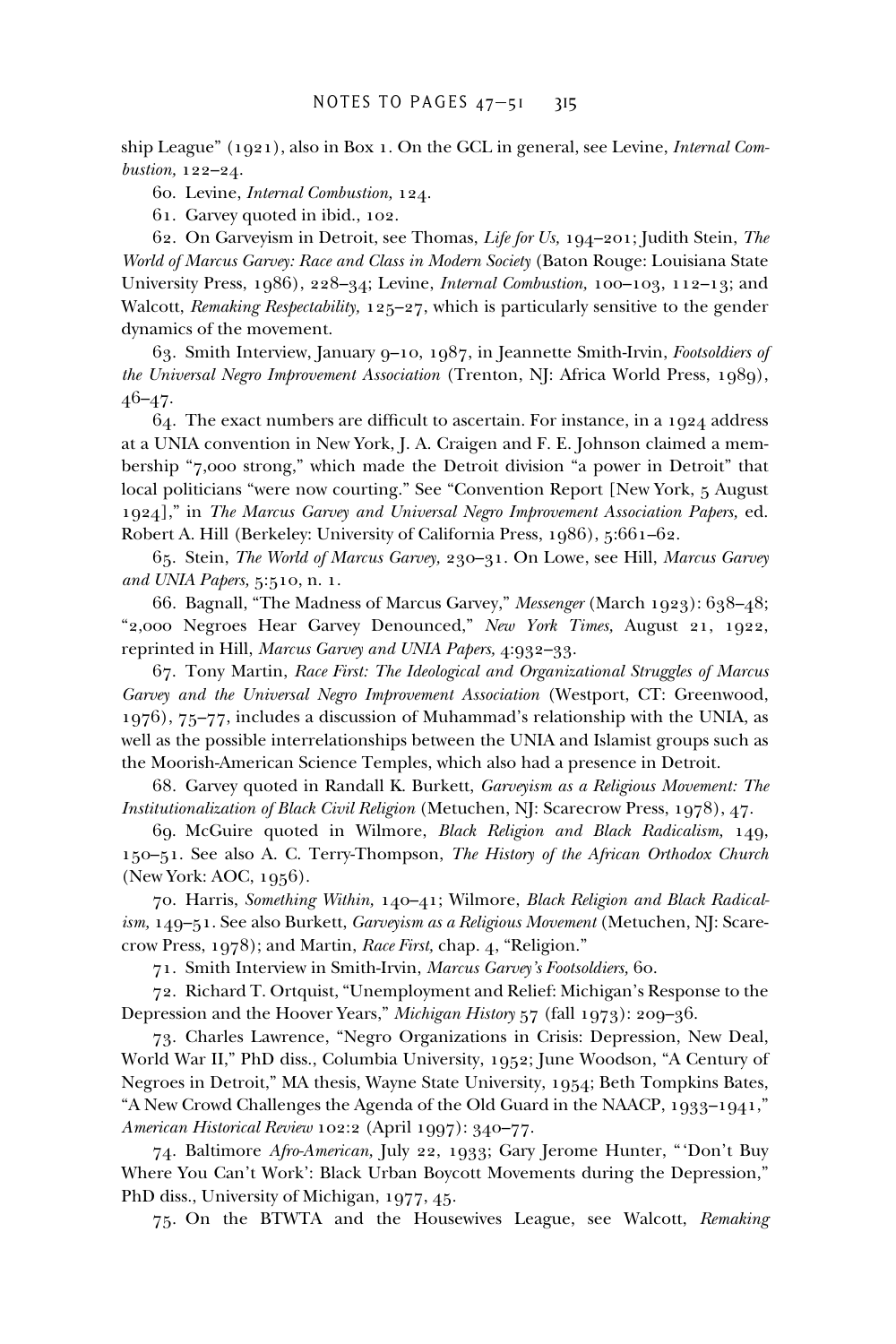*Respectability,* 176–83; Smith, *Dancing in the Streets,* 60–62, 67–68; and Thomas, *Life for Us,* 214–21.

76. *Constitution and By-Laws of Housewives League of Detroit* and *Declaration of Principles of the Constitution and By-Laws of the Booker T. Washington Trade Association 1937,* both in Housewives League of Detroit Papers, Box 1, BHC.

77. Grigsby, Oral History Interview with Roberta McBride, March 12, 1967, ALHUA, 3.

78. Walcott, *Remaking Respectability,* 295, n. 15.

79. Grigsby, "Christianity and Race Relations," in *White Hypocrisy and Black Lethargy* (Detroit: Snow Grigsby, 1935), 14.

80. Ibid., 20.

81. Detroit Civic Rights Committee, "Open Letter to the Councilmen of the City of Detroit," Maurice Sugar Collection, Box 10, ALHUA; Hunter, "Don't Buy Where You Can't Work," 148–50.

82. Grigsby, *An X-Ray Picture of Detroit* (Detroit: Snow Grigsby, 1933), copy in MHC; see also "Grigsby Goes Gunning," *Detroit Tribune,* December 19, 1933.

83. Thomas, *Life for Us,* 241–43; *Detroit Tribune,* May 27, 1939, June 10, 1939, September 23, 1939, and October 14, 1939.

84. Roger Keeran, *The Communist Party and the Auto Workers Union* (Bloomington: Indiana University Press, 1980), chaps. 5 and 6; *Auto Workers News,* July, September, and October 1927, copies in ALHUA.

85. On the resolution introduced during the Sixth World Congress of the Communist International, see Philip S. Foner and James S. Allen, eds., *American Communism and Black Americans: A Documentary History, 1919–1929* (Philadelphia: Temple University Press, 1987), chap. 6 and chap. 7, "Party Work among Blacks, 1929." On the relationship between Blacks to the CP in general during this period, see Mark Solomon, *The Cry Was Unity: Communists and African Americans, 1917–1936* ( Jackson: University Press of Mississippi, 1998).

86. James R. Prickett, "Communists and the Automobile Industry in Detroit before 1935," *Michigan History* 57 (fall 1973): 190.

87. On the LSNR, see Robin Kelley, "Communist Party USA, African Americans and the," for Africana.com Web site; Solomon, *The Cry Was Unity,* esp. 190–96.

88. Prickett, "Communists and the Automobile Industry," 193–94. Among the evidence cited are one, reports from the *Worker* that the largest membership was in Detroit, two, a report to the party's Political Committee by Earl Browder claiming that the "struggle against eviction" was more advanced in Detroit than elsewhere, and three, the sheer size of hunger marches in the city in the early 1930s.

89. Oral History Interview with Joseph Billups (and Rose Billups) by Herbert Hill, Shelton Tappes, and Roberta McBride, October 27, 1967, Detroit, ALHUA, 6. Used by permission of Herbert Hill.

90. Babson et al., *Working Detroit,* 57. On the Unemployed Councils in general, see Babson et al., *Working Detroit,* 54–57; Daniel J. Leab, "'United We Eat': The Creation and Organization of the Unemployed Councils in the 1930s," *Labor History* 8 (1967): 300–315; and Herbert Benjamin, *A Manual for Hunger Fighters: How to Organize and Conduct United Action for the Right to Live* (New York: Worker's Library Publishers, 1933).

91. Billups (and Rose Billups) Interview, ALHUA, 8. Billups himself was a frequent speaker at these outdoor forums.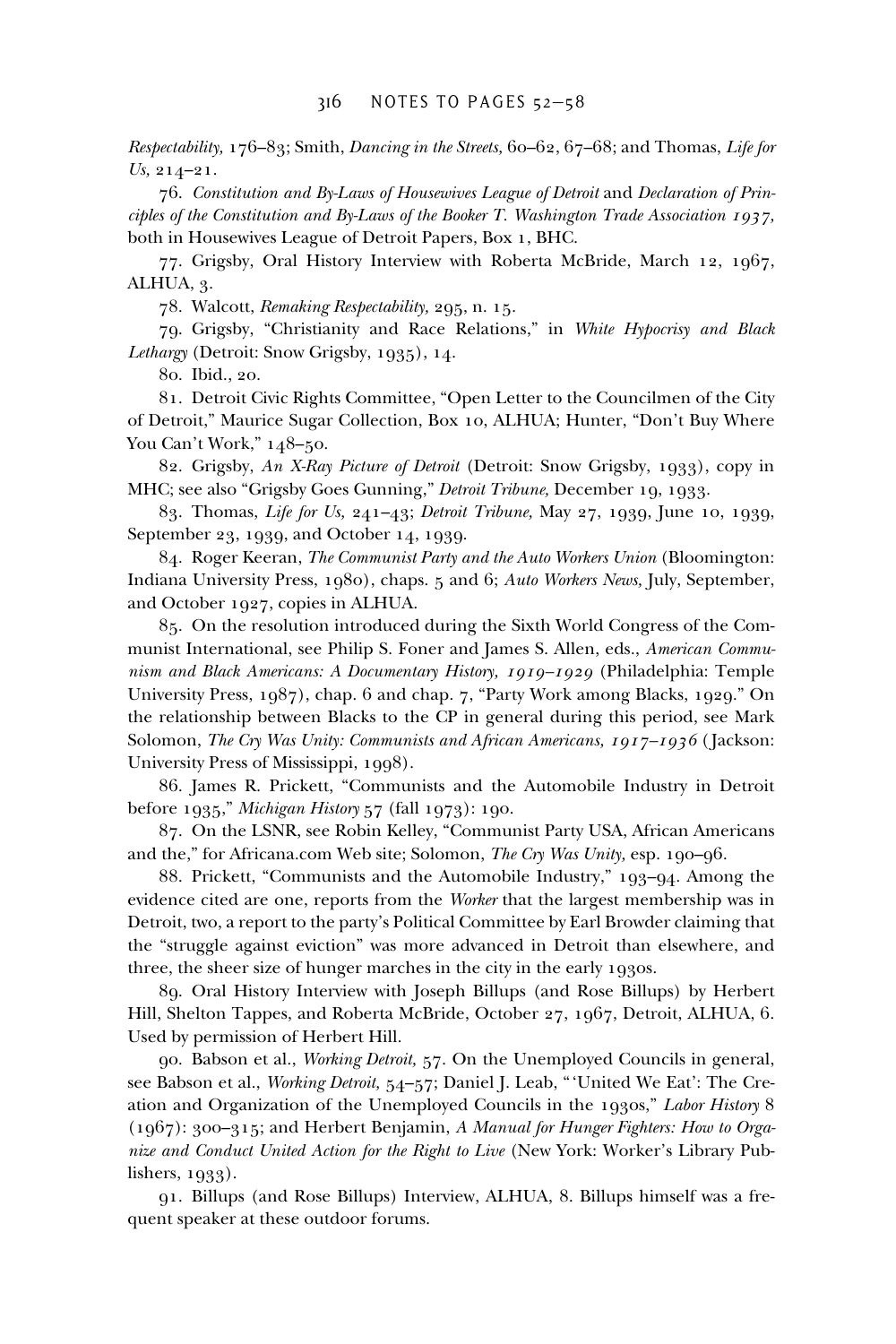92. Gomon quoted in Prickett, "Communists and the Automobile Industry," 196–97.

93. "Ford Hunger March File," Labadie Collection, University of Michigan; Maurice Sugar, *The Ford Hunger March* (Berkeley, CA: Meiklejohn Civil Liberties Institute, 1980); Alex Baskin, "The Ford Hunger March—1932," *Labor History* 13 (summer 1971): 331–61; *50 Years, 1932–1982, in the Struggle for Jobs: 50th Anniversary Ford Hunger March Commemoration* (Detroit, 1982).

94. Baldwin quoted in Sugar, *The Ford Hunger March,* 73; Detroit ACLU Collection, Box 1, ALHUA.

95. Baskin, "The Ford Hunger March," 350; Prickett, "Communists and the Automobile Industry," 196; "After the Dearborn Massacre," *New Republic,* March 30, 1932, 172; Sugar, "Bullets—Not—for Ford Workers," *Nation,* March 23, 1932, 333–35.

96. Moore quoted in Babson et al., *Working Detroit,* 60.

97. Biography, Chris and Mart Alston Collection, ALHUA.

98. Billups, Oral History, ALHUA, 10; Baskin, "The Ford Hunger March," 357; "Ford Victim to Be Buried Today," *Daily Worker,* August 13, 1932. Mayor Frank Murphy received dozens of telegrams from residents over the Williams affair (Mayor's Office Papers,  $1932$ , Box 4, BHC).

99. Tappes, Oral History, ALHUA, 17.

100. Wilson Record, *Race and Radicalism: The NAACP and the Communist Party in Conflict* (Ithaca: Cornell University Press, 1964), 76–77. For a broader perspective on the CP's race work, see also Naison, *Communists in Harlem during the Depression;* and Kelley, *Hammer and Hoe.*

101. Joseph (and Rose) Billups, Oral History, ALHUA, 7.

102. Harry Haywood, "The Scottsboro Decision," *Communist* 11 (December 1932); *Daily Worker,* April 10, 11, 12, 17, 18, 25, 1931; *Daily Worker,* November 26, 1934; James W. Ford, "The United Front in the Field of Negro Work," *Communist* 14 (April 1935).

103. Hill and Dade's involvement with the Scottsboro Defense Clubs is mentioned in Scott Craig, "Automobiles and Labor: The Transformation of Detroit's Black Working Class, 1917–1941," MA thesis, Wayne State University, 1986, 70. See also Letter from the Scottsboro Defense Committee to Mayor Frank Murphy, Mayor's Office Papers,  $1935$ , Box 6, BHC.

104. Jim Jacobs, "Sugar, Maurice," in *Encyclopedia of the American Left,* ed. Mari Jo Buhle, Paul Buhle, and Dan Georgakas, 2d ed. (New York: Oxford University Press, 1998), 806.

105. The campaign literature is in the Sugar Collection, Box 11, ALHUA. In 1961 Hill was the designated honoree at the Buck Dinner. The poster, with the signatures and best wishes of those in attendance, became a highly prized possession. The Hill family keeps it prominently displayed at its summer home in Harbor Beach. See "The Fiftieth Anniversary of the Buck Dinner" (1979), brochure in Supplement, Sugar Collection, AHLUA.

106. Johnson, *Maurice Sugar,* 152–53.

# CHAPTER TWO

1. Eugene P. Link, *Labor-Religion Prophet: The Times and Life of Harry F. Ward* (Boulder: Westview, 1984), 160.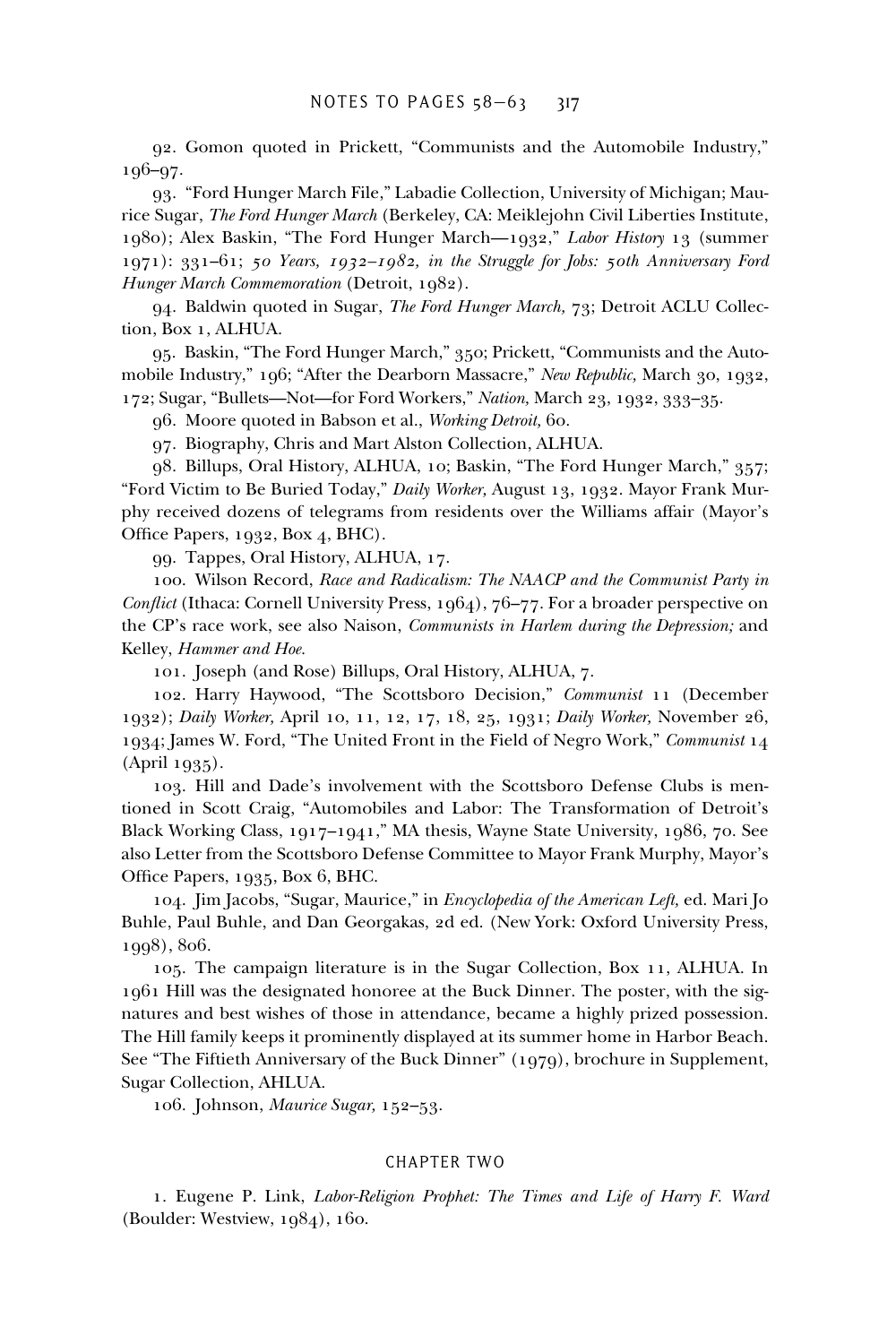2. Meier and Rudwick, *Black Detroit,* 10. The original source for this story about the lunch meeting is an unpublished term paper (for a class at the University of Michigan) by David Lewis, "History of Negro Employment in Detroit Area Plants of Ford Motor Company, 1914–1941," 17–18, which is, in turn, based on interviews and materials subsequently removed from the Ford archives.

3. Bradby to Marshall, October 18, 1926, Second Baptist Papers, Reel 3, "Pastor's Papers," MHC.

4. Bradby to Mr. Weston, August 10, 1926, Second Baptist Papers, Reel 3, "Pastor's Papers," MHC.

5. Bradby to Whom It May Concern, April 21, 1931: "This is to certify that the bearer, Mrs. Myrtle Jackson, is a member of the Second Baptist Church of which I am the minister, and has been for a great number of years. It is our understanding that she is now seeking a position with the Welfare Department of the City of Detroit, and we are very happy to add our word of recommendation to her character and worthiness"; Bradby to Miss Velma McDonald, September 25, 1926. Both letters are in Second Baptist Papers, Reel 3, "Pastor's Papers," MHC.

6. Thomas, *Life for Us,* 272. In his dissertation, however, Thomas adopts a much harsher and more negative view of the entente. See Thomas, "From Peasant to Proletarian: The Formation and Organization of the Black Industrial Working Class in Detroit, 1915–1941," PhD diss., University of Michigan, 1976.

7. Claude and Martha Fisher to Daniel, October 12, 1929, St. Matthew's/St. Joseph's Papers, Box 1, MHC; see also Vestry Minutes, December 5, 1927, Box 1.

8. Hill, Oral History, ALHUA, 2.

9. Alston, *Henry Ford and the Negro People* (Washington, DC: National Negro Congress and Michigan Negro Congress, 1940), 5–6.

10. Norma Kenneth Miles, "Home at Last: Urbanization of Black Migrants in Detroit, 1916–1929," PhD diss., University of Michigan, 1978, 80–81. Ford's visits to St. Matthew's are also recorded in Meier and Rudwick, *Black Detroit,* 17.

11. Adams in Mast, *Detroit Lives,* 248–49.

12. Meier and Rudwick, *Black Detroit,* 10–11. For more details on Bennett and the Service Department, see Stephen H. Norwood, *Strikebreaking and Intimidation: Mercenaries and Masculinities in Twentieth-Century America* (Chapel Hill: University of North Carolina Press, 2002), chap. 5.

13. Bates, "A New Crowd Challenges the Agenda of the Old Guard in the NAACP, 1933–1941," *American Historical Review,* 102:2 (April 1997): 340–41.

14. On the priestly and the prophetic dimensions of African American Christianity, see Lincoln and Mamiya, *The Black Church in the African American Experience,* 10–16. On a more cautionary note Evelyn Brooks Higginbotham observes: "Arguments over the accommodationist versus liberating thrust of the Black church misses the range as well as the fluid interaction of political and ideological meanings represented within the church's domain" (*Righteous Discontent,* 18).

15. Dade, Oral History, ALHUA, 4.

16. Ibid.,15.

- 17. Hill, Oral History, ALHUA, 4; Thomas, *Life for Us,* 293–96.
- 18. White quoted in Meier and Rudwick, *Black Detroit,* 37.
- 19. White's obituary, *Detroit Free Press,* February 11, 1958; *Detroit Tribune,* November 4, 1940; NAACP Files, Gloster Current Papers, Box 1, ALHUA.
	- - 20. Thomas, *Life for Us,* 256–57.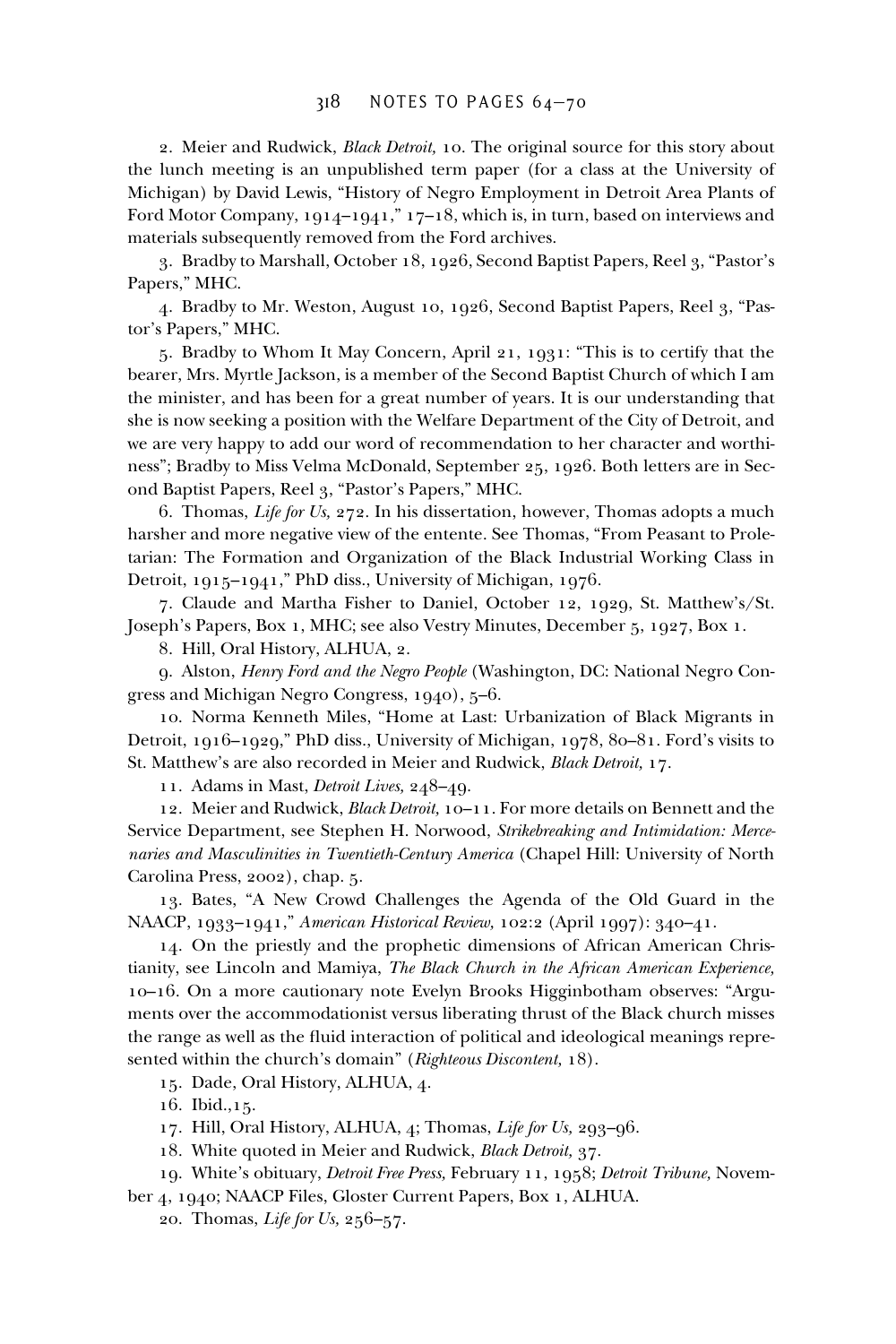21. Ibid., 265–70; Diggs's obituary, *Detroit Free Press,* April 26, 1967; Thomas S. Solomon, "Participation of Negroes in Detroit Elections," PhD diss., University of Michigan, 1937.

22. *Journal of the Senate of the State of Michigan: 1937 Regular Session,* 388, 2226; Daniel B. Neusom, "The Michigan Civil Rights Law and Its Enforcement," MA thesis, Wayne State University, 1952; "Statement on Diggs Law Violation" (March 27, 1940), CRC Collection, Box 80, ALHUA.

23. The Proletarian Party was one of the most militantly Marxist groups associated with the Socialist Party in Michigan. As a supporter of the Bolshevik revolution, it was among the first of many left-wing groups expelled (in May  $1919$ ) from the SP. While it took part in the founding of the Communist Party, disagreements soon caused a breech and the Proletarian Party remained independent, forming the Proletarian University in Detroit and specializing in educational communism. Its members were active in the 1933 Briggs Auto Body strike and in the sit-downs in Flint and elsewhere. Several, such as Emil Mazey and Frank Marquart, went on to become top officials in the UAW. See Allen Ruff, "A Path Not Taken: The Proletarian Party and the Early History of Communism in the United States," in *Culture, Gender, Race, and U.S. Labor History,* ed. Ronald C. Kent, Sara Markham, David Roediger, and Herbert Shapiro (Westport, CT: Greenwood, 1993); as well as the entry in Buhle, Buhle, and Georgakas, *Encyclopedia of the American Left,* 641–42.

24. Stanley Nowak, Oral History, ALHUA; Nowak, *Two Who Were There,* 148.

25. Crockett in Mast, *Detroit Lives,* 168.

26. Goodman in *Untold Tales, Unsung Heroes: An Oral History of Detroit's African American Community, 1918–1967,* ed. Elaine Latzman Moon (Detroit: Wayne State University Press, 1994), 61–63.

27. Ibid., 63.

28. Georg Schrode, "Mary Zuk and the Detroit Meat Strike of 1935," *Polish Amer*ican Studies 43 (autumn 1986): 3-24; Thaddeus C. Radzilowski, "Ethnic Conflict and the Polish Americans of Detroit," in *The Polish Presence in Canada and America,* ed. F. Renkiewicz (Toronto: Multicultural History Society of Ontario, 1982): 196–207; *Daily Worker,* April 10, 1936. On Zuk, see also Nowak, *Two Who Were There,* 17–21, 32–38.

29. Harvard Sitkoff, *A New Deal for Blacks: The Emergence of Civil Rights as a National Issue: The Depression Decade* (New York: Oxford University Press, 1978), chap. 3; Anthony Badger, *The New Deal: The Depression Years, 1933–1940* (New York: Noonday Press, 1989). On the more problematic nature of the New Deal and the question of race, see Ira Katznelson, *When Affirmative Action Was White: An Untold History of Racial Inequality in Twentieth-Century America* (New York: Norton, 2005).

30. On the early strike wave, see Sidney Fine, *The Automobile under The Blue Eagle* (Ann Arbor: University of Michigan Press, 1963); Keeran, *The Communist Party and the Auto Workers Union,* chap. 4; and Phil Raymond, "The Briggs Strike," *Labor Unity* 8 (March 1933): 21–23.

31. *NLRB v. Jones and Laughlin* 301 U.S. 1 (1937), 33; Staughton Lynd, "The Right to Engage in Concerted Activity after Union Recognition: A Study of Legislative History," *Indiana Law Journal* 50 (1975): 720–56.

32. Mark Naison, "Remaking America: Communists and Liberals in the Popular Front," in *New Studies on the Politics and Culture of U.S. Communism,* ed. Michael E. Brown, Randy Martin, Frank Rosengarten, and George Snedeker (New York: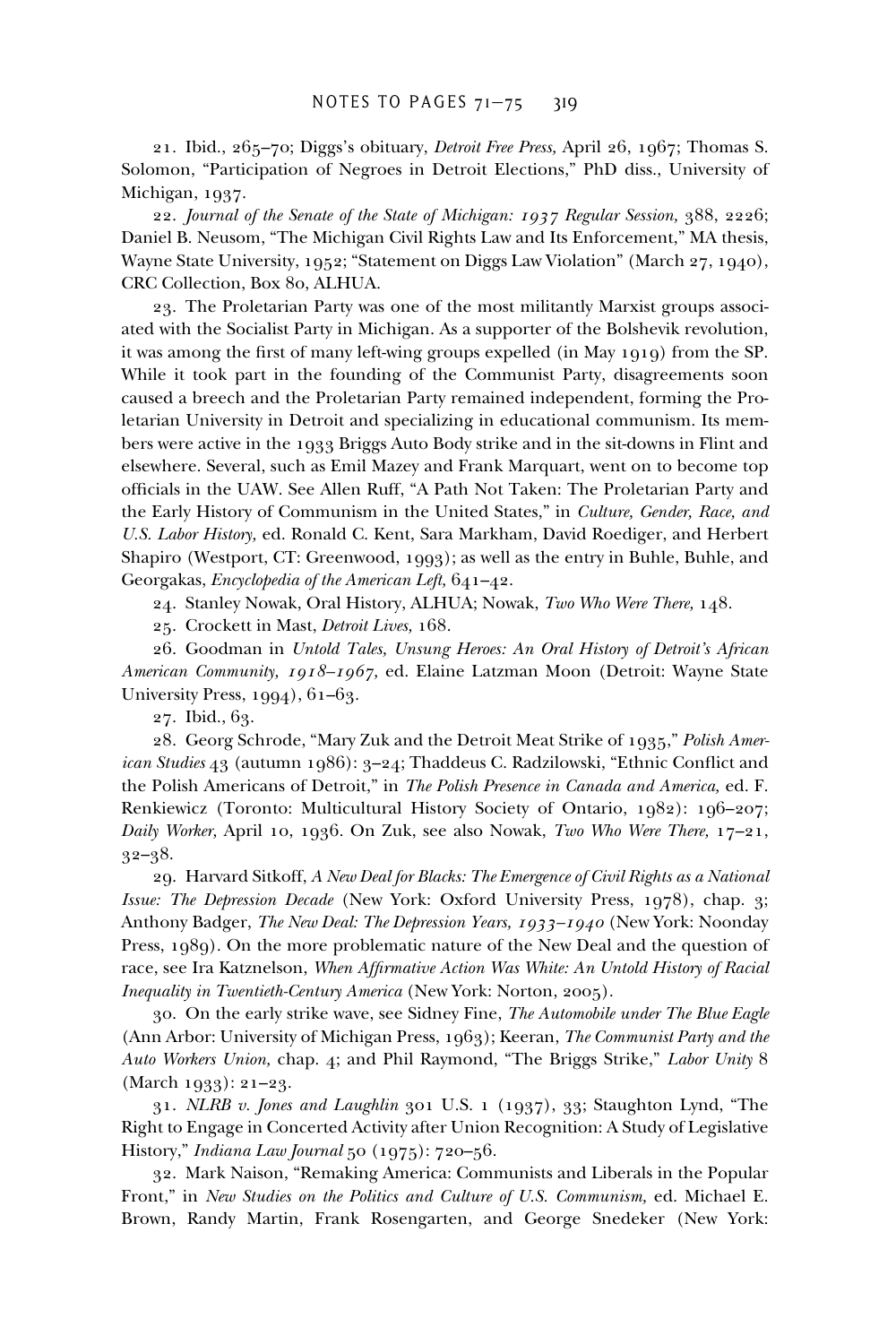Monthly Review Press, 1993), 45–73. While Naison acknowledges some of the internal tensions and contradictions of the policy, he has comparatively little to say about the negative effects of the CP's reversal of policy following the Hitler-Stalin pact of 1939. For a more critical reading, see Frank A. Warren, "A Flawed History of the Popular Front," *New Politics* 7:2 (winter 1999): 112–25. On the various shifts and changes, see the entry on the Popular Front in Buhle, Buhle, and Georgakas, *Encyclopedia of the American Left*,  $627-30$ . It is difficult to chart the effects of the post-1939 switch in particular, but two good and interesting sources are Art Preis, *Labor's Giant Step* (New York: Pioneer, 1964); and Bert Cochran, *Labor and Communism: The Conflict That Shaped America's Unions* (Princeton: Princeton University Press, 1977).

33. Browder, "The United Front—The Key to Our Tactics and Organization," *Communist* 14 (December 1935): 1075–129; *Daily Worker,* August 5, 1935.

34. Prickett, "Communism and Factionalism in the United Automobile Workers Union, 1939–1947," *Science and Society* 32:3 (summer 1968): 257–77; Nelson Lichtenstein, *Labor's War at Home: The CIO in World War II* (New York: Cambridge University Press, 1982).

35. Naison, "Remaking America," 45.

36. Haywood, *Black Bolshevik: Autobiography of an Afro-American Communist* (Chicago: Liberator Press, 1978), 533; 554.

37. James, *C. L. R. James on the "Negro Question"* ( Jackson: University Press of Mississippi, 1996), 5. This argument is nicely formulated in Ted McTaggart, "Black Self-Determination: Robert F. Williams, Harry Haywood, and the League of Revolutionary Black Workers," a seminar paper written for my class on Williams and the legacy of Black radicalism, University of Michigan, winter 2005. Critical assessments of the Popular Front are also incorporated into Kelley's pro–Third Period history *Hammer and Hoe.*

38. Johnson, *Maurice Sugar,* 152. Sugar's campaign notebooks detail the range of his support within the city's Left. They can be found in the Sugar Collection, Box 10, ALHUA. See also "Maurice Sugar, Labor Candidate vs. W. P. Lovett's City League," *Detroit Labor News,* March 1, 1935.

39. Haywood, *Black Bolshevik,* 436–38. For a broader perspective on the ILD, see Charles H. Martin, "The International Labor Defense and Black America," *Labor History* 26 (1985): 165–94.

40. *A Negro on Trial for His Life: The Frame-Up of James Victory Exposed—Speech to Jury by Counsel for Defense, Maurice Sugar* (Detroit: Candidates for Judge of Recorder's Court, 1935), in Sugar Papers, Box 2, ALHUA. On Darrow's performance during the Sweet trial, see Boyle, *Arc of Justice,* 292–96, 330–34.

41. The pamphlet is in the Sugar Papers, Box 2, ALHUA; see also Johnson, *Maurice Sugar,* 151–52.

42. Scott Craig, "Black Workers and the Communists in Detroit, 1929–1941," MA thesis, Wayne State University, 1986.

43. Murphy quoted in Babson et al., *Working Detroit,* 82. On Murphy's role during the GM strike and his views on the sit-downs, see J. Woodford Howard Jr., "Frank Murphy and the Sit-Down Strikes," *Labor History* 1:2 (spring 1960): 103–40. Murphy would go on to serve on the U.S. Supreme Court and played a role in the Thornhill decision, which established the constitutionality of picketing. See Sidney Fine, "Frank Murphy, The Thornhill Decision and Picketing as Free Speech," *Labor History* 6:2 (spring 1965): 99–120.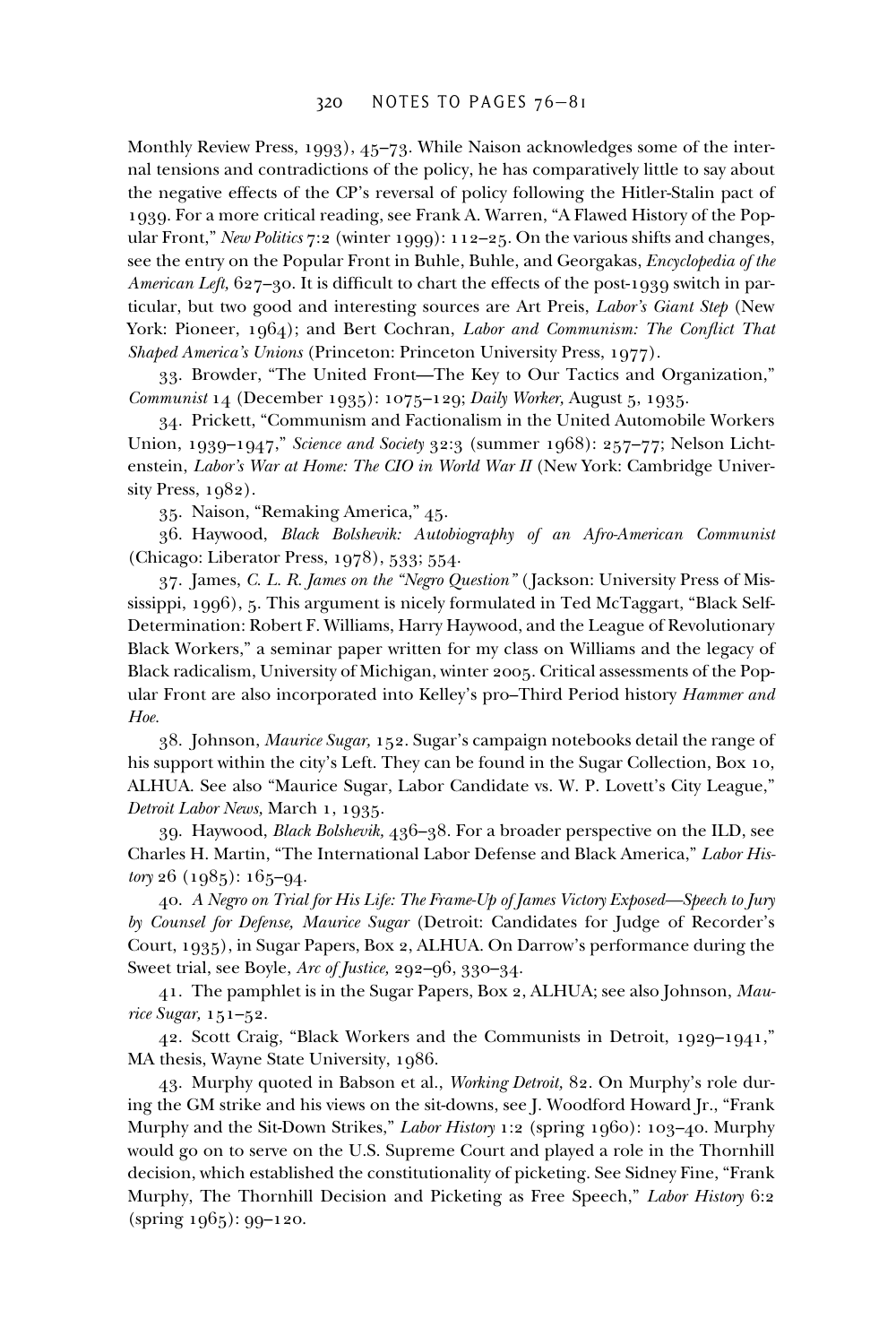44. Sugar, "Is the Sit-Down Legal?" *New Masses,* May 4, 1937; Russell B. Porter, "The Broad Challenge of the Sit-Down Strike," *New York Times Magazine,* April 4, 1937. On the use of the tactic during the 1936 GM strike, see Sidney Fine, *Sit-Down: The General Motors Strike of 1936–1937* (Ann Arbor: University of Michigan Press, 1969).

45. "Constitution of the Conference for the Protection of Civil Rights" (1935), CRC Collection, Box 1, "CFPRC Files," ALHUA.

46. Bollens, "Why a Civil Rights Federation?" *Civil Rights News,* November 8, 1938, 1.

47. For a good overview of the ideology and activism of the Liberty League, see Frederick Rudolph, "The American Liberty League, 1934–1950," *American Historical Review* 56 (October 1950): 19–33.

48. Bollens, "Why a Civil Rights Federation?" 2–3; on the bill see Johnson, *Maurice Sugar,* 168, 172.

49. "Speakers Outline, Civil Rights Federation Organizational Approach," [n.d.,] CRC Collection, Box 1, ALHUA.

50. Ibid.

51. *Detroit Labor News,* March 30 and May 3, 11, and 17, 1935.

52. CRC Collection, Box 1; Ernest Goodman Collection, Box 3; National Lawyers Guild Collection, Box 1, all in ALHUA.

53. Maki, Oral History Interview by Norman McRae, March 26, 1970, ALHUA, 2.

54. McPhaul, Oral History Interview with Norman McRae, April 5, 1970, ALHUA, 9; interview with author, April 9, 1994, Detroit.

55. Ralph J. Bunche, "The Programs, Ideologies, Tactics, and Achievements of Negro Betterment and Interracial Organizations" (1940), memorandum prepared for the Carnegie-Myrdal study for *An American Dilemma,* copy at the Schomburg Center, New York Public Library; James W. Ford, "The National Negro Congress," *Communist* 15 (April 1936); Lawrence S. Wittner, "The National Negro Congress: A Reassessment," *American Quarterly* 22 (winter 1970): 883–901. On the convention movement historically, see Meier and Rudwick, *From Plantation to Ghetto,* 3d ed. (New York: Hill and Wang, 1976), 124–28.

56. Davis, *Let Us Build a National Negro Congress,*" in *Black Protest: History, Documents, and Analysis,* ed. Joanne Grant (New York: Fawcett, 1968), 242.

57. Official Proceedings of the National Negro Congress, February 14, 15, 16, 1936. Copy in the Labadie Collection, University of Michigan.

58. Naison, *Communists in Harlem,* 138–40; Robin D. G. Kelley, "'This Ain't Ethiopia, but It'll Do': African-Americans and the Spanish Civil War," in *Race Rebels: Culture, Politics, and the Black Working Class* (New York: Free Press, 1994).

59. Randolph to White, April 8, 1936, and White to Davis, March 3, 1939, both in NAACP Collection, Library of Congress, I, C, Box 383, "NNC Folder."

60. "Church Leaders in Opposition to the Program of the National Negro Congress," (1936) in NAACP Collection, Library of Congress, I, C, Box 383, "NNC Folder." See *Official Proceedings of the National Negro Congress*, 30-31, for the original resolution about the role of churches.

61. NNC File, Labadie Collection, University of Michigan. The "Detroit Files" of the FBI file on the NNC lists Stanley Nowak; Reverends Hill, White, and John Miles; and unionists Chris Alston, Hodges Mason, John Conyers, Luke Fennel, and Senator Diggs as among those who sponsored the Michigan section of the NNC. C. LeBron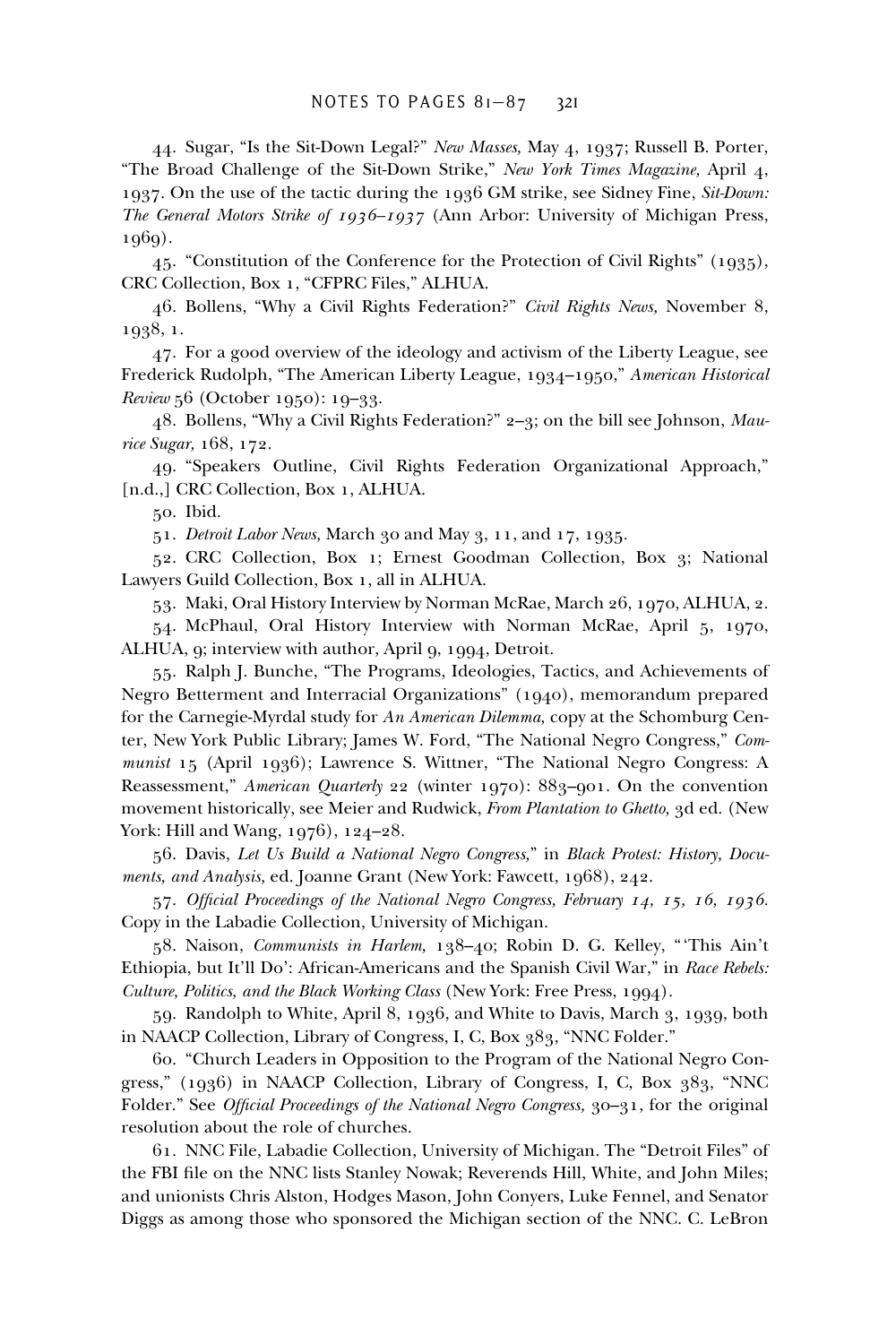Simmons also attended the founding convention and served for a time as president of the Detroit chapter (Simmons, Oral History Interview with Norman McRae, ca. 1969, ALHUA, 1, 5–6.

62. See also Link, *Labor-Religion Prophet;* Ralph Lord Roy, *Communism and the Churches* (Ithaca: Cornell University Press, 1965), chap. 5; and Dunbar, *Against the Grain,* 39–40.

63. Roy, in *Communism and the Churches,* 159–60, also reports that Knox became disillusioned with the various "Communist fronts" that he had worked with and that he remained a bitter opponent of the CP. See also Jack Raskin, Oral History, ALHUA, 2, 20.

64. Hill quoted in "The NAACP Convention's Statement to the Nation," *Michigan Chronicle,* June 12, 1943.

65. Young, *Hard Stuff,* 112–13.

66. On Zuk and class tensions within the Polish American community see Schrode, "Mary Zuk and the Detroit Meat Strike"; Stevenson, "Points of Departure, Acts of Resolve," 136–37; and Raskin, Oral History Interview, ALHUA. On this as a general phenomenon, see Lizabeth Cohen, *Making a New Deal: Industrial Workers in Chicago, 1919–1939* (New York: Cambridge University Press).

67. Peter H. Amann, "Vigilante Fascism: The Black Legion as an American Hybrid," *Comparative Studies in Society and History* 25 (1983): 490–524.

68. *Civil Rights Bulletin,* July 27, 1938, in CRC Collection, Box 2, ALHUA.

69. *New Republic,* June 17, 1936; B. J. Widick, *Detroit: City of Race and Class Violence,* Rev. ed. (Detroit: Wayne State University Press, 1989), chap. 1; "The True Story of the Black Legion Plot to Murder Maurice Sugar," Sugar Papers, Box 1, ALHUA.

70. *Civil Rights News,* March 1939; *Detroit News,* June 21, 1936; "Report upon the Black Legion and Other Vigilante Organizations," CRC Collection, Box 12, ALHUA; James Basil Jacobs, "The Conduct of Local Police Intelligence," PhD diss., Princeton University, 1977, 114–16.

71. *Civil Liberties in American Cities: A Survey Based on 332 American Cities of over 10,000 Population* (New York: ACLU, 1939).

72. "Report on the Activities of the Civil Rights Federation, 1938–1939," CRC Collection, Box 1, "CRF Files," ALHUA. See also *Report of the Mayor's Committee on Race Relations* (Detroit: Bureau of Governmental Research, 1926); and Thomas, *Life for Us,* 164–66. In 1939, the ACLU ranked Detroit as one of the worst major cities in the area of rights violation by police (*Civil Liberties in American Cities,* 3).

73. *United Automobile Worker,* December 24, 1938; Thomas, *Life for Us,* 282.

74. Hill, Oral History, ALHUA, 18.

75. "Police Will Continue Illegal Arrests, Pickert Tells Our Delegation," *Civil Rights News,* November 1938.

76. Bollens to La Follette Committee, March 23, 1937, Record Group 46, Box 86, National Archives. The committee, organized in 1936, grew out of a series of National Labor Relations Board hearings and limited itself mainly to company abuses. See Jerold S. Auerbach, *Labor and Liberty: The La Follette Committee and the New Deal* (Indianapolis: Bobbs-Merrill, 1966).

77. U.S. House Resolution 282.

78. Bollens to Martin Dies, July 16, 1938, CRC Papers, Box 31, ALHUA.

79. U.S. House of Representatives, *Hearings before a Special Committee on Un-American Activities,* 75th Cong., 3d sess., vol. 2, October 11, 12, 13, at Detroit, Michigan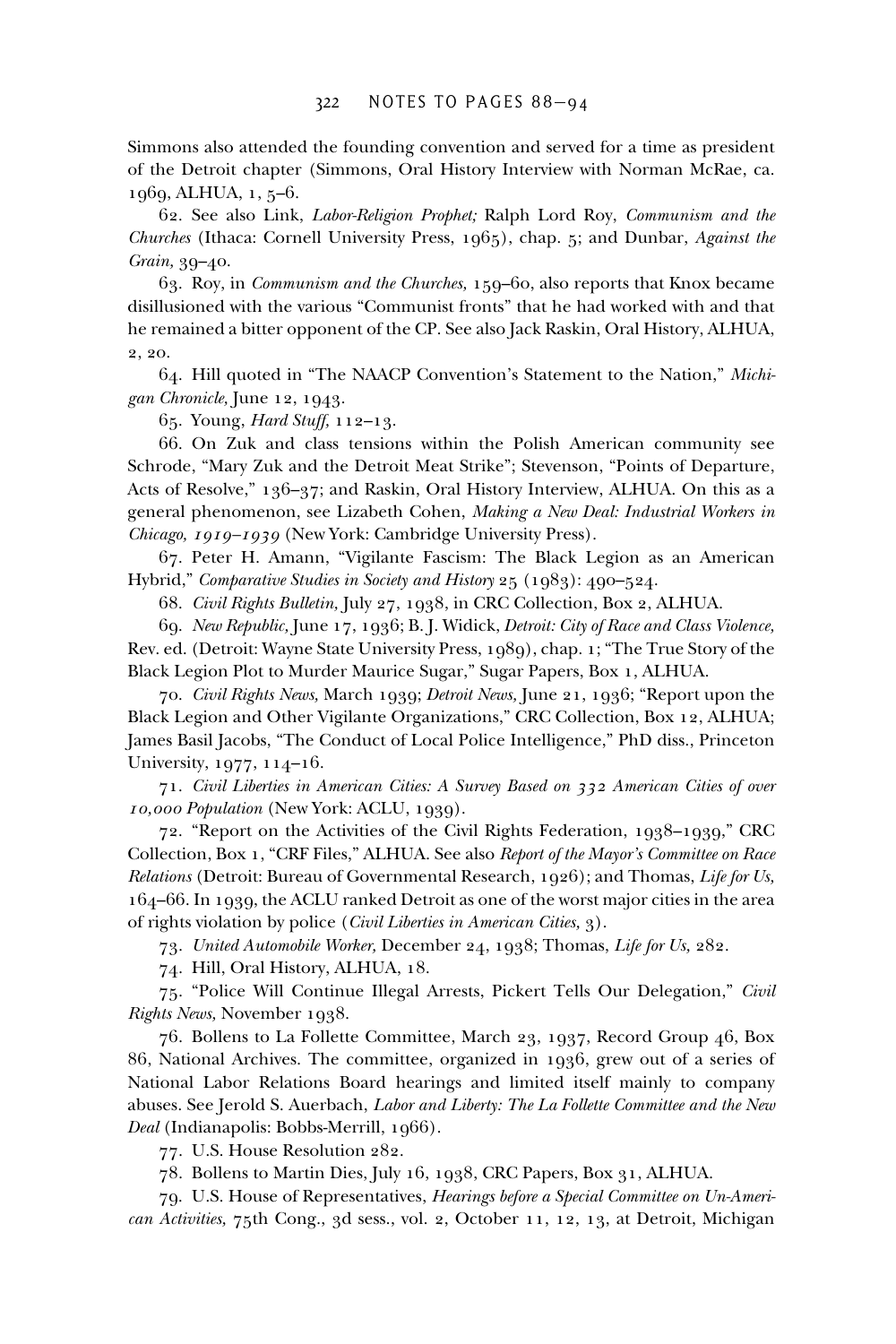(Washington DC: Government Printing Office, 1938), 1239–486. There is an extensive clippings file from the hearings in the Sugar Collection, Box 49, ALHUA.

80. Ibid., 1356–57.

81. Ibid., 1334–35.

82. Young, *Hard Stuff,* 112.

83. Flyer, CRC Collection, Box 11, ALHUA.

84. Coughlin quoted in Forrest Davis, "Father Coughlin," *Atlantic Monthly* 156:6 (December 1935): 660; also *Detroit Free Press,* July 26, 1930. On his career in general see Charles J. Tull, *Father Coughlin and the New Deal* (Syracuse: Syracuse University Press, 1965); Shelton Marcus, *Father Coughlin: The Tumultuous Life of the Priest of the Little Flower* (Boston: Little Brown, 1973); and Alan Brinkley, *Voices of Protest: Huey Long, Father Coughlin, and the Great Depression* (New York: Vintage, 1983).

85. The full text of the encyclical, issued on May 15, 1891, can be found at http://www.osjspm.org/cst/rn.htm.

86. Frankensteen quoted in Babson et al., *Working Detroit,* 56, 100–101.

87. Brinkley, *Voices of Protest,* chap. 4; Leslie Tentler, *Seasons of Grace: A History of the Catholic Archdiocese of Detroit* (Detroit: Wayne State University Press, 1990), 324–44.

88. *Civil Rights News,* December 1939; Tentler, *Seasons of Grace,* 340–41.

89. Though short-lived, *Equality* was a fascinating magazine. Many of the issues have been collected and reprinted in *Equality* (Westport, CT: Greenwood, 1970), with an introduction by Jack Salzman.

90. Albert Lee, *Henry Ford and the Jews* (New York: Stein and Day, 1980). See also Neil Baldwin, *Henry Ford and the Jews: The Mass Production of Hate* (New York: Public Affairs, 2001).

91. Meier and Rudwick, *Black Detroit,* 6–8. In general this is still the best source on efforts to unionize Ford and involve the Black community; see also Thomas, *Life for Us,* chap. 8.

92. Meier and Rudwick, *Black Detroit,* 86–87.

93. Mason, Oral History Interview with Herbert Hill, November 28, 1967, Detroit, ALHUA, 9 (used by permission of Herbert Hill); interview with author, Detroit, January 16, 1994.

94. "Tentative Draft of Suggested Resolutions for Consideration by the Detroit Conference, June 29–July 4, 1937," NAACP Papers, I, B, Box 14, Library of Congress; Homer Martin, "Address to the Convention of the National Association for the Advancement of Colored People" ( June 1930), Martin Papers, ALHUA; "Resolutions Adopted by the Twenty-eighth Annual Conference of the N.A.A.C.P. in Detroit, Michigan, July 4, 1937," NAACP Papers, I, B, Box 4, Library of Congress; Meier and Rudwick, *Black Detroit,* 56–59.

95. "Editorial," *Crisis* 44 (August 1937): 241; Daniel quoted in *Pittsburgh Courier,* August 28, 1937; Meier and Rudwick, *Black Detroit,* 58.

96. Bradford quoted in Alston, *Henry Ford and the Negro People,* 11–12. See also Thomas, *Life for Us,* 258–59.

97. Babson et al., *Working Detroit,* 103.

98. Tappes, quoted in Babson et al., *Working Detroit,* 104.

99. "Ford Motor Company Ordered to Cease Unfair Labor Practices," National Labor Relations Board press release, August 1940, ACTU Papers, Box 19, ALHUA; Allen Nevins and Frank Ernest Hill, *Decline and Rebirth, 1933–1941* (New York: Scribner's, 1963), 150–51.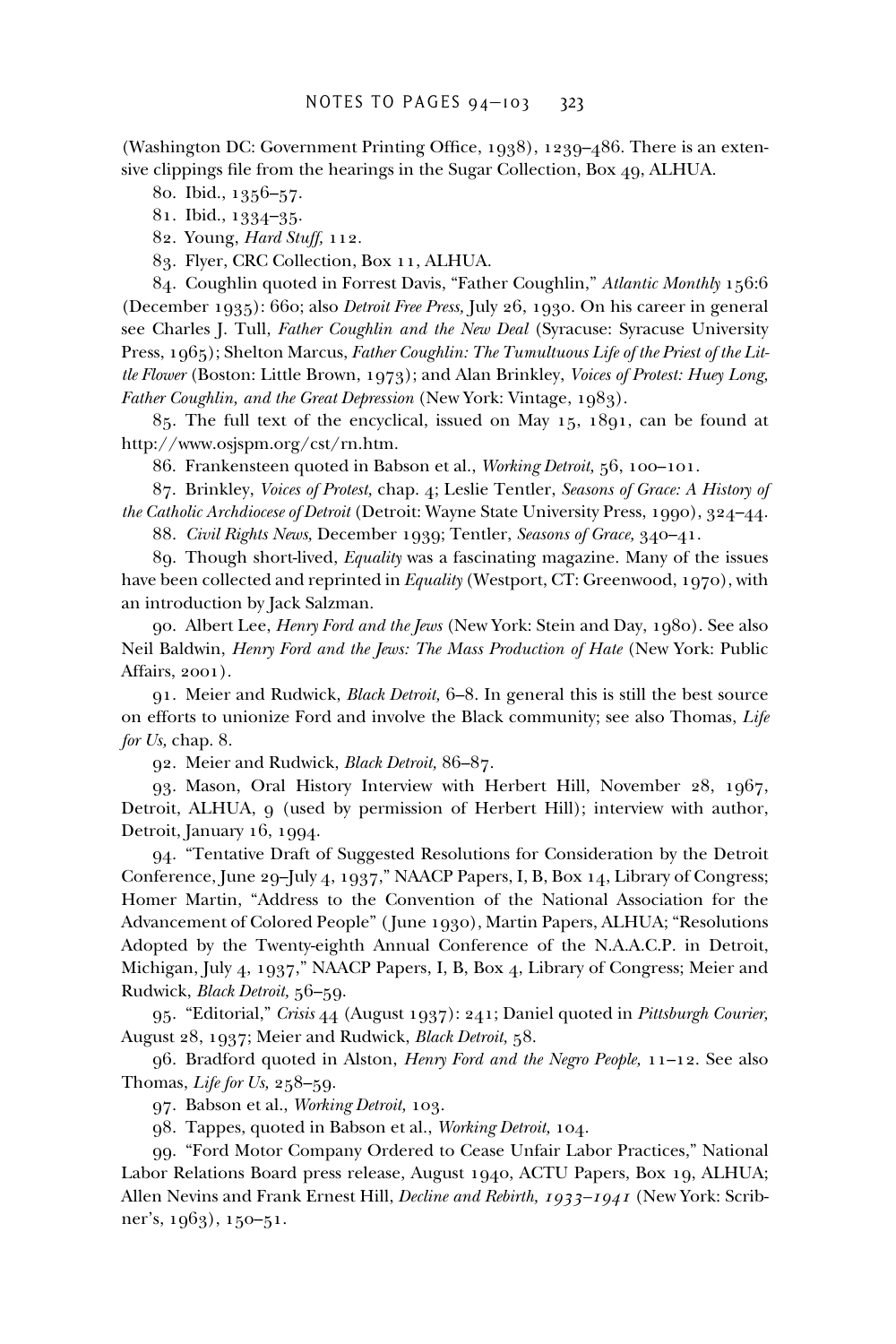100. CRC Collection, Box 1 ("CFPCR Files"), ALHUA.

101. Mason, Oral History, ALHUA, 12. On the exposition, see Thomas, *Life for Us,* 223–27.

102. Rose Billups with Joseph Billups, Oral History, ALHUA, 6.

103. Copy in Nowak Papers, Box 8, ALHUA; Radzilowski, "Ethnic Conflict and the Polish American of Detroit," 67–69; Nowak, *Two Who Were There,* chap. 13, "The Ford Organizing Committee"; Roger Keeran, "The International Workers Order and the Origins of the CIO," *Labor History* 30 (summer 1989): 385–408.

104. The narrative of the Ford strike has been told and retold many times by historians. See, for example, Meier and Rudwick, *Black Detroit,* esp. chap. 2; Thomas, *Life for Us,* chap. 8; Irving Howe and B. J. Widick, *The UAW and Walter Reuther* (New York: Random House, 1949); Robert H. Zieger, *The CIO, 1933–1935* (Chapel Hill: University of North Carolina Press, 1995), chap. 6; and Nelson Lichtenstein, *The Most Dangerous Man in Detroit: Walter Reuther and the Fate of American Labor* (New York: Basic Books, 1995), chap. 9.

105. Thomas, *Life for Us,* 228–30; Meier and Rudwick, *Black Detroit,* 67–72.

106. Marshall quoted in Meier and Rudwick, *Black Detroit,* 71.

107. Quoted in Philip Bonosky, *Brother Bill McKie: Building the Union at Ford* (New York: International, 1953), 178.

108. Meier and Rudwick, *Black Detroit,* 106–7.

# CHAPTER THREE

1. Martin, "Detroit—Still Dynamite," *Crisis* 51 ( January 1944): 8.

2. Lichtenstein and Korstad, "Opportunities Found and Lost," 794–96; Meier and Rudwick, *Black Detroit,* chap. 4.

3. Crockett in Mast, *Detroit Lives,* 167.

4. Lichtenstein and Korstad, "Opportunities Found and Lost," 796–97.

5. Keeran, *The Communist Party and the Auto Workers Union,* 218, 231–35; U.S. Congress, House Committee on Un-American Activities, *Communism in the Detroit Area.* 82d Cong., 2d sess., March 10–11, 1952, 3036–45, 3117–35; William D. Andrew, "Factionalism and Anti-communism: Ford Local 600," *Labor History* 20 (spring 1979): 227–55; James R. Prickett, "Communism and Factionalism in the United Automobile Workers, 1939–1941," *Science and Society* 32:3 (summer 1968): 257–77. Overall, the CP's record of support for Black demands during the war was mixed, incorporating both the submerging of civil rights work in the name of winning the war and a continuation of the party's prewar antiracist positions, though not as consistently or as forcefully.

6. Peter J. Kellogg, "Civil Rights Consciousness in the 1940's," *Historian* 42 (1979): 18–41. The importance of World War II in the history of the Black freedom struggle has been given renewed prominence by contemporary historians. See, for instance, Steven Lawson, *Running for Freedom: Civil Rights and Black Politics in America since 1941* (New York: McGraw-Hill, 1996); Harvard Sitkoff, "African American Militancy in the World War II South," in *Remaking Dixie: The Impact of World War II on the American South,* ed. Neil McMillen ( Jackson: University Press of Mississippi, 1997), 70–92; and Megan Taylor Shockley, *We, Too, Are Americans: African American Women in Detroit and Richmond, 1940–54* (Urbana: University of Illinois Press, 2004).

7. See, for example, "Hill, McClendon Supporters in Clash," *Michigan Chronicle,*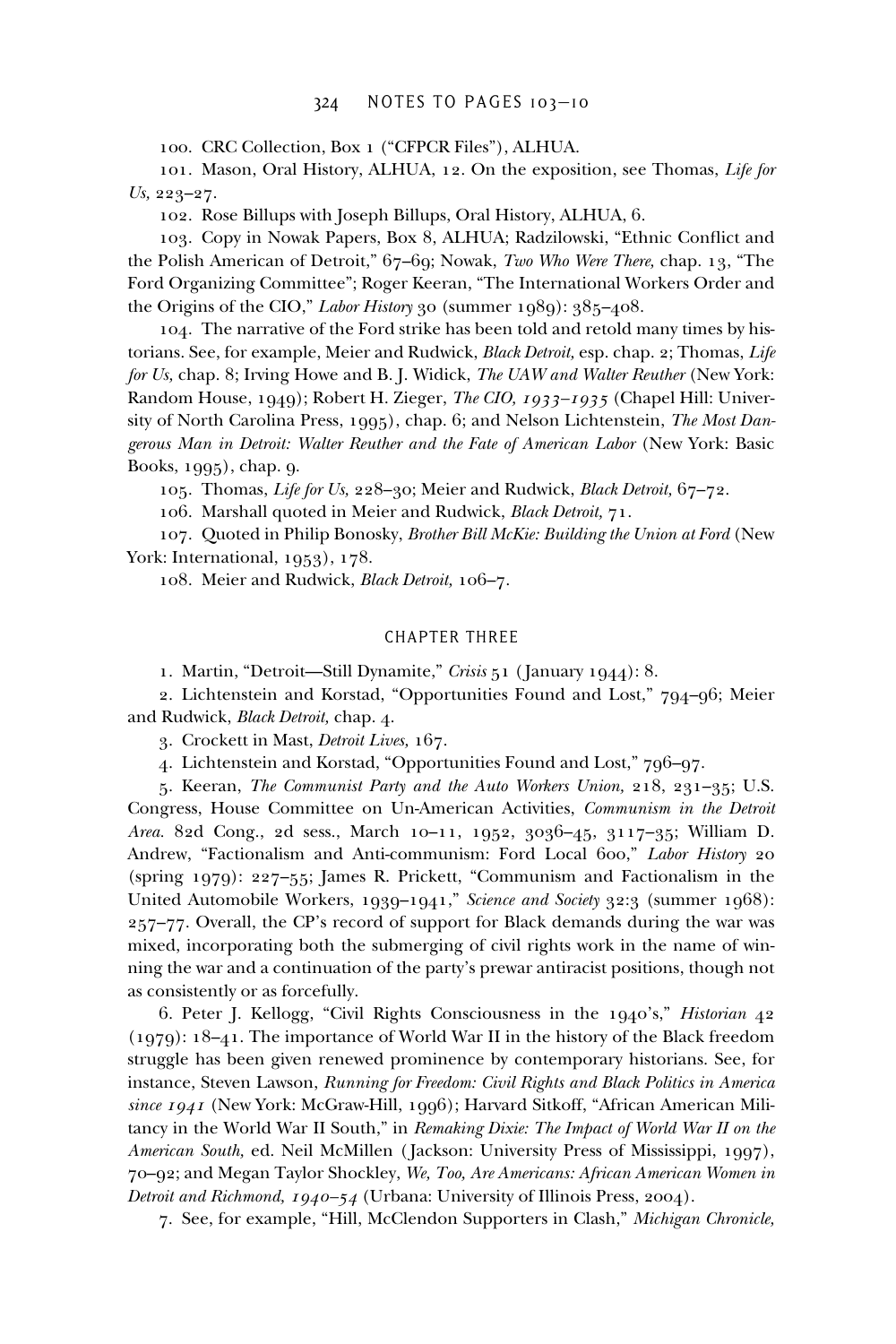December 5, 1942; "The NAACP Elections" (editorial) and "NAACP Candidates Make Ready for Showdown," *Michigan Chronicle,* December 12, 1942.

8. "Rev. C. A. Hill Announces His Candidacy," *Michigan Chronicle,* December 5, 1942. On the paper's pro-Hill bias, see a "We Honor" segment featuring Hill and highlighting his accomplishments as an activist and organizer on December 5, the same day that Hill officially announced his candidacy, as well as the paper's decision to print a scathing letter by Shelton Tappes on the front page criticizing the conduct of the elections (December 19, 1942).

9. The December 19 issue of the *Michigan Chronicle* carried extensive coverage of the elections and the aftermath under the banner headline "McClendon Wins Election in Stormy NAACP Elections."

10. "Reserve Officer Told to Resign or Face Quiz," *Detroit Free Press*, January 30, 1951. As I detail in the next chapter, Hill's son faced difficulties because of his father's involvement in supposedly "un-American" activities.

11. Hill, Oral History, ALHUA, 6.

12. Jack Raskin, Oral History Interview with Norman McRae, ca. 1970, ALHUA, 8; Dominic Capeci, *Race Relations in Wartime Detroit* (Philadelphia: Temple University Press, 1984), 13.

13. Maki, Oral History, AHLUA, 8.

14. Ibid., 7.

15. Knox to Bollens, Letter of Resignation, Civil Rights Congress Collection, Box 1, ALHUA; Ralph Lord Roy, *Communism and the Churches* (New York: Harcourt, Brace, 1960), 159–60; Raskin, Oral History, ALHUA, 15.

16. The speculation on the membership numbers and composition of the CRF comes from an interview with Shelton Tappes conducted by Marshall Fields Stevenson. See his "Points of Departure, Acts of Resolve," 136, n. 25.

17. Raskin, Oral History, ALHUA, 1–2. A similar version of this story is told in Detroit Urban League, *7th Annual "Salute to Distinguished Warriors,"* program, March 20, 1986 (Detroit: DUL, 1986).

18. "Program of the Civil Rights Federation," Box 4, CRC Papers, ALHUA. On the complications of Black and Jewish relations in Detroit, especially the question of Jewish anti-Black racism and Black anti-Semitism, see Stevenson, "Points of Departure, Acts of Resolve"; and "African Americans and Jews in Organized Labor: A Case Study of Detroit, 1920–1950," in *African Americans and Jews in the Twentieth Century: Studies in Convergence and Conflict, ed. V. P. Franklin, Nancy Grant, Harold M. Klet*nick, and Genna Rae McNeil (Columbia: University of Missouri Press, 1998), 237–63.

19. Raskin, Oral History, ALHUA, 21–22.

20. Randolph, "Why I Would Not Stand for Re-election as President of the National Negro Congress," *American Federationist* ( July 1940): 24–25; Lawrence S. Wittner, "The National Negro Congress: A Reassessment," *American Quarterly* 22 (winter 1970): 899–901. See also Mark Solomon, *The Cry Was Unity: Communists and African Americans, 1917–1936* ( Jackson: University Press of Mississippi, 1998), for a broad overview of how the controversy fits into the evolution of the relationship between Blacks and the CP.

21. Theodore R. Bassett, "The Third National Negro Congress," *Communist* 19 ( June 1940): 547–49. For a good overview of Randolph's relationship with the NNC, see John B. Kirby, *Black Americans in the Roosevelt Era: Liberalism and Race* (Knoxville: University of Tennessee Press, 1980), 164–70. Also helpful are Jervis Anderson,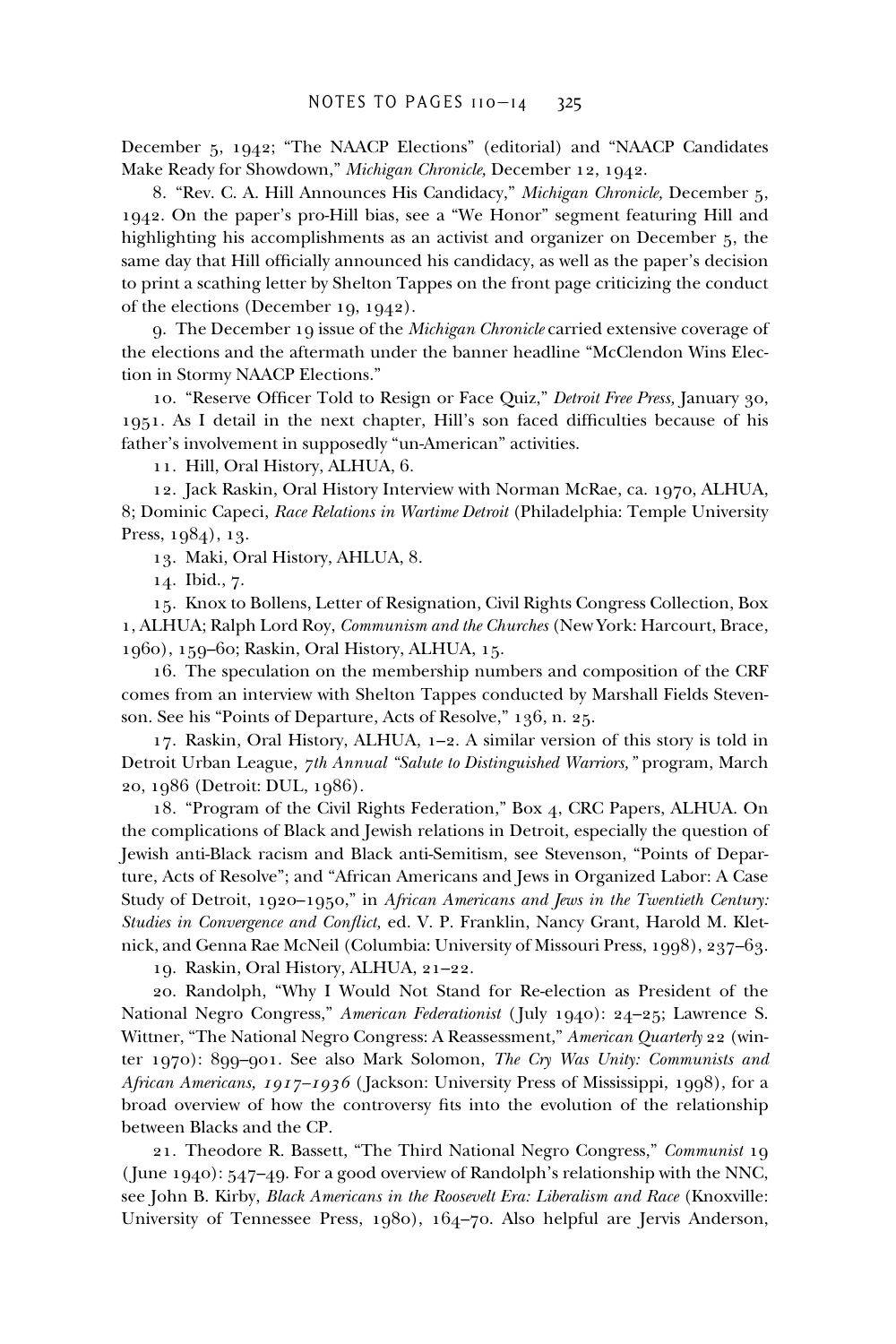*A. Philip Randolph: A Biographical Sketch* (Berkeley: University of California Press, [1972] 1986), chap. 16; and Beth Tompkins Bates, *Pullman Porters and the Rise of Protest Politics in Black America, 1925–1945* (Chapel Hill: University of North Carolina Press, 2001), 144–47.

22. The national office of the NAACP was worried that the Detroit branch and the movement there were in danger of being taken over by communists. In a typical correspondence, Walter White writes: "Does [state senator] Diggs know of the widespread belief that John Davis and the NNC are reputed to be Communist? . . . I wish you would write me confidentially about Diggs' knowledge of the political implications of this whole situation and his affiliations." White to McClendon, May  $5, 1941$ , NAACP Papers, II, C, Box 86, Library of Congress.

23. The best spin on the CP's opposition to the MOWM after the United States entered World War II is that the party believed that the MOWM's attacks on Roosevelt and its all-Black composition would "lead to the isolation of the Negro people from their most important allies" (Keeran, *The Communist Party and the Auto Workers Union,* 231). A less rosy picture is provided by Albert Parker in "Why Communist Party Attacks 'Double V,'" *Militant,* April 4, 1942, which is also an example of the types of critiques mounted by the Socialist Workers Party during the war. On the complicated question of whether the CP abandoned the struggle for Black rights during the war, see Maurice Isserman, *Which Side Were You On?* (Middletown: Wesleyan University Press, 1982), in which he challenges the perspective of total abandonment yet recognizes that the CP argued that "a too militant defense of black rights at home would interfere with the war effort" (119). On the MOWM in general, the best source remains Herbert Garfinkel, *When Negroes March* (New York: Atheneum, 1969).

24. Martin, "Detroit—Still Dynamite," 10.

25. Randolph, "Let the Negro Masses Speak," *Black Worker,* March 1941, 4–5.

26. *Baltimore Afro-American,* June 23, 1941; *Detroit Tribune,* June 25 and July 12, 1941; Hunter, "Don't Buy Where You Can't Work," 294–95; and Beth T. Bates, "'Double V for Victory' Mobilizes Black Detroit, 1941–1946," in Theoharis and Woodard, *Freedom North,* 17–39.

27. On the FEPC, see Louis Ruchames, *Race, Jobs, and Politics: The Story of the FEPC* (New York: Columbia University Press, 1953).

28. Anderson, *A. Philip Randolph,* 243; Brooks, *Walls Come Tumbling Down: A History of the Civil Rights Movement, 1940–1970* (Englewood Cliffs, NJ: Prentice-Hall, 1974), 27. On the tensions raised within the Roosevelt administration by the MOWM and its demands, see Daniel Kryder, "The American State and the Management of Race Conflict in the Workplace and in the Army, 1941–1945," *Polity* 26 (summer 1994): 603–34; as well as his *Divided Arsenal: Race and the American State during World War II* (New York: Cambridge University Press, 2000), 53–67.

29. "Call to Negro Americans to March on Washington for Jobs and Equal Participation in National Defense," May 1, 1941, quoted in Brooks, *Walls Come Tumbling Down,* 27–28.

30. Niebuhr, *Moral Man and Immoral Society* (New York: Scribner's, 1932); also Richard H. Pells, *Radical Visions and American Dreams: Culture and Social Thought in the Depression Years* (Urbana: University of Illinois Press, 1998), 141–50. For more on the idea of mediating structures, see Peter L. Berger and Richard John Neuhaus, *The Role of Mediating Structures in Public Policy* (Washington, DC: American Enterprise Institute, 1997).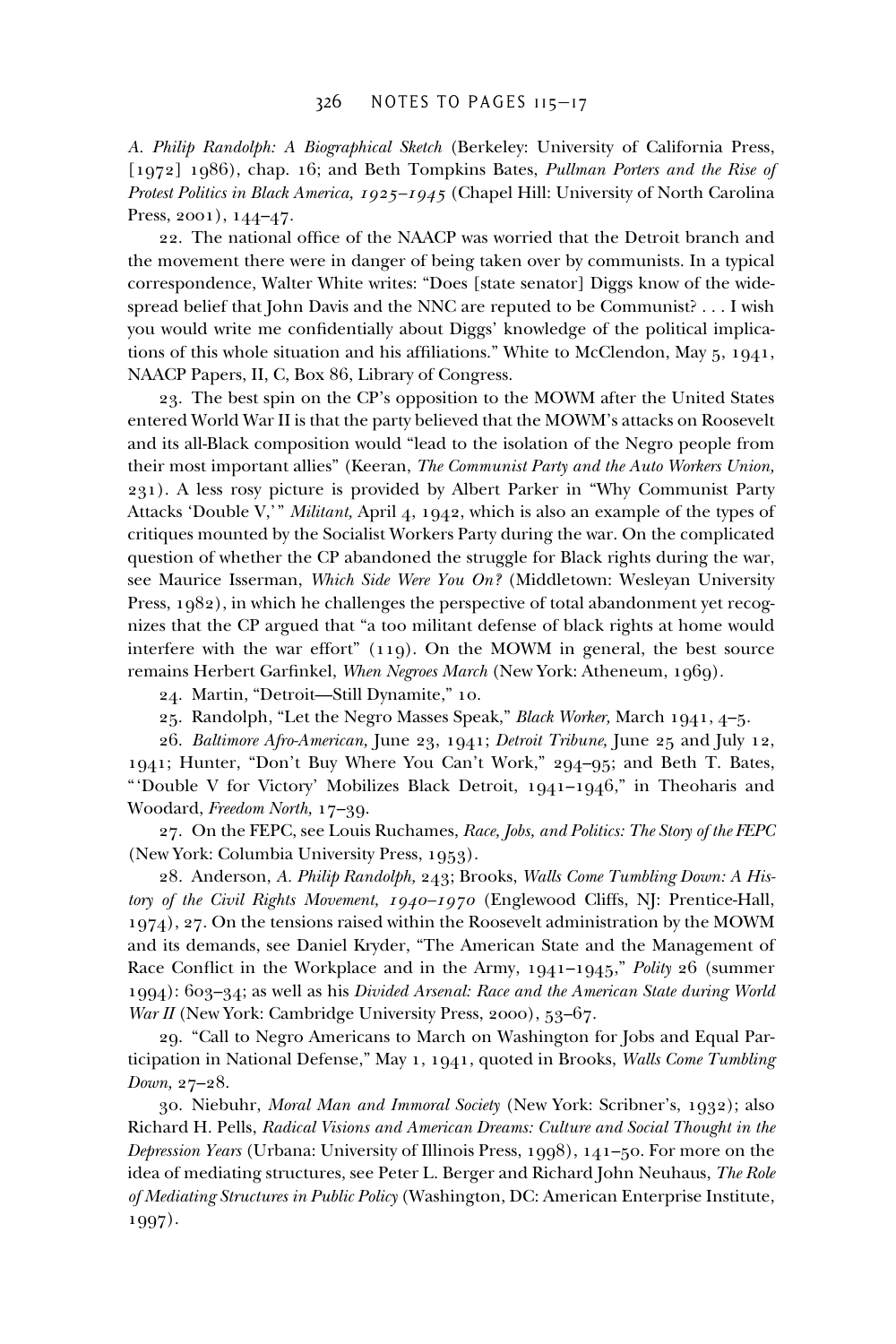31. On the centrality of FEPC legislation, see Sidney Fine's exhaustive *Expanding the Frontiers of Civil Rights: Michigan, 1948–1968* (Detroit: Wayne State University Press, 2000). See also Biondi, *To Stand and Fight,* chap. 1, on the role of FEPC campaigns on mass mobilizations in New York; and Bates, *Pullman Porters,* chap. 8.

32. "Randolph to Adopt Gandhi Technique, Nonviolent Disobedience May Be Used," *Chicago Defender,* January 9, 1943. On the dissemination of Gandhism among Black Americans in the 1940s, see Kapur Sudarshan, *Raising up a Prophet: The African-American Encounter with Gandhi* (Boston: Beacon, 1992).

33. *Pittsburgh Courier,* February 14, 1942; *Chicago Defender,* March 14, 1942; Ralph N. Davis, "The Negro Newspapers and the War," *Sociology and Social Research* 27 (May–June 1943): 373–80.

34. *Michigan Chronicle,* July 3, 1943. See also Clive, *State of War,* 131–34.

35. Hill quoted in *Detroit Tribune,* January 22, 1940.

36. Martin, "Detroit—Still Dynamite," 10.

37. Detroit Urban League, "Negroes Beginning to Get Jobs Now: Sixteen Points on How to Make Good" (1942), DUL Papers, Box 4, MHC; Clive, *State of War,* 136–38; Thomas, *Life for Us,* 153–55; Meier and Rudwick, *Black Detroit,* 136–37.

38. Bledsoe, Oral History Interview with Norman McRae, ca. 1970, ALHUA, 6. On the question of class bias in civil rights organizations, see Charles Denby, *Indignant Heart: A Black Worker's Journal* (Detroit: Wayne State University Press, 1989), 98–99.

39. A brief history of the founding of the organization is given in "Who's Who on the Executive Board of the Metropolitan Detroit Fair Employment Practice Council," December 10, 1945, in ACTU Papers, Box 18, ALHUA.

40. Metropolitan Detroit Council on Fair Employment Practices, "Membership List" (August 1943), "Constitution and By-Laws," in CRC Collection, Box 49, ALHUA; Clarence Anderson, "Metropolitan Detroit FEPC: A History of the Organization and Operation of a Citizen's Action Group to Encourage Equal Opportunity in Employment Practice without Regard to Race, Creed, or National Origins," MA thesis, Wayne State University, 1947; Meier and Rudwick, *Black Detroit,* 113–14, 130, 138.

41. Fine, *Expanding the Frontiers,* 13–14; Anderson, "Metropolitan Detroit FEPC," 86–98.

42. *Michigan Chronicle,* November 21 and December 5, 1942; Minutes of Detroit NAACP Executive Board, November 9, 1942 and February 1, 2, 1943, in Gloster Current Papers, Box 1, ALHUA; Meier and Rudwick, *Black Detroit,* 114–16.

43. "The Social Dynamics of Detroit" (December 3, 1942), report for the Bureau of Intelligence, Office of War Information, Record Group 44, Box 1814, National Archives.

44. "Citizen's Committee Gathers Cases for F.E.P.C. Hearing," press release, January 6, 1943, ACTU Papers, Box 29, ALHUA.

45. FEPC, "Complaints Based on Religious Discrimination" (n.d.), Record Group 228, Box 404, National Archives.

46. Rev. George Higgins, "Catholics and the F.E.P.C. Case: An Analysis of Catholic Teaching and Discrimination in Railroad Employment against Negroes," *Catholic Action,* January 1944, in CRC Collection, Box 51, ALHUA. On Catholics and the ACTU in Detroit in general, see Steve Rosswurm, "The Catholic Church and the Left-Led Unions: Labor Priests, Labor Schools, and the ACTU," in *The CIO's Left-Led Unions,* ed. Steve Rosswurm (New Brunswick, NJ: Rutgers University Press, 1992),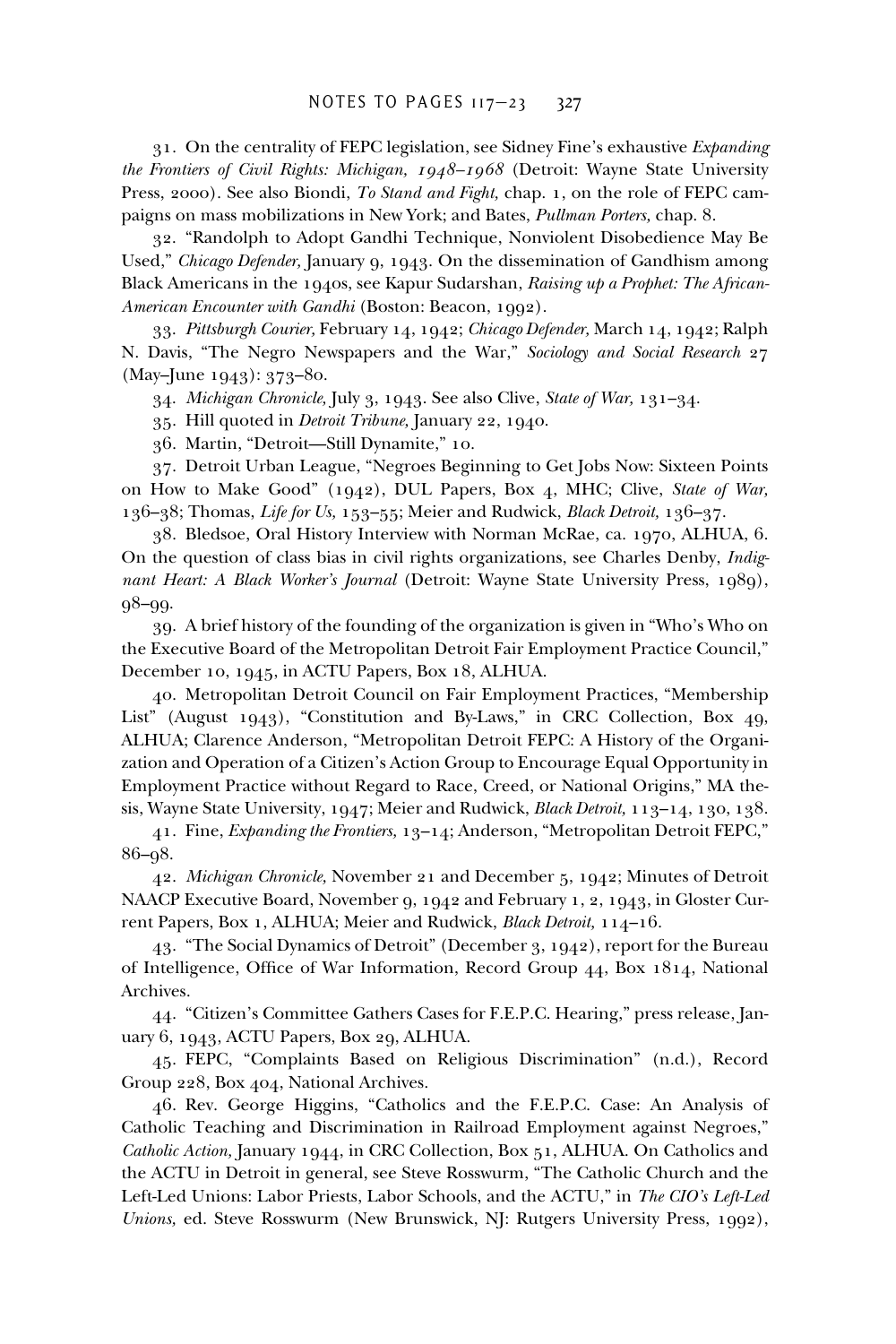120–37. Rosswurm nicely chronicles the changes in the Catholic Church's position after 1945 from a previously "positive" approach to anticommunism that allowed it to align itself with progressive labor unions and groups to "an entirely negative one as its CIO activity became synonymous with the effort to destroy communism" (120).

47. John A. Davis, "Summary of War Production Board Report on Detroit" (September 29, 1943), Record Group 44, Box 1817, National Archives; "Urgent Need for Unskilled Labor in the Forge and Foundry Industries in this Area, 199," report, Detroit-Willow Run, Committee for Congested Production Areas, Record Group 212, Box 52, National Archives; Robert C. Weaver, "Detroit and Negro Skill," *Phylon* 4 (April–June 1943): 33–136; Thomas, *Life for Us,* 162–64.

48. Jones, *Labor of Love, Labor of Sorrow: Black Women, Work, and the Family from Slavery to the Present* (New York: Vintage, 1985), 235–40 (Hatcher quoted on 236); Paddy Quick, "Rosie the Riveter: Myths and Realities," *Radical America* 9 (1975): 115–21.

49. Gabin, *Feminism in the Labor Movement: Women and the UAW, 1935–1975* (Ithaca: Cornell University Press, 1990), 88–89; Shockley, *We, Too, Are Americans,* 2–3; *Michigan Chronicle,* November 14 and 21 and December 5, 1942; *Ford Facts,* December 1, 1942. For a good summary, see Meier and Rudwick, *Black Detroit,* 151–53.

50. Jones estimates that as many as twenty-five thousand Black women may have remained unemployed (*Labor of Love, Labor of Sorrow,* 240).

51. Current to White, July 24, 1943, NAACP Papers, II, C, Box 86, Library of Congress; Meier and Rudwick, *Black Detroit,* 116–17; Minutes of Detroit NAACP Executive Board, February 1–2, 1943, Current Papers, Box 1, ALHUA.

52. Wendell R. Harrison and Donald Walden, "Discussion on Life and Music," in Moon, *Untold Tales, Unsung Heroes,* 318–22; Babson et al., *Working Detroit,* 164–65.

53. Roy Brooks quoted in Moon, *Untold Tales, Unsung Heroes,* 280; also Lars Bjorn, with Jim Gallert, *Before Motown: A History of Jazz in Detroit, 1920–1960* (Ann Arbor: University of Michigan Press, 2001).

54. Young, *Hard Stuff,* 112.

55. Wendell Harrison in Moon, *Untold Tales, Unsung Heroes,* 321. On Current, see "We Honor," *Michigan Chronicle,* November 14, 1942. On Cleage, see Hiley H. Ward, *Prophet of the Black Nation* (Philadelphia: Pilgrim Press, 1969), 45.

56. Chad Berry, *Southern Migrants, Northern Exiles* (Urbana: University of Illinois Press, 2000), 1–9, 33–34; Neil Fligstein, *Going North: Migration of Blacks and Whites from the South, 1900–1950* (New York: Academic Books, 1981). On the migration to the West, see James N. Gregory, *American Exodus: The Dust Bowl Migration and Okie Culture in California* (New York: Oxford University Press, 1989). See also Gregory's impressive recent volume, *The Southern Diaspora: How the Great Migrations of Black and White Southerners Transformed America* (Chapel Hill: University of North Carolina Press, 2005).

57. Adamic, "The Hill-Billies Come to Detroit," *Nation,* February 13, 1935, 177–78.

58. Friedlander, *The Emergence of a UAW Local, 1936–1939: A Study in Class and Culture* (Pittsburgh: University of Pittsburgh Press, 1975), 121–31. Friedlander pays close attention to the problem of White southern racism and anticommunism, insisting that both dynamics led southern Whites to support Homer Martin and his rival UAW-AFL union in the elections to the National Labor Relations Board in 1940. See also Berry, *Southern Migrants, Northern Exiles,* chap. 2.

59. Clive, *State of War,* chap. 5, "Tennessee and Kentucky Are Now in Michigan";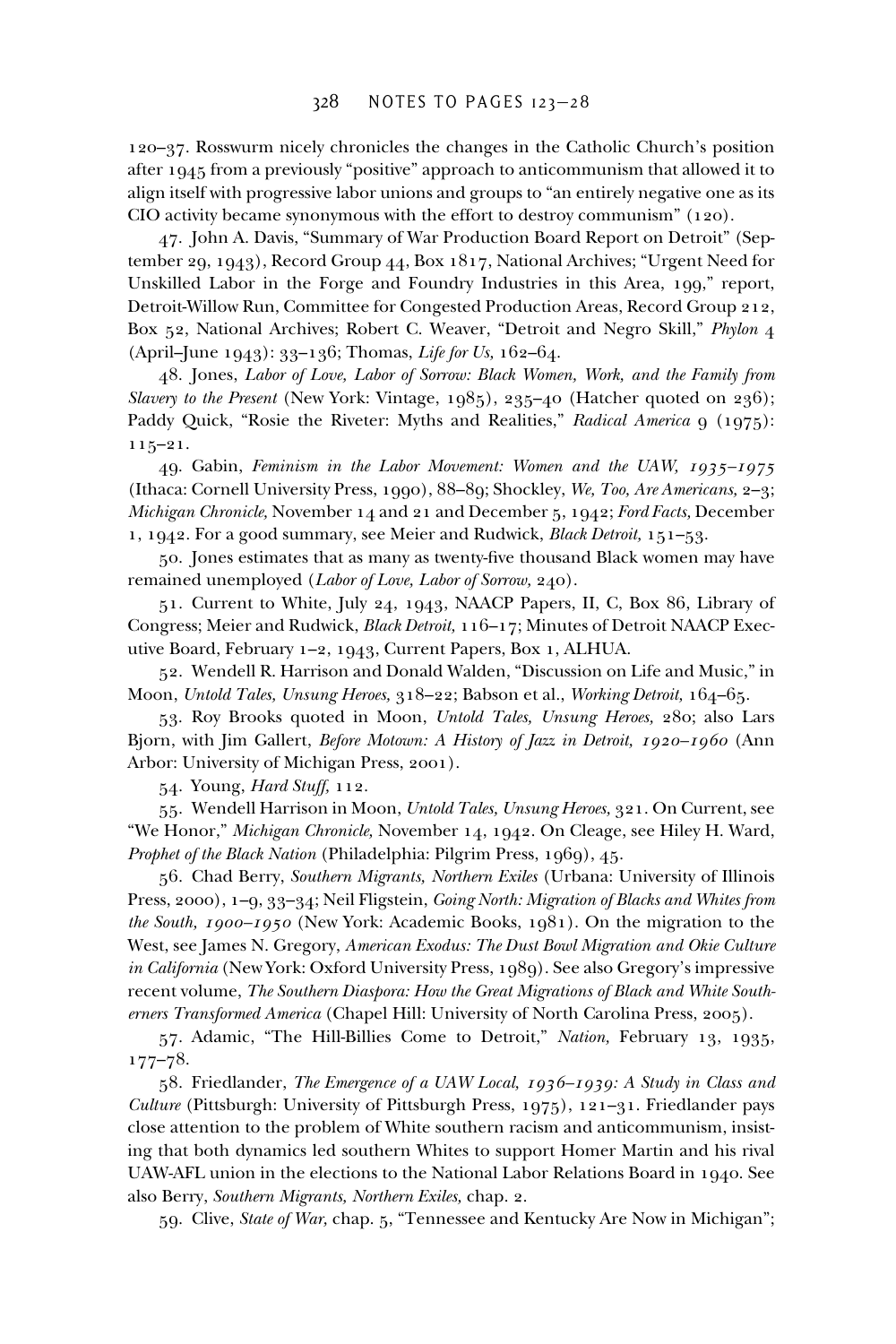Erdmann D. Beynon, "The Southern White Laborer Migrates to Michigan," *American Sociological Review* 3 (1938): 338–48; Sugure, *Origins of the Racial Crisis,* chap. 2.

60. Jon C. Teaford, *Cities of the Heartland: The Rise and Fall of the Industrial Midwest* (Bloomington: Indiana University Press, 1993), 193.

61. Gregory, *American Exodus,* 193–94; Berry, *Southern Migrants, Northern Exiles,* chap. 6; Clive, *State of War,* chaps. 4 and 5.

62. Berry, *Southern Migrants, Northern Exiles,* 155–66; James C. Cobb, "From Rocky Top to Detroit City: Country Music and the Economic Transformation of the South," in *You Wrote My Life: Lyrical Themes in Country Music,* ed. Melton A. McLaurin and Richard A. Peterson (Philadelphia: Gordon and Breach, 1993), 63–79; D. K. Wilgus, "Country-Western Music and the Urban Hillbilly," *Journal of American Folklore* 83 (April–June 1970): 157–79.

63. Ahlstrom, *A Religious History of the American People,* pt. 8; Robert Wuthnow, *The Restructuring of American Religion: Society and Faith since World War II* (Princeton: Princeton University Press, 1988).

64. Berry, *Southern Migrants, Northern Exiles,* 90–92, 144–55.

65. Brewster Campbell and James Pooler, "Hallelujah in Boom Town," *Collier's,* April 1, 1944, 18–19, 52–53; Clive, *State of War,* 178–80.

66. Howard Hill et al., "Survey of Religious and Racial Conflict Forces in Detroit" (September 30, 1943), Jewish Community Council [JCC] Papers, Box 685, 6–7. According to the key provided, Howard Hill conducted most of the interviews. The other research team members were: Dr. Gertrude Duncan, Judge Herefried Dugan, A. L. Campbell, and Barbara Krenger. The document is typeset but unbound. Another copy is located in the papers of the Civil Rights Congress, Box 71, ALHUA.

67. Robert Coles, *Migrants, Sharecroppers, Mountaineers,* vol. 1 of *Children of Crisis* (Boston: Little Brown, 1967); *The South Goes North,* vol. 3 of *Children of Crisis* (Boston: Little Brown, 1972). On the very similar situation among African American migrants, see Walcott, *Remaking Respectability,* 113–26, 194–204.

68. Hill et al., "Survey of Religious and Racial Conflict Forces in Detroit," 37-39.

69. Smith, Oral History, in Studs Terkel, *Hard Times: An Oral History of the Great Depression* (New York: Random House, 1970), 324. Smith told the same story, almost verbatim, in an interview with J. Fraser Cocks III on March 26–30, 1968, in Los Angles (Smith Papers, BHC, 15–16).

70. Hill quoted in Hill et al., "Survey of Religious and Racial Conflict Forces in Detroit," 55.

71. The split between evangelicals and fundamentalists, who began as the conservative wing of the evangelical community, took place between 1870 and 1920 and continued to develop and harden throughout the twentieth century. For an admirably clear summary of these developments, see Marsden, *Understanding Fundamentalism and Evangelicalism.* On Norris, see Barry Hankins, *God's Rascal: J. Frank Norris and the Beginnings of Southern Fundamentalism* (Lexington: University of Kentucky Press, 1996).

72. Dispensational premillennialism is a belief that we are living in an age, or dispensation, of decline and decay for Christian civilization, which is manifested in the spread of secularization and apostasy. In each age, human beings are tested and fail. Each age, we are now living in the sixth, thus ends with a catastrophic divine judgment. Our age will follow this pattern; after seven years of war, destruction, and calamity, Jesus will return to establish a literal kingdom in Jerusalem from which he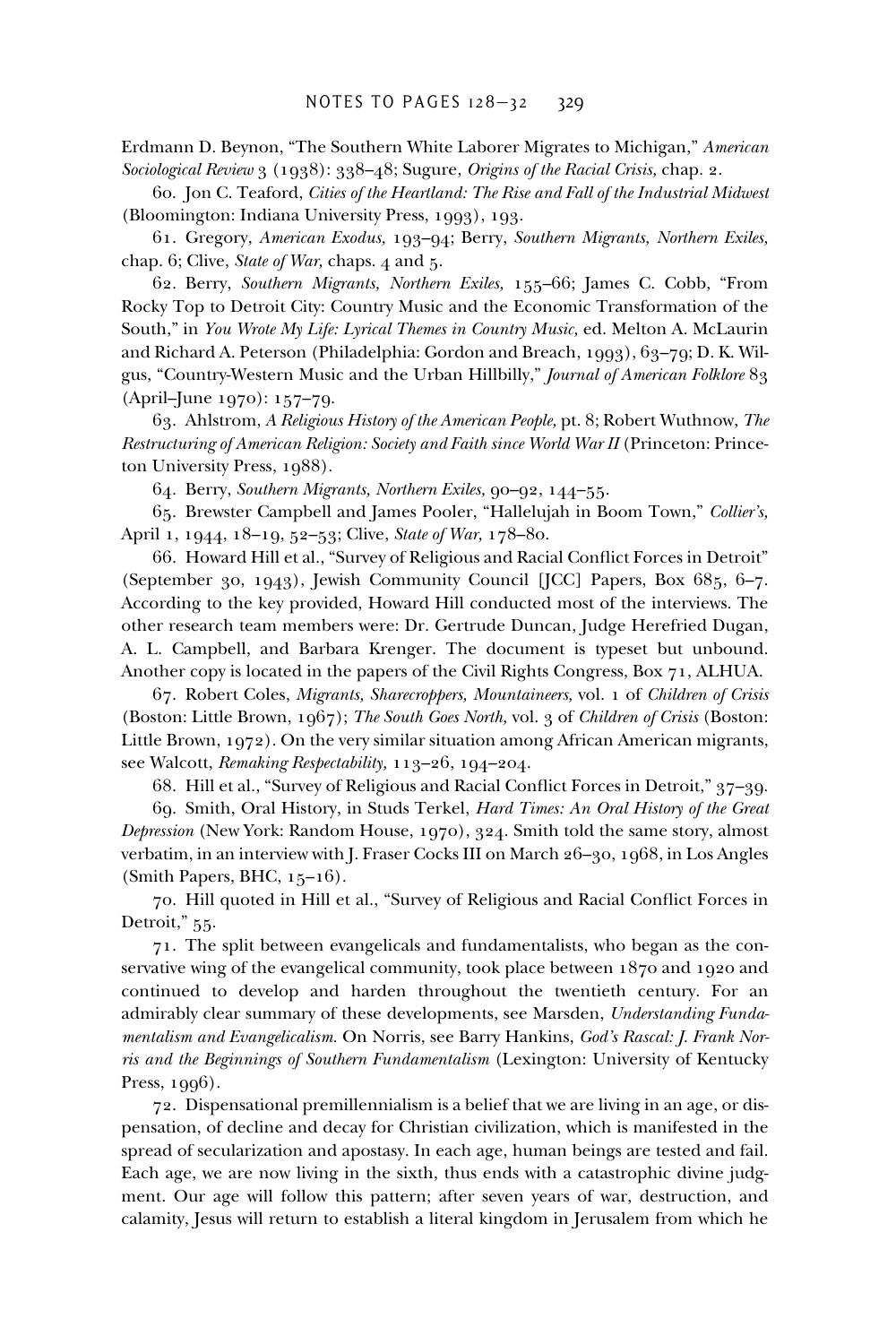will reign for a thousand years. See Marsden, *Understanding Fundamentalism and Evangelicalism,* 39–41.

73. Hankins, *God's Rascal,* 91.

74. Ibid.,  $104-5$ . Both the CRF and the JCC kept extensive clipping files on Norris.

75. Hill et al., "Survey of Religious and Racial Conflict Forces in Detroit," 4.

76. On Smith's background, see Glen Jeansonne, *Gerald L. K. Smith: Minister of Hate* (New Haven: Yale University Press, 1988); and Ribuffo, *The Old Christian Right.*

77. Smith Oral History, BHC, 13.

78. Ribuffo, *The Old Christian Right,* 136–37.

79. Jeansonne, *Gerald L. K. Smith,* 68–71.

80. Smith quoted in Widick, *Detroit: City of Race and Class Violence,* 89. Copies of *The Cross and the Flag* may be found in the Smith Papers, Box 5, MHC, Bentley Library, University of Michigan.

81. Ralph Lord Roy, *Communism and the Churches,* 256.

82. Tappes, "Detroit's Negro Housing Problem" (March 31, 1944), "Miscellaneous Publications," ALHUA.

83. Quoted in Bette Smith Jenkins, "The Racial Policies of the Detroit Housing Commission and Their Administration," MA thesis, Wayne State University, 1950, 30.

84. Hill, Oral History, ALHUA, 12–13.

85. The fullest treatment of the controversy can be found in Capeci, *Race Relations in Wartime Detroit.*

86. Young, *Hard Stuff,* 48–49; also Sugrue, *Origins of the Urban Crisis,* 73–77.

87. Dzink quoted in Hill et al., "Survey of Religious and Racial Conflict Forces in Detroit," 35–36.

88. Dzink to C. F. Palmer of the U.S. Housing Authority (n.d.), quoted in Charles S. Johnson and Fisk University Social Science Institute, *To Stem This Tide: A Survey of Racial Tension Areas in the United States* (Boston: Pilgrim Press, 1943), 51; Capeci, *Race Relations in Wartime Detroit,* 78–79.

89. Hill Papers, Box 1, ALHUA; Jenkins, "The Racial Policies of the Detroit Housing Commission," 54–57; *Detroit Tribune,* February 24, 1942; CRC Collection, Box 26, ALHUA; Meier and Rudwick, *Black Detroit,* 176–81.

90. *Detroit News,* March 3, 17, 18, 1942; Capeci, *Race Relations in Wartime Detroit,* 132–35; Meier and Rudwick, *Black Detroit,* 185–87; Hill Papers, Box 1, ALHUA.

91. Bledsoe, Oral History, ALHUA, 6.

92. Martin, *Michigan Chronicle*, February 14, 1942; telegrams in Mayor's Office Papers, 1942, BHC.

93. C. E. LaReau to Hill, March 20, 1942, and Hill to LaReau, March 24, 1942, Hill Papers, Box 1, ALHUA.

94. "To Loyal and Patriotic Polish Americans Living Near Sojourner Truth Homes" (1942), in Hill Papers, Box 1, ALHUA.

95. Williams, "Hell-Brewers of Detroit," 6.

96. Belfrage, *A Faith to Free the People,* 260–61; Stanley and Margaret Nowak to Dr. Leslie Bechtel, December 5, 1944, Nowak Collection, Box 4, ALHUA. Fr. Malcolm Dade was also a supporter. He invited Williams to give the annual Labor Sunday address at St. Cyprian's in 1943. See Dade to Williams, July 5, 1943, as well as Dade to Williams, January 26, 1945, Williams Papers, Box 4, ALHUA.

97. Hill to Reverend Burnett Magruder, February 4, 1943, in Williams Collection, Box 18, ALHUA.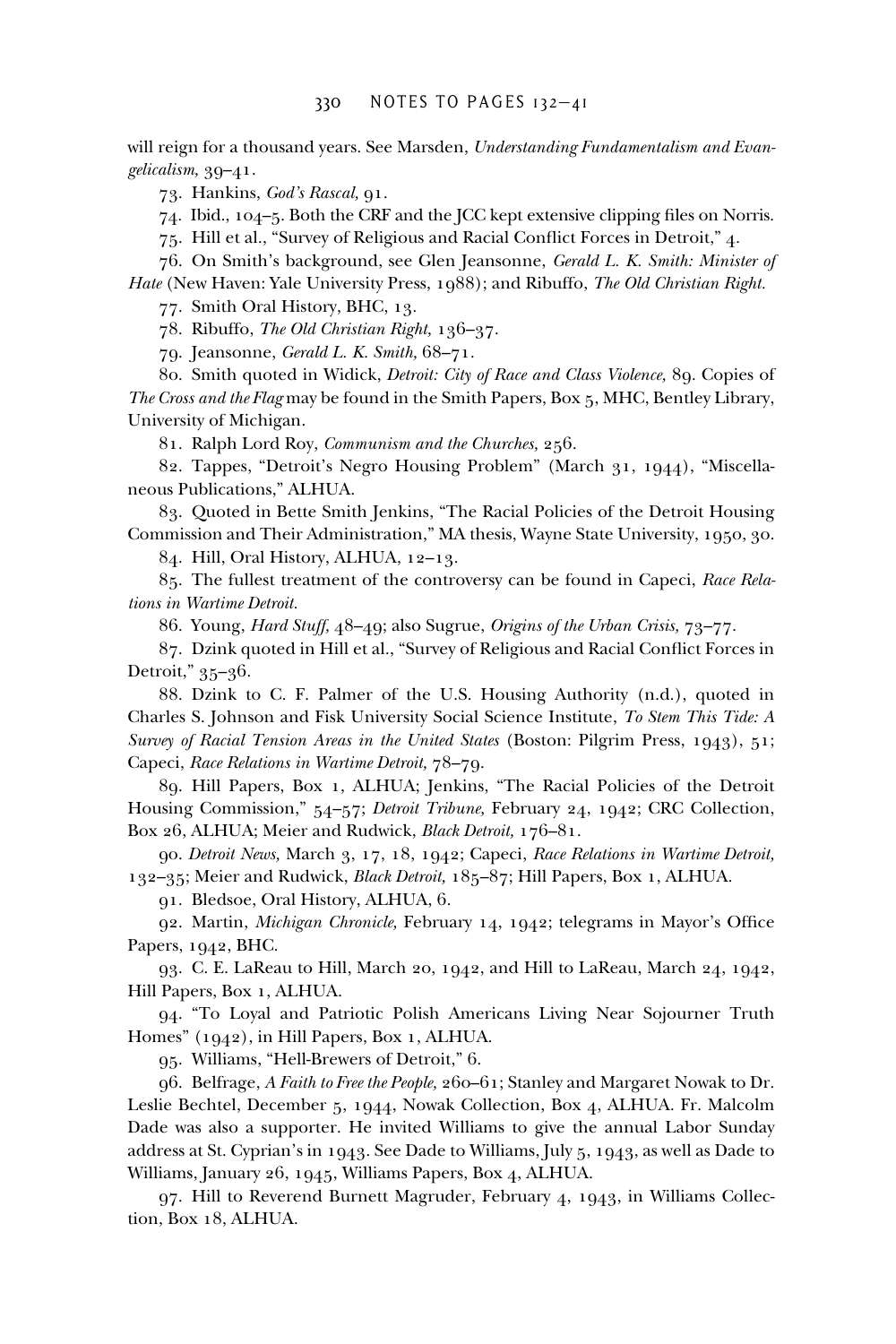98. On the reordination ceremony, see *Detroit News,* May 2, 1965. For their correspondence, see, for example, Hill to Williams, January 7, 1948, and October 17, 1965, and Williams to Hill, April 1, 1965, all in Williams Papers, Box 10, ALHUA.

99. Williams and Bill Troy, "People's Institute of Applied Religion," copy in Williams Collection, Box 18, ALHUA; as well as Mark Naison's two-part series, "Claude and Joyce Williams: Pilgrims of Justice," which was published in *Southern Exposure* 1:3–4 (1974), copies in Williams Papers, Box 22. More complete biographies include Anthony Dunbar, *Against the Grain: Southern Radicals and Prophets, 1929–1959* (Charlottesville: University Press of Virginia, 1981); and Cedric Belfrage's biography, *A Faith to Free the People.*

100. Naison, "Claude and Joyce Williams," 2–3; Dunbar, *Against the Grain,* 29–33.

101. Dunbar's *Against the Grain* provides a collective biographical portrait of these southern radicals and their impact on labor, especially the STFU, and civil rights, especially the Highlander Folk School.

102. Adams, interview with author, Detroit, July 12, 1993. The best explication of Williams's theology is probably Belfrage, *A Faith to Free the People;* and his *South of God.* See also Robert Elwood Wenger, "Social Aspects of American Christianity, 1930–1960," MA thesis, Southern Methodist University, 1962.

103. Dunbar, *Against the Grain,* chaps. 4 and 5; Naison, "Claude and Joyce Williams," 4–5. On the STFU and southern radicalism in general, see Kelley, *Hammer and Hoe,* chap. 9.

104. Niebuhr to Ward Rogers of the STFU, September 5, 1934; Ward to Niebuhr, September 15, 1934; Niebuhr to Williams, January 17, 1935; Williams to Niebuhr, January 2, 1935, all in Williams Papers, Box 1, ALHUA. See also Naison, "Claude and Joyce Williams," 4–7.

105. Naison, "Claude and Joyce Williams," 6–7; Williams and Troy, "People's Institute of Applied Religion," 48–50. Copies of many of the charts developed during this period and later are collected in Williams Papers, Box 18, ALHUA. In subsequent years, the charts were produced by Visual Education Press (VEP) in New York City. VEP to Williams, April 9, 1943, Williams Papers, Box 2, ALHUA.

106. Williams and Troy, "People's Institute of Applied Religion," 50–51; Naison, "Claude and Joyce Williams," 9–11. The correspondence between Uphaus and Williams is extensive and scattered throughout the Williams Papers. Pope is listed as a PIAR sponsor on letterhead from  $1941$ ; see Pope to Williams, n.d. (ca.  $1943$ ), Box 2, Williams Papers, ALHUA.

107. Williams and Troy, "People's Institute of Applied Religion," 48.

108. Naison, "Claude and Joyce Williams," 8–10.

109. Williams to Henry D. Jones, April 3, 1942, in Williams Papers, Box 2, ALHUA.

110. Hill et al., "Survey of Religious and Racial Conflict Forces in Detroit," 116–17. One of the survey's authors, A. L. Campbell, had joined the PIAR in the South and come to Detroit with Williams during the war.

111. "Speech by Virgil Vanderburg—Shop Preacher, Brotherhood Squadron," n.d., Williams Papers, Box 23, ALHUA; "Workers at Worship," *Detroit News,* April 25, 1942; *Daily Worker,* July 5, 1943; Williams and Troy, "People's Institute of Applied Religion," 52.

112. Babson et al., *Working Detroit,* 118.

113. Smith Oral History, MHC, 28.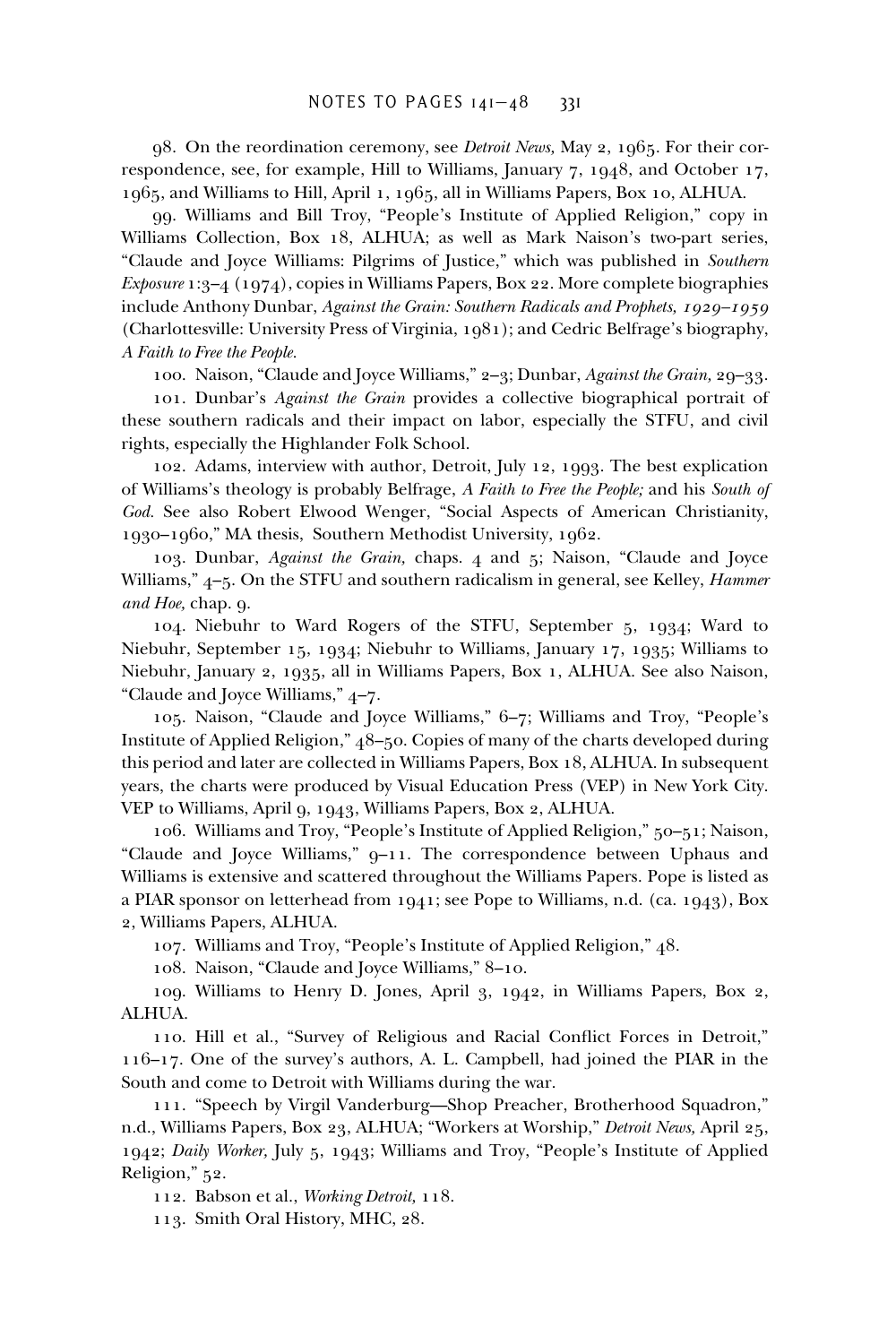114. *Wage Earner,* June 11, 1943; "Detroit Is Dynamite," *Life,* August 17, 1942; Walter White quoted in *Detroit Free Press,* June 4, 1943.

115. There have been many fine accounts of the Detroit riot. Among the best are Harvard Sitkoff, "The Detroit Race Riot of 1943," *Michigan History* 53 (fall 1968): 29–48; Robert Shogun and Tom Craig, *The Detroit Race Riot: A Study in Violence* (Philadelphia: Temple University Press, 1964); and the very thorough Dominic J. Capeci, Jr. and Martha Wilkerson, *Layered Violence: The Detroit Rioters of 1943* ( Jackson: University Press of Mississippi, 1991).

116. On Nakane/Takahashi and the Development of Our Own, see Robert A. Hill, ed., *The FBI's RACON: Racial Conditions in the United States during World War II* (Boston: Northeastern University Press, 1995), 111–12. The quotation is from "Midsummer Madness," *Detroit News,* June 22, 1943.

117. Hill, Oral History, ALHUA, 16.

118. Williams, "Someday, I'm Going Back South," *The Worker,* April 3, 1949, 3. Williams is identified simply as a "Detroit Auto Worker." On his experiences in Detroit, see Timothy Tyson, *Radio Free Dixie: Robert F. Williams and the Roots of Black Power* (Chapel Hill: University of North Carolina Press, 1999), 37–42.

119. Martin, "Detroit—Still Dynamite," *Crisis* 51 ( January 1944): 10.

120. Jeffries quoted in Carol O. Smith and Stephen B. Sarasohn, "Hate Propaganda in Detroit," *Public Opinion Quarterly* 10 (spring 1946): 30.

121. Ibid.

# CHAPTER FOUR

1. Peter J. Kellogg, "Civil Rights Consciousness in the 1940s," *Historian* 42 (1979): 18–41; Donald R. McCoy and Richard T. Ruetten, *Quest and Response: Minority Rights and the Truman Administration* (Lawrence: University of Kansas Press, 1973); Alonzo L. Hamby, *Beyond the New Deal: Harry S. Truman and American Liberalism* (New York: Columbia University Press, 1973).

2. "Proceedings of the Fourth Congress of the Detroit Council of the National Negro Congress," June 30, 1945, NNC Vertical File, ALHUA; Thomas, *Life for Us,* 251–52.

3. Hill, campaign radio address transcript (1945), Hill Papers, Box 1, ALHUA.

4. Mary S. McAuliffe, *Crisis on the Left: Cold War Politics and American Liberals, 1947–1954* (Amherst: University of Massachusetts Press, 1978), provides a good overview of this split nationally and its role in the creation of a "new" (anticommunist) liberalism.

5. Nowak, "Address to the Members of the Michigan Committee of the American Slav Congress" (n.d.), Nowak Papers, Box 4, ALHUA. On the deportation hearings against Nowak, see Nowak, *Two Who Were There,* 193–98, 234–37.

6. Among the fullest discussions of anticommunism inside and outside the CIO is Harvey Levenstein, *Communism, Anticommunism, and the CIO* (Westport, CT: Greenwood, 1981); see also Zieger, *The CIO.* For the political implications of domestic anticommunism, see also Rosswurm, *The CIO's Left-Led Unions;* Michal Belknap, *Cold War Political Justice: The Smith Act, the Communist Party, and American Civil Liberties* (Westport, CT: Greenwood, 1977); Philip S. Foner, *Organized Labor and the Black Worker, 1619–1981* (New York: International Publishers, 1981), chap. 19, "The Cold War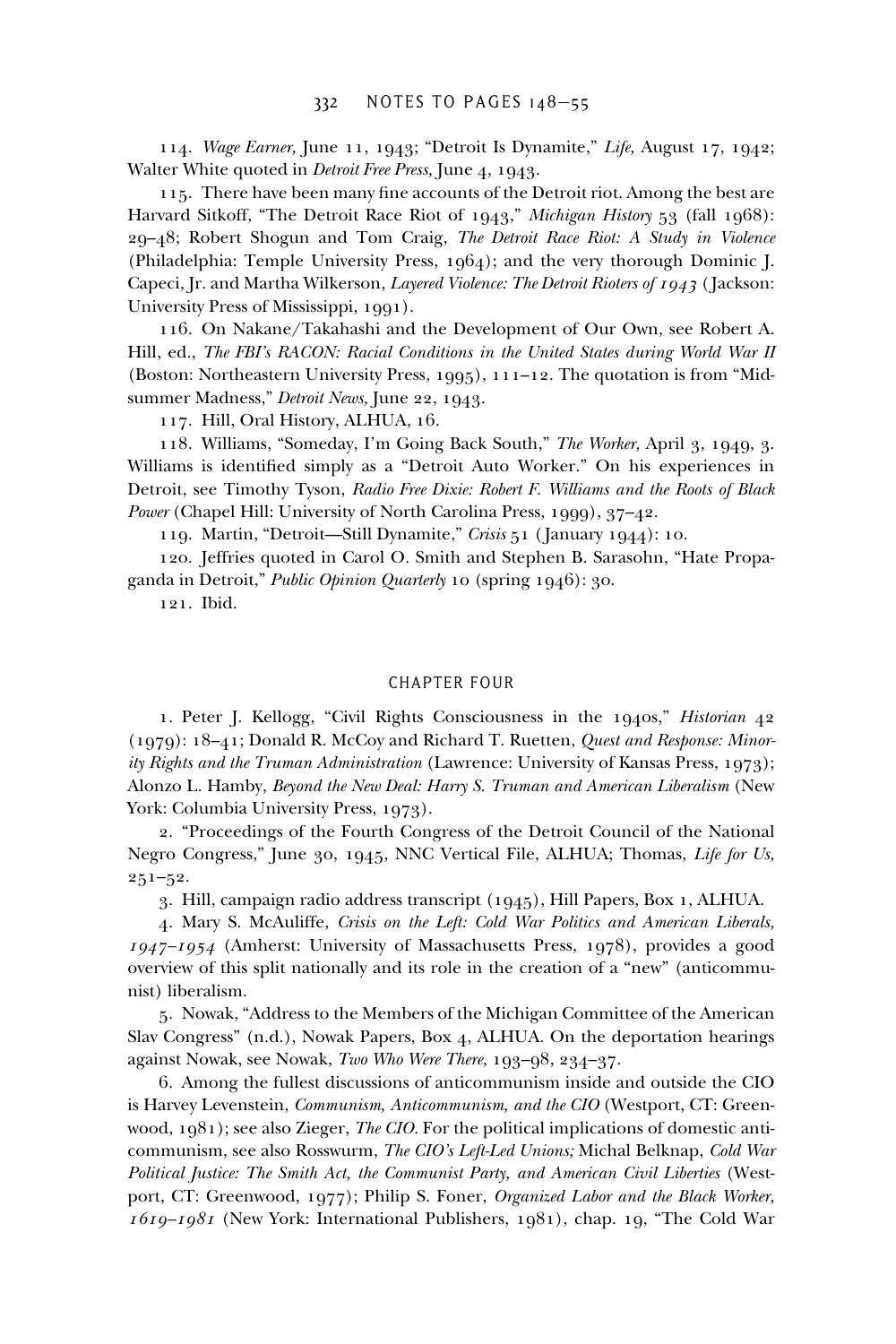Witch Hunts and the Black Worker"; and Kevin Boyle, *The UAW and the Heyday of American Liberalism, 1945–1968* (Ithaca: Cornell University Press, 1995).

7. Milton Kaufman to Jack Raskin, May 12, 1946, CRC Collection, Box 7, ALHUA; "Merger of NNC into CRC," November 21–23, 1947, CRC Collection, Box 7, ALHUA; Louis Harp, "The Case of the Detroit Congress Chapter," *Jewish Life,* August 1947, 3–4; Gerald Horne, *Communist Front? The Civil Rights Congress, 1946–1956* (London: Associated University Presses, 1988).

8. "The Next Step," *Michigan Chronicle,* March 31, 1945; Henry Lee Moon, "Political Action—City Level 1945," Michigan AFL-CIO Collection, Box 8, ALHUA. See also Moon, *Balance of Power: The Negro Vote* (New York: Doubleday, 1948), which extends the analysis into the national arena.

9. Biondi, *To Stand and Fight,* 18–21, 44–47. J. O. Holly of the Cleveland, Ohio, Outlook League came to Detroit to explain the techniques used in the Cleveland campaign (*Michigan Chronicle,* October 13, 1945). On the Outlook League in general, see Kimberley L. Phillips, *AlabamaNorth: African-American Migrants, Community, and Working-Class Activism in Cleveland, 1915–1945* (Urbana: University of Illinois Press, 1999).

10. Hill, Oral History, ALHUA, 35; Grigsby, Oral History, ALHUA, 7.

11. Gloster B. Current, "Negro Participation in August 7, 1945 Primary in Detroit," MA thesis, Wayne State University, 1949, 25–26. Current, then the executive secretary of the Detroit NAACP, was able to write his thesis from the perspective of a participant-observer in the Hill campaign.

12. Widick, *Detroit,* 3–4.

13. Current, "The Detroit Elections: Problem in Reconversion," *Crisis* 52 (November, 1945): 319.

14. Current took copious notes at the meeting. See his "Negro Participation in August 7 Primary," chap. 4 (the quotes are from an anonymous source cited on p. 32). See also "Charles C. Diggs Indicted in 1941 Race Track Plot" and "Hill Named to Run for Council," which appeared on the same page of the *Michigan Chronicle,* March 31, 1945.

15. Simmons's letter was printed in the *Michigan Chronicle,* May 5, 1945; the editorial is from the issue of May 12, 1945. See also Current, "The Detroit Elections," 320–21.

16. See, for example, "Interracial Committee Backs Hill," *Michigan Chronicle,* April 21, 1945; and "Marshall Shepard [of the CRF] Urges Support for Chas. Hill," *Michigan Chronicle,* September 15, 1945.

17. Hill's campaign literature, quoted here, is spread throughout his Red Squad File; and Hill Papers, Box 1, ALHUA. See also Hill Papers, Box 2, MHC, which has photocopies of some of the Red Squad file.

18. Davis's measure did become part of New York City's Administrative Code. See Current, "Negro Participation in August 7 Primary," 27–28.

19. Groundbreaking ceremony at Hartford, *Michigan Chronicle,* April 1, 1945; Herman Glass, a former deacon at Hartford, interview with author, Detroit, June 7, 1993; Dorothy Johnson, interview with author, Detroit, April 13, 1993. For a broader perspective, see Charles V. Hamilton, *The Black Preacher in America* (New York: Morrow, 1972), esp. chap. 5.

20. Anonymous minister quoted in Current, "Negro Participation in August 7 Primary," 48.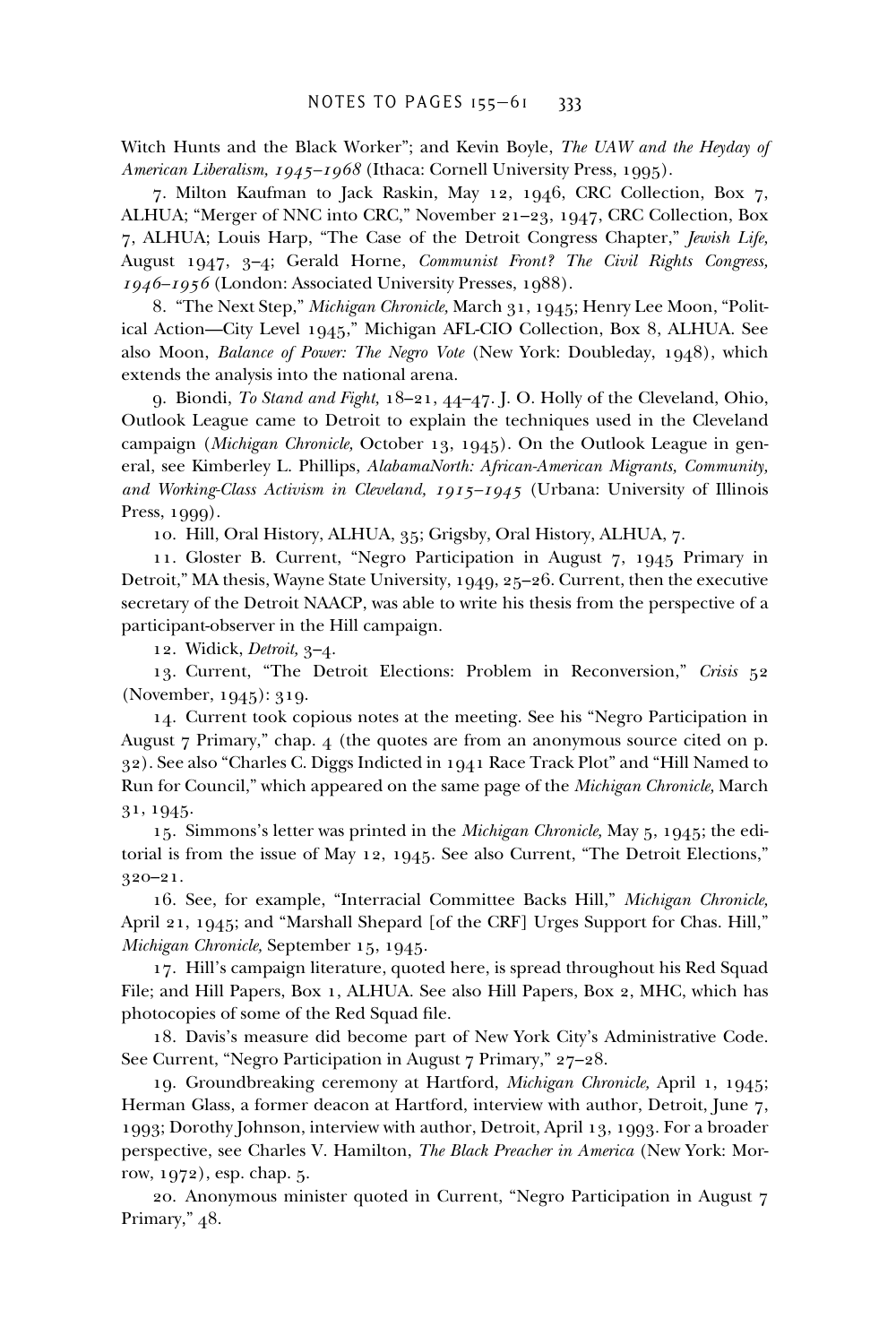# 334 NOTES TO PAGES 161–66

21. George W. Crockett, "Labor Looks Ahead," column, *Michigan Chronicle,* May 5, 1945. Crockett gives ten reasons why such a deal would be disastrous, from Jeffries's race and labor baiting to his mishandling of the affairs of the police department.

22. "CIO Picks UAW Leader in Campaign to Defeat Anti-labor Jeffries," *United Automobile Worker,* June 1, 1945; Current, "The Detroit Elections," 321; Current, "Negro Participation in August 7 Primary," 48–50; James Caldwell Foster, *The Union Politic: The CIO Political Action Committee* (Columbia: University of Missouri Press, 1975), 58–61.

23. Current, "Negro Participation in August 7 Primary," 51; "Walter Ruch, "Detroit Campaign Stirs Labor Hopes," *New York Times,* October 21, 1945; *Detroit News,* October 24, 1945; *Michigan Chronicle,* October 15, 1945; *Daily Worker,* September 17, 1945; Smith and Sarasohn, "Hate Propaganda," 32–34; Henry Lee Moon, "Detroit in Danger," *Crisis* 52 ( January 1946): 12–13; Martin Halpern, *UAW Politics in the Cold War Era* (Albany: State University of New York Press, 1988), 41–44.

24. Current, "Negro Participation in August 7 Primary," 34–36; "Interracial Committee Backs Hill in Campaign," *Michigan Chronicle,* April 22, 1945; Horace White, "Facts in Our News" column, *Michigan Chronicle,* April 28, 1945.

25. Hill, Oral History, ALHUA, 18.

26. Wilbur H. Baldinger, "The UAW: Detroit's Most Dynamic Force," *PM,* September 10, 1945, 9. In a similar vein see Martin Harvey, "Frankensteen Differs Little from Jeffries," *Labor Action,* September 24, 1945.

27. *Michigan CIO News,* August 10, 1945; *Detroit News,* August 6, 8, 1945; Current, "Negro Participation in August 7 Primary," 50; Halpern, *UAW Politics,* 4.

28. Smith and Sarasohn, "Hate Propaganda," 42–43; Jeffries, drafts of radio address, Mayor's Office Papers, 1945, Box 6, BHC. A similar sentiment is expressed in a Jeffries campaign letter, on official mayoral stationery, October 10, 1945, Frankensteen Papers, Box 2, ALHUA.

29. *Detroit News,* November 5, 1945; *Home Gazette,* October 31, 1945; Smith and Sarasohn, "Hate Propaganda," 38–39; Moon, "Danger in Detroit," 12–13.

30. *Home Gazette,* October 31, 1945, in Hill Papers, "Clippings," Box 1, ALHUA.

31. "Frankensteen Says Mayor Stirs Hate," *Detroit News,* October 23, 1945. On the housing crisis and how the issues influenced local politics, see Sugrue, *Origins of the Urban Crisis,* chap. 2; the 1945 campaign is discussed on pages 80–81. See also Gary Gerstle, "Working-Class Racism: Broaden the Focus," *International Labor and Working-Class History* 44 (fall 1993): 35–37.

32. "Frankensteen and Father Coughlin: Facts Every Jewish Citizen Should Know," *North Detroiter,* October 31, 1945, copy in Frankensteen Papers, Box 3, ALHUA; Smith and Sarasohn, "Hate Propaganda," 40–42. There was, however, some justification since the two men had at one point been allies. *First Year Book and History of the A.I.W.A.* (December 1935), the program for an event held on December 14, was dedicated "To our advisor and supporter Father Charles E. Coughlin, the friend and educator of the masses." Copy in Frankensteen Papers, Box 1, ALHUA.

33. There are numerous slightly different versions of "Goodbye Christ." The one reproduced in part here is from Arnold Rampersad, *The Life of Langston Hughes,* vol. 1: *1902–1941: I, Too, Sing America* (New York: Oxford University Press, 1986), 252–53. The aftershocks of the poem are discussed on pages 390–95.

34. "Gerald Smith, Rev. Hill Debate Langston Hughes Issue," *Michigan Chronicle,* May 8, 1943.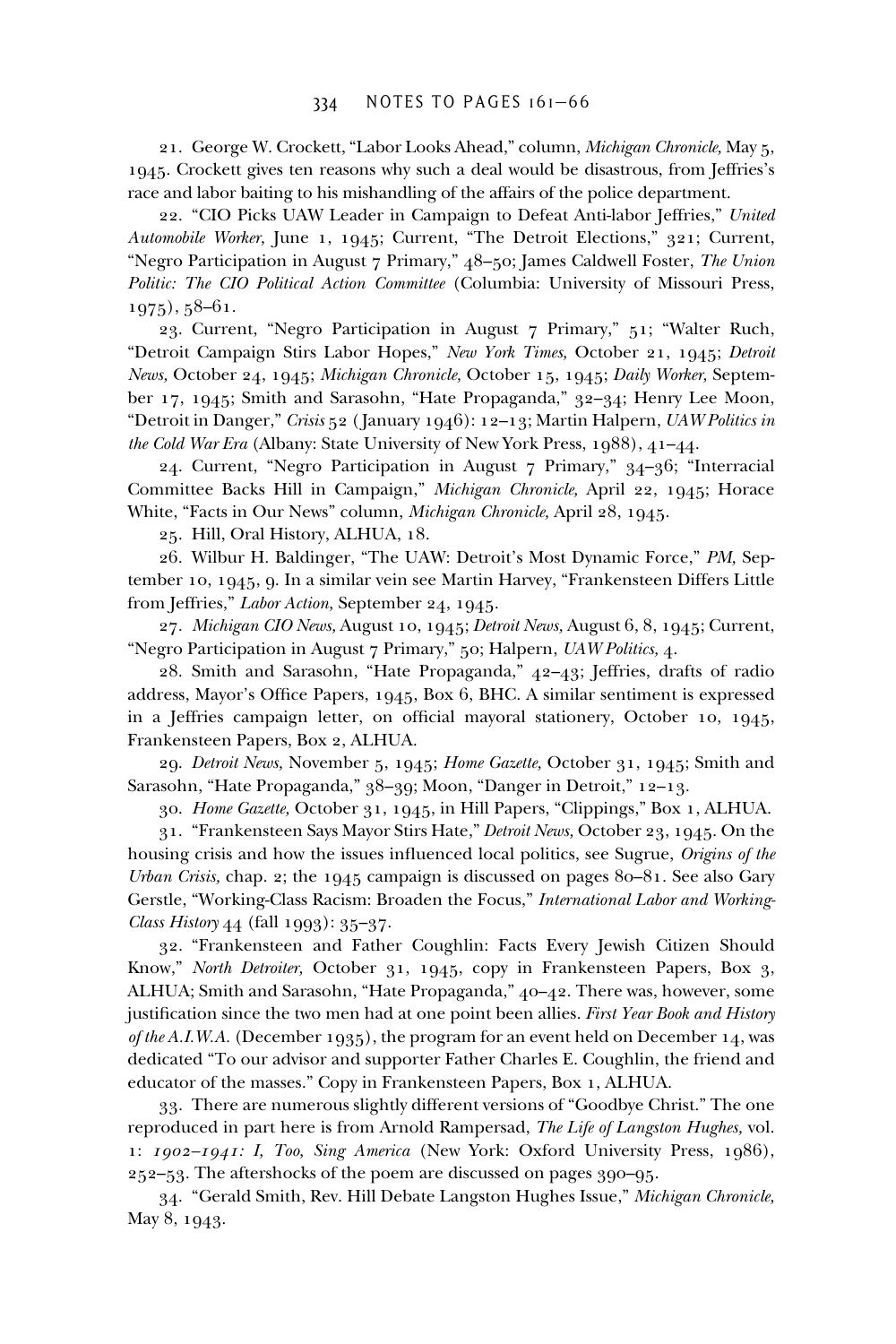35. Sarasohn and Smith, "Hate Propaganda," 48–51; Editorial, *Wage Earner* (n.d.), Frankensteen Papers, Box 3, ALHUA. On the election results, see Halpern, *UAW Politics,* 42–43.

36. Horace White had seen it as more of a clash of personalities, a view he presented in his *Michigan Chronicle* column, December 26, 1942. This time around, McClendon declined to run for reelection and Hill was easily elected. See *Michigan Chronicle,* December 22, 1945.

37. "Branch News," *Crisis,* December 1947; "Test for Covenants," editorial, *Crisis,* November 1947; "Branch News," *Crisis,* April 1946; Sugrue, *Origins of the Urban Crisis,* 181–83; Clement Vose, *Caucasians Only: The Supreme Court, the NAACP, and Restrictive Covenant Cases* (Berkeley: University of California Press, 1959).

38. "Detroit NAACP Cuts Left Link," *Wage Earner,* December 20, 1946. That same year Gloster Current left Detroit to become director of branches and Edward Swan took over his job as executive secretary. By 1947, apparently, the "communist threat" had dissipated. See "Detroit NAACP Swan Has the Commies Mad" (1946), Michigan AFL-CIO Collection, Box 185, ALHUA; and Wilson Record, *The NAACP and the Communist Party* (Ithaca: Cornell University Press, 1964), chap. 5.

39. "Rev. Hill Urges Unity against Cop Brutality," *Michigan Worker,* August 21, 1949; campaign literature, Red Squad File.

40. Campaign literature, Hill Red Squad File; and Hill Papers, Box 1, ALHUA. Hill's various campaigns also got ample coverage in the *Daily Worker,* whose local correspondent, William Allen, was a friend and a political ally. See, for example, the issues of August 29, 1948; June 2 and 6, 1949; and August 11 and September 12, 1949.

41. "Hill Tells Tigers: Sign Negro Players," *Michigan Worker,* September 11, 1949. Hill sent an open letter to Tiger manager Billy Evans demanding that the team desist in its unsportsmanlike behavior. See Frank Rashid Interview, in Mast, *Detroit Lives,* 147; "Virgil Gets Five Hits," *New York Times,* June 18, 1958.

42. Campaign Literature, Hill Red Squad File; "Copy of the Post Ordinance to Establish a Loyalty Investigating Committee," October 17, 1949, Michigan Committee on Civil Rights Papers, Part 3, Box 15, ALHUA. The list of individuals and organizations opposing the so-called Loyalty Amendment was long. It included members of the CRC and the Lawyers Guild, as well as the Michigan Federation of Teachers and the ADA. See the flyer "We Urge You to Vote No on 144 City Charter 'Loyalty' Amendment," Michigan Committee on Civil Rights Papers, Part 3, Box 15, ALHUA.

43. Hill was one of the signers of a national petition urging a ban on the use of atomic weapons and the control of atomic power by the United Nations, where its use would be subject to vetoes by the United States and the Soviet Union. The measure was advocated by the Soviet Union and supported by the American Communist Party. See "23 From Michigan Sign A-Bomb Plea," *Detroit Times,* December 14, 1949.

44. "Open Letter to U.S. Senator Homer Ferguson: What the Rearmament of Western Germany Means to the American People" (1951), signed by Hill, Stanley Nowak, and Isadore Starr, a local attorney. Copy in Hill's Red Square File. The letter was more than likely part of Hill's support of the leftist American Peace Crusade, an organization that opposed the Marshall Plan and the Korean War. Hill was one of the sixty-five initial sponsors of the group. See *Michigan Worker*, February 1, 1951; and "City Wide Conference Sets Program for Peace," *Detroit Times,* February 4, 1951. On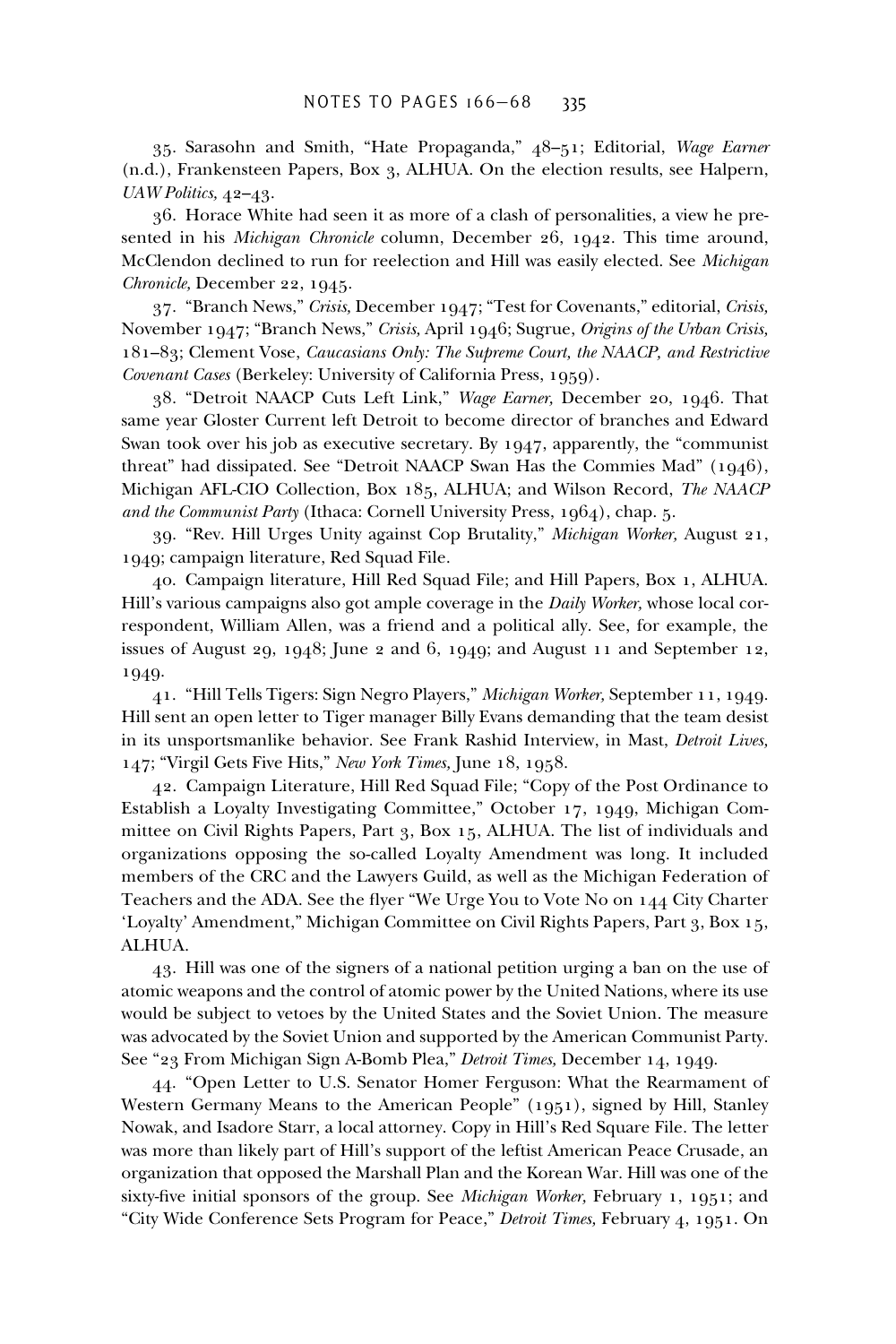the movement in general, see Robbie Lieberman, *The Strangest Dream: Communism, Anticommunism, and the U.S. Peace Movement, 1945–1963* (Syracuse: Syracuse University Press, 2000).

45. For a more extensive analysis of the relationship between the MDCP and the Michigan CRC, see Edward Pintzuk, "Going Down Fighting: The Michigan Communist Party after World War II," PhD diss., Wayne State University, 1992, 91–96. My operative definition of a "front group" is one initiated and/or guided, though not necessarily "controlled," by the CP. The term need not have a negative connotation. In fact, as Pintzuk demonstrates, there is ample evidence that the Michigan CRC and the older Civil Rights Federation were also arms of the MDCP.

46. "Stanley Nowak to Dear Sir" (n.d.), Nowak Collection, Box 4, ALHUA; Jack Raskin to Milton Kaufman and Milton Kemnitz, August 21, 1946, CRC Collection, Box 7, ALHUA; *The Issues* (newsletter of the Michigan CRC), September 14, 1946, and "Press Release," September 4, 1946, CRC, Box 50, ALHUA; *Daily Worker,* December 23, 1946; "Draft Memorandum for Campaign for Michigan State FEPC" (n.d.), CRC Papers, Part II, Reel 26, ALHUA.

47. "Current Notes," *Michigan Chronicle,* December 14, 1946.

48. *Plymouth Beacon,* October 23, 1946.

49. Hill, "Press Release," September 14, 1946, CRC Collection, Box 50, ALHUA.

50. Hill, "Red-Baiting the FEPC to Death," *Jewish Life,* August 1947, 16.

51. Dorothy Johnson Interview; "Progress Report, Initiative Petition Campaign" (n.d.), CRC Collection, Box 50, ALHUA.

52. Committee for a State FEPC, "Press Release," November 24, 1946, CRC Collection, Box 50, ALHUA. For a similarly worded statement made by clergymen, see *Detroit News,* October 12, 1946.

53. Anne Shore to Jeffries, "Draft of the Proclamation for FEPC Day," November 9, 1946, CRC Collection, Box 50, ALHUA; Mayor's Office Papers, 1946, Box 7, BHC. The proclamation was issued on April 17, 1946, and declared a Fair Employment Practice Week from April 22–29, 1946. Jeffries also joined the National Committee to Abolish Poll-Tax and issued a proclamation declaring March 24–29, 1946, Abolish the Poll-Tax Week.

54. *Wage Earner,* October 18, 1946.

55. Bledsoe, Oral History, ALHUA, 7, 9.

56. On the lobbying efforts of the Michigan Manufacturers' Association see Fine, *Expanding the Frontiers,* chap. 1, which has a good overview of the entire campaign.

57. Hill, "Red-Baiting," 16–17; "Factional Fight Hampers FEPC," *Michigan Chronicle,* January 4, 1947; "Michigan Council for Fair Employment Legislation, Meeting of Sponsors," January 3, 1947, UAW Fair Practices Papers, Box 8, ALHUA; Stevenson, "Points of Departure," 408–12; "Michigan High Court Bars FEPC from April 7 Ballot," *UAW Fair Relations Fact Sheet,* 1:1 (March 1947); Fine, *Expanding the Frontiers,*  $17-21.$ 

58. *To Secure These Rights: The Report of the President's Committee on Civil Rights* (New York: Simon and Schuster, 1947); Schermer, "Proposals for Action," November 27, 1947, and "To Secure These Rights" (n.d.), UAW Fair Practices Papers, Box 8, ALHUA; Fine, *Expanding the Frontiers,* 20–22.

59. Wallace Campaign Letter to UAW, quoted in Norman D. Markowitz, *The Rise and Fall of the People's Century: Henry A. Wallace and American Liberalism, 1941–1948* (New York: Free Press, 1973), 271.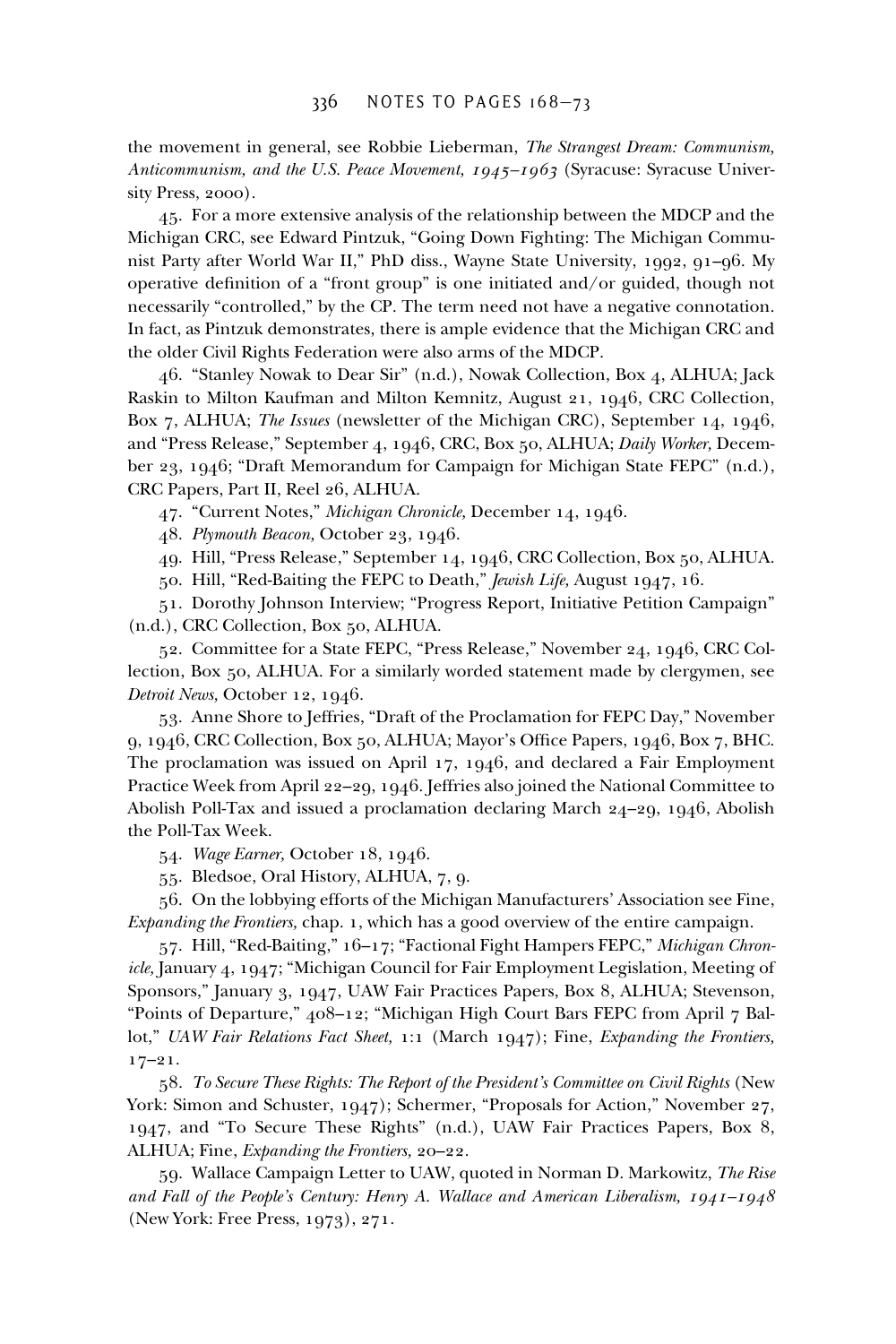60. Athan Theoharis, "The Rhetoric of Politics: Foreign Policy, Internal Security, and Domestic Politics in the Truman Era, 1945–1950," in *Politics and Policies of the Truman Administration,* ed. Barton J. Bernstein (Chicago: Quadrangle, 1970), 242–68; Peter H. Irons, "American Business and the Origins of McCarthyism: The Cold War Crusade of the United States Chamber of Commerce," in *The Specter: Original Essays on the Cold War and the Origins of McCarthyism, ed. Robert Griffith and Athan Theoharis* (New York: New Viewpoint, 1974), 172–89.

61. Barton Bernstein, "Walter Reuther and the General Motors Strike of 1945–1946," *Michigan History* 49 (September 1965): 260–65; David M. Oshinsky, "Labor's Cold War: The CIO and the Communists," in Griffith and Theoharis, *The Specter,* 116–51; Halpern, *UAW Politics in the Cold War Era,* chap. 4; Lichtenstein, *The Most Dangerous Man in America,* 228–46.

62. Among the best studies of the postwar strike wave is George Lipsitz, *A Rainbow at Midnight: Labor and Culture in the 1940s* (Urbana: University of Illinois Press, 1994), chaps. 5, 6, and 7.

63. Public Laws, Ch120, 80th Cong., 1st sess., 1947, 144; U.S. Congress, House, Committee on Education and Labor, *Amendments to the National Labor Relations Act, Hearings,* 80th Cong., 1st sess., 1947, 2129–39.

64. Halpern, *UAW Politics in the Era of the Cold War,* chap. 6; Keeran, *The Communist Party and the Auto Workers Union,* chap. 6.

65. On Reuther's relationship with the Left, see Kevin Boyle, "Building the Vanguard: Walter Reuther and Radical Politics in 1936," *Labor History* 30 (summer 1989): 433–48; and Lichtenstein, *The Most Dangerous Man in America,* chap. 3.

66. "Ernest Goodman and the National Lawyers Guild" and Ernest Goodman, "Reflections on the Dismissal of the Attica Indictments," in *A Tribute to Ernest Goodman, Saturday, December 13, 1980,* Norman McRea Collection, Box 16, ALHUA.

67. Prickett, "Communism and Factionalism," 257–77; Lichtenstein, *The Most Dangerous Man in America,* 251–54, 317–23.

68. Horace Sheffield, Oral History Interview by Herbert Hill and Roberta McBride, Detroit, July 24, 1968, ALHUA, 8–9, 10.

69. Hill, Red Squad File; "60 Leading Ministers Join Campaign for Wallace-Taylor," *Michigan Worker,* August 14, 1948, and October 3, 1948. On the religious aspects of the campaign and the involvement of clergy, see Roy, *Communism and the Churches,* 206–9.

70. *Daily Worker,* August 15, 1948.

71. Graham J. White, *Henry A. Wallace: His Search for a New World Order* (Chapel Hill: University of North Carolina Press, 1995), 274. On Wallace and the Progressive Party, see also Curtis Daniel MacDougall, *Gideon's Army* (New York: Marzani and Munsell, 1965); and Markowitz, *The Rise and Fall of the People's Century.*

72. White and Maze's *Henry A. Wallace* does a better job than most with the religious and spiritual dimensions of Wallace's life. Henry A. Wallace, *Statesmanship and Religion* (New York: Round Table Press, 1934), is a fascinating volume that reveals the extent of Wallace's engagement with Old Testament prophets, especially Amos and Isaiah.

73. "Sadowski, Hill and Nowak Together in Primary," *Daily Worker,* September 12, 1948. George Sadowski was running for reelection to Congress. Hill's slogan was "End Jim Crow in the Common Council." Crockett served as his campaign manager. See "Hill States Issues Facing Council Hopefuls," *Michigan Chronicle,* September 4, 1948; and *Michigan Chronicle,* August 21, 1948.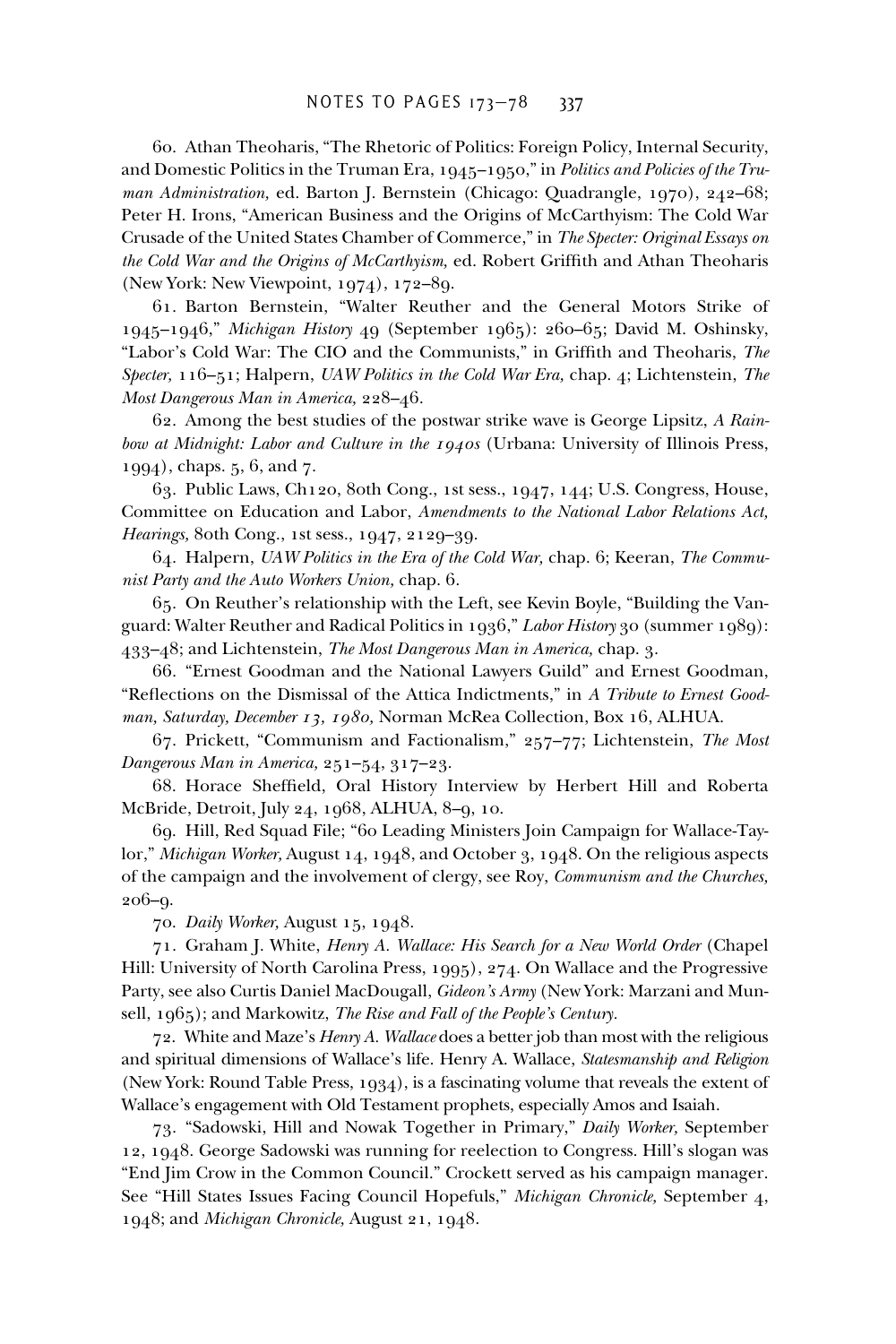74. Rank and File Committee for Wallace, Ford Local 406, "Read It for Yourself!" Nat Ganley Collection, Box 2, ALHUA; Halpern, *UAW Politics in the Cold War Era,* 243–45.

75. "No Third Party in '48: Text of a Radio Address by CIO President Philip Murray over the National Broadcasting Company, January 30, 1948," CRC Collection, Box 97; CIO-PAC, press release, January 22, 1948, and Jack Kroll to Dear Sir and Brother, January 30, 1948, UAW-Political Action Division Papers, Box 1; Reuther et al., To All Members of UAW-CIO Local Unions 453, October 22, 1948, UAW-Political Action Division Papers, Box 2, all in ALHUA. The letter from Reuther and his colleagues is representative of many that were sent out, stating: "Because we are advised that some of the officers of your Local Union refuse to cooperate 100% with UAW-CIO and CIO-PAC in this election campaign, we are taking this opportunity of coming directly to you to ask your personal participation in the International Union's political action program."

76. UAW-CIO Public Relations Department, Political Action Resolution Adopted by International Executive Board, March 3, 1948, UAW-Political Action Division Papers, Box 2, ALHUA; "Detroit ADA Organizing Committee" (n.d.), and ADA, "General Purposes," March 18, 1947, ACTU Papers, Box 9, ALHUA; *ADA Review* 1:5 (November 1947), Michigan AFL-CIO, Box 185, ALHUA; "The A.D.A. and the Liberal-Democratic Movement in the Past Decade," Reinhold Niebuhr Papers, Box 1, Library of Congress; Record, *Race and Radicalism,* 156–58.

77. Young, *Hard Stuff,* 110–11.

78. Hill ran for Congress in 1951 but did not get beyond the primary. See *Michigan Worker,* July 22 and 29, September 9, 1951. Hill did have the support of Ford Local 600. See *Detroit Tribune,* September 9, 1951.

79. Wallace quoted in Nowak, *Two Who Were There,* 222–23; see also "Nowak Faces Party Ouster," *Detroit News,* September 2, 1948.

80. Patterson to Wilkins, November 14, 1949; Wilkins to Patterson, November 22, 1949; Patterson to Wilkins, November 29, 1949, all in NAACP Papers, II, A, Box 195, Library of Congress; Record, *Race and Radicalism,* 180–81.

81. Quoted in Hershel Hartman, "FEPC Crusaders in Washington," *Jewish Life,* March 1950, 7. See also Biondi, *To Stand and Fight,* 165–68; Record, *Race and Radicalism,* 153–56.

82. "Publicity" (n.d.), NAACP Papers, II, A, Box 193, Library of Congress.

83. Hartman, "FEPC Crusaders," 7.

84. Patterson to Raskin, November 9, 1949, National CRC Papers, Part II, Reel 27, ALHUA.

85. Pintzuk, "Going Down Fighting," 93–94, 135–37. Pintzuk was able to interview Raskin about the relationship between the CP and the CRC and quotes from it extensively. See Shore to Aubrey Grossman, July 10, 1950, CRC Papers, Reel 47; and Horne, *Communist Front?* 289–93.

86. Arthur McPhaul, Oral History, ALHUA, 7–8; Interview with author, Detroit, April 9, 1994.

87. Bledsoe, Oral History, ALHUA, 5–6; McPhaul, Oral History, ALHUA, 18–19.

88. "Minutes and Correspondence, Executive Board Meeting," September 15, 1950, CRC Collection, Box 95, ALHUA.

89. Schrecker, "McCarthyism and the Decline of American Communism,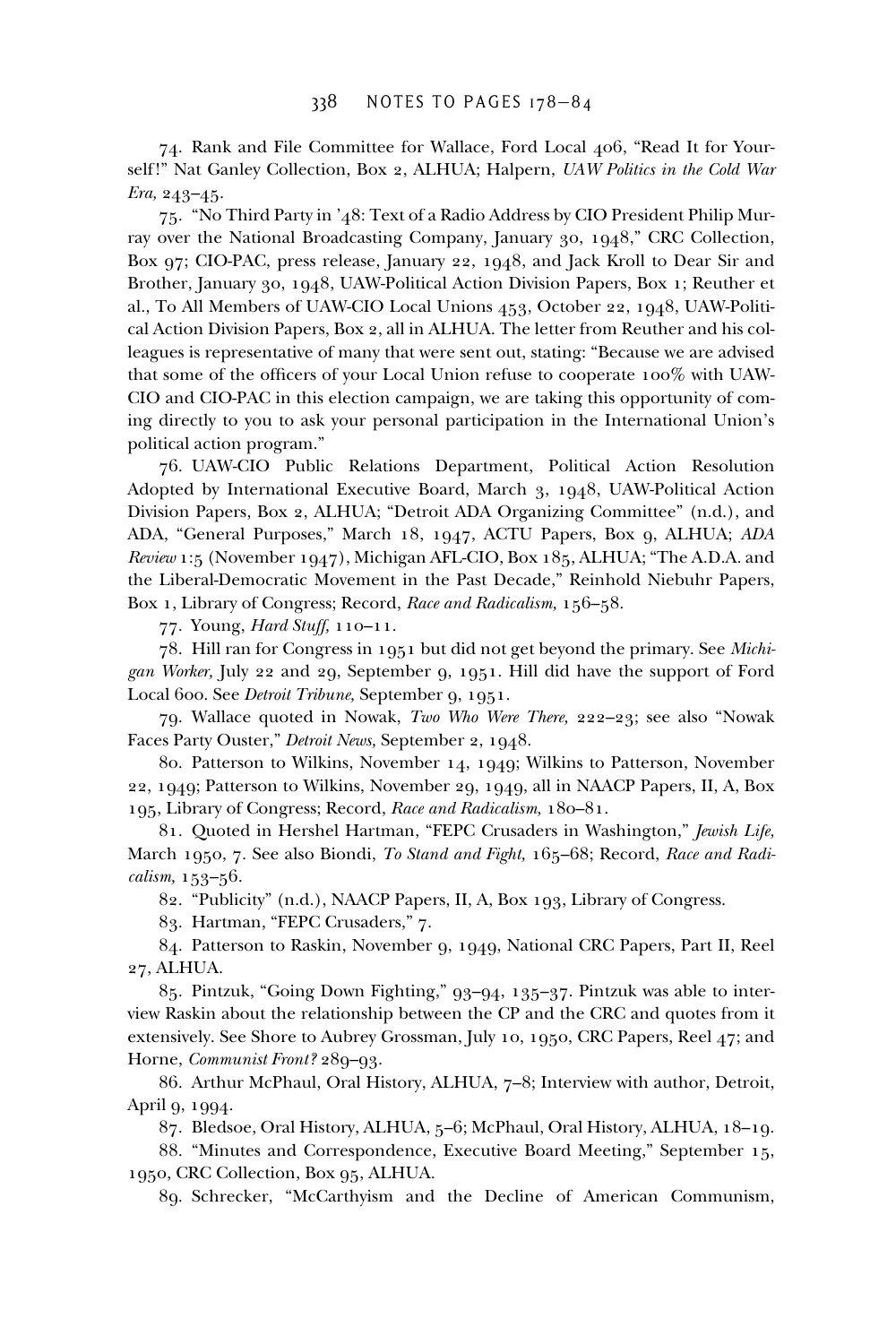1945–1960," in Brown et al., *New Studies on the Politics and Culture of U.S. Communism,* 132.

90. Pintzuk, "Going Down Fighting," 98–104; N-CRC Papers, Boxes 81 and 82, microfilm, Michigan CRC Collection, Box 62, ALHUA.

91. "Coroner's Jury to Sift Shooting," *Detroit News,* June 12, 1948. The same edition carried a picture from Mosely's funeral under the banner "Communist Leaders at Boy's Funeral" with an arrow denoting the MDCP's Carl Winter. Detroit Chapter, Michigan Committee on Civil Rights, "Leon Mosely Case," *Bulletin,* January 5, 1949, in JCC Papers, Box 418, ALHUA; "Report on Leon Mosely Case by Edward Swann, Executive Secretary NAACP" (n.d.), in JCC Papers, Box 418, ALHUA; Pintzuk, "Going Down Fighting," 105–9.

92. Hill quoted in Pintzuk, "Going Down Fighting," 107.

93. Starobin quoted in Schrecker, *New Studies in the Politics and Culture of U.S. Communism,* 133; see also Starobin, *American Communism in Crisis* (Cambridge: Harvard University Press, 1972). He had been the foreign editor of the *Daily Worker.* The Michigan Six were Saul Wellman, a Spanish Civil War vet; Thomas Dennis; Nat Ganley; Philip Schatz; Helen Winter, the wife of Carl Winter, who was jailed as a result of the first Smith Act trial in New York; and William ("Billy") Allen, editor of the *Michigan Worker* and Michigan correspondent for the *Daily Worker.* See press releases, October 19 [1953] and October 27, 1953, CRC Collection, Box 36, ALHUA; and Goodman, Crockett, Eden, and Robb to Anne Shore, November 10, 1953, on payment, or lack thereof, for legal services, CRC Collection, Box 36, ALHUA.

94. McPhaul, "HUAC in Detroit" (n.d.), CRC Collection, Box 75, ALHUA.

95. "Fact Sheet on the McPhaul Case" (n.d.), CRC Collection, Box 94, ALHUA.

96. "6 Subpoenaed for Red Quiz," *Detroit News,* February 19, 1955; "Women Hunted in Red Quiz after Fleeing Subpoena," *Detroit News,* February 26, 1952; "Missing Woman Teacher Makes Surprise Appearance at Inquiry,"*Detroit News,* February 27, 1952.

97. HUAC, *Hearings on Communism in Detroit,* I, 2891; "Congressman Rakes Rev. Hill as Red," *Detroit Free Press,* February 27, 1952; "Red Inquiry Widened to 6 Michigan Cities, Rev. Hill Also Heard," *Detroit News,* February 27, 1952; "Negro Minister Linked to Party," *Detroit News,* February 28, 1952.

98. "Majority of Ministers Backing Rev. Hill's Position," *Detroit Courier,* March 8, 1952.

99. "The Rev. Hill Answers Rev. White," *Michigan Chronicle,* December 1, 1951; "Rev. Hill Too Hot to Handle," *Detroit Courier,* March 1, 1952.

100. Dade's statement was reprinted in "Colored Pastor Assails Reds," *Detroit Times,* February 29, 1952; and "Negro Pastor Defends Race," *Detroit News,* February 29, 1952. A longer version, "The Detroit Negro Spurns Communism," was submitted to (and rejected by) the *Christian Century.* A copy is in Dade's Papers, Box 5, BHC. Dade was named to the city's Loyalty Commission in 1949. *Detroit Free Press,* February 1, 1949.

101. On the Turner testimony, see *Detroit News,* February 27, 1952; and "A Warrior for Civil Rights," *Detroit Free Press,* March 9, 1983.

102. Dorothy Johnson, interview with author. Johnson was a longtime member of Hartford and served as Hill's personal secretary during the 1950s. Hill's Red Squad File does, however, include a few flyers posted near his church asking people to stay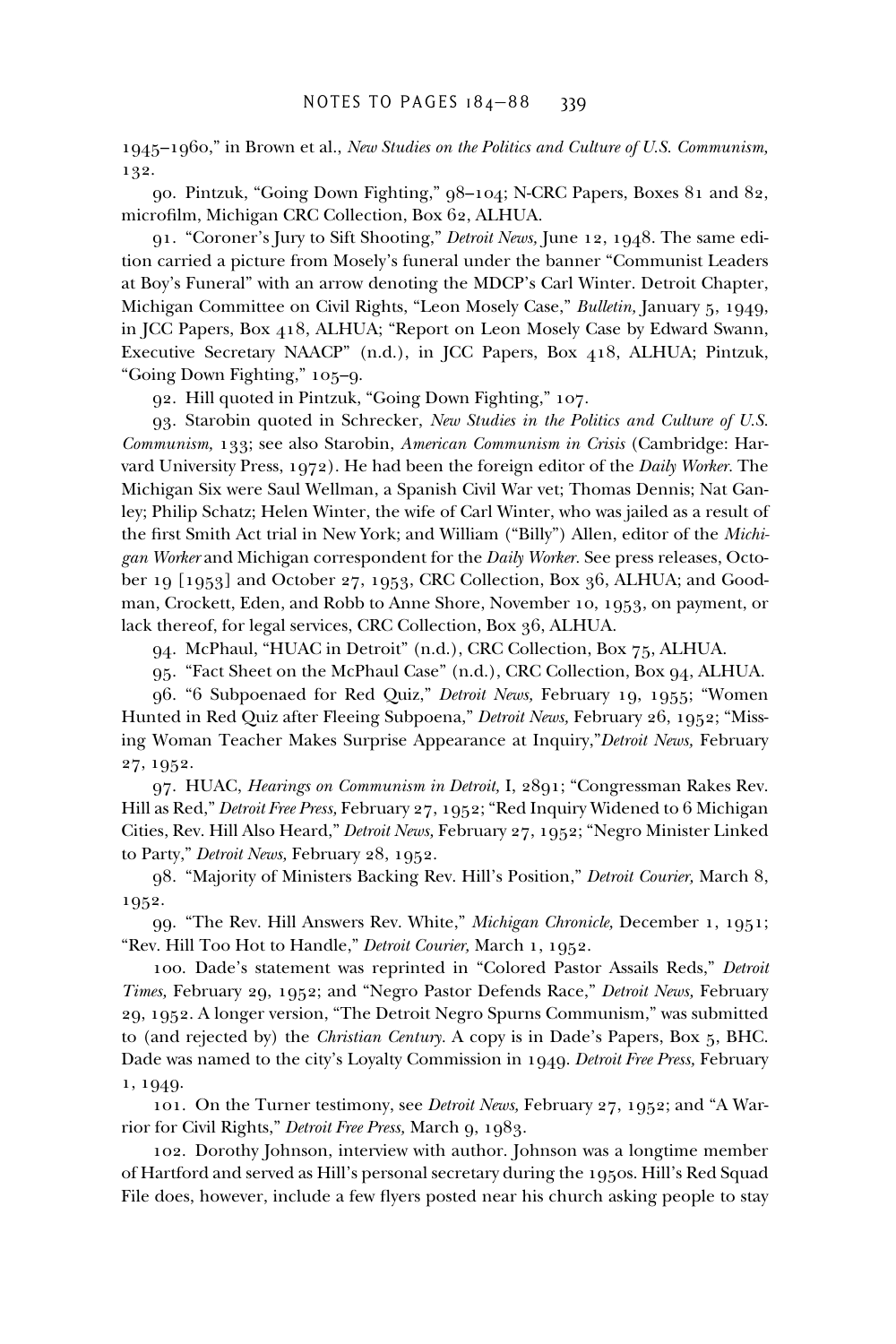away from his "Red Church," as well as letters asking for a full investigation of his activities. The source of these flyers and letters, none of which was signed, was never ascertained. Young discusses the circulation of recordings of his testimony in *Hard Stuff,* 130–31; see also Smith, *Dancing in the Streets,* 242–43.

103. "Five 'Pro Commies' Fired from Local 600," *Detroit News,* March 22, 1952; "Background of Senator Nowak Case" (n.d.), ACTU Papers, Box 29, ALHUA.

104. Simmons, Oral History, ALHUA, 10.

105. Crockett in Mast, *Detroit Lives,* 168.

106. *Labor Action,* March 4 and 17, 1952.

107. *Labor Action,* March 12, 1951; Widick, *Detroit,* chap. 8.

108. Irving Richter, "How a Young Pilot Beat a Disloyalty Charge," *Detroit Courier,* May 5, 1951. The magazine section carried a full spread on the case (Hill, interview with author).

109. Goodman in Moon, *Untold Tales, Unsung Heroes,* 266.

110. Young, *Hard Stuff,* 110–14; "The Buck Dinner: 50 Years of Dedication to the Causes of Equality, Peace, and Justice, 1919 to 1979," commemorative pamphlet, Norman McRae Collection, Box 16, ALHUA.

111. "Rev. Williams, Reordained, Vows Continued Rights Fight," *Daily Worker,* May 1965; "Taint of Heresy Fades on the Way to Triumph," *Detroit News,* May 2, 1965. Joyce and Claude Williams greeted another generation of southern civil rights activists with open arms. See, for example, "A White Man's View of Black Power: Claude Williams Calls the Concept a Positive Development," *National Guardian,* December 3, 1966; and Naison, "Claude and Joyce Williams," 7–9.

112. Hill to Members of Hartford (n.d.), Hill Papers, Box 1, ALHUA.

113. Bledsoe, Oral History, ALHUA, 2; "Robeson Sings and Speaks to 6000 in Detroit," *Freedomways,* May 1953; "Robeson at Rev. Hill Fete, Blasts People's Enemies," *Michigan Worker,* November 29, 1953. As late as 1963, Hill's church was open to communists. See, for example, "Ben Davis Fights for Negro Rights as Red Leader," *Detroit Free Press, May 3, 1963, about Davis's appearance at Hartford. This observation finds* its way into most conversations about Hill. In recent years, Hartford has honored Hill's willingness to stand by Robeson. Until it was destroyed by a fire, a large and beautiful portrait of Robeson was prominently displayed in the Charles A. Hill Chapel at the church's new facilities on the northwest side of Detroit.

114. Wynn, *The NAACP versus Negro Revolutionary Protest: A Comparative Study of the Effectiveness of Each Movement* (New York: Exposition Press, 1955), 47, n. 56.

115. This wonderful description of Hill is from Abner W. Berry, "Behind Detroit's Elections," *New Masses,* November 6, 1945, 5. On the American Committee for Protection of Foreign Born, see John W. Sherman's *A Communist Front at Mid-Century: The American Committee for Protection of Foreign Born, 1933–1959* (Westport, CT: Praeger, 2001).

116. Babson et al., *Working Detroit,* 156–65.

117. Young quoted in Mindy Thompson, "The National Negro Labor Council: A History," Occasional Paper no. 27 (New York: American Institute for Marxist Studies, 1978), 13; see also Foner, *Organized Labor and the Black Worker,* chap. 20.

118. Brown quoted in Thompson, "The National Negro Labor Council," 25; "Call to the Founding Convention of the National Negro Labor Council," CRC Collection, Box 2, ALHUA.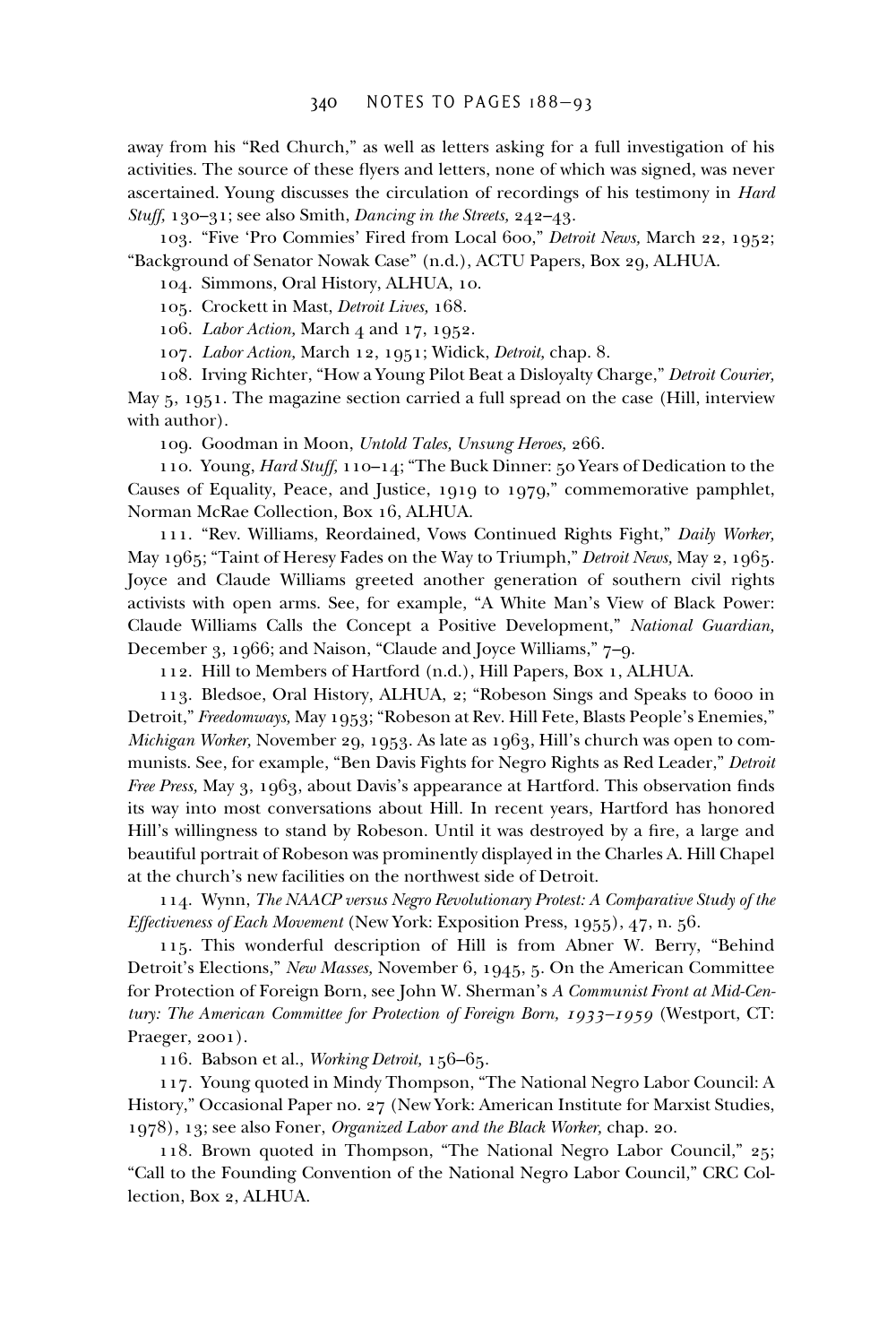119. "Brownell Adds to Our Country's Shame: Statement by National Negro Labor Council" (New York: NNLC, 1956), Ernest Thompson Collection, Schomburg Center, New York Public Library.

120. Thompson, "The National Negro Labor Council," 35–40; Jones, *Labor of Love, Labor of Sorrow,* 266–68; Hill, Oral History, ALHUA, 7–8.

121. "Special FEPC Bulletin: To All Members and Friends of the Civil Rights Congress, and the Michigan Committee for Protection of Foreign Born" (fund-raising letter), July 28, 1951, CRC Collection, Box 49, ALHUA; *Detroit Courier,* May 5, 1951.

122. "25 Groups Back FEPC," *Detroit Courier,* June 6, 1951; "FEPC Urged to Foil Reds," *Detroit News,* June 27, 1951.

123. *Detroit Tribune,* August 14, 1951; *Detroit Courier,* August 4, 1951; *Michigan Chronicle,* July 28, 1951; Reuther quoted in Foner, *Organized Labor and the Black Worker,* 295.

124. "FEPC Petition Kept off Ballot," *Detroit News,* October 6, 1951.

125. Fine, *Expanding the Frontiers,* chap. 2, provides a good overview of how the act was finally enacted.

126. Young quoted in Thompson, "The National Negro Labor Council," 73–75.

## CHAPTER FIVE

1. Young quoted in Thompson, "National Negro Labor Council," 79–80.

2. In 1956 there were no more than twenty thousand party members in the United States. By 1958, in the wake of Nikita Khrushchev's 1956 revelations of Stalin's crimes and the invasion of Hungary, party membership dropped to only three thousand. See Maurice Isserman, *If I Had a Hammer . . .: The Death of the Old Left and Birth of the New Left* (New York: Basic Books, 1987).

3. See, for example, Loren Miller, "Farewell to Liberals: A Negro View," *Nation,* October 20, 1962, 235–38.

4. For a broader perspective see Eva Mueller, *Location Decisions and Industrial Mobility in Michigan* (Ann Arbor: Institute for Social Research, University of Michigan, 1982); and Barry Bluestone and Bennett Harrison, *The Deindustrialization of America: Plant Closings, Community Abandonment, and the Dismantling of Basic Industry (New York:* Basic Books, 1982).

5. Babson et al., *Working Detroit,* 160–63.

6. Joe T. Darden, Richard Child Hill, June Thomas, and Richard Thomas, *Detroit: Race and Uneven Development* (Philadelphia: Temple University Press, 1987), 100–103.

7. Nancy Gabin, "Women Workers and the UAW in the Post–World War II Period, 1945–1954," *Labor History* 21 (winter 1979–80): 5–30.

8. Allen quoted in Babson et al., *Working Detroit,* 114; Foner, *Organized Labor and the Black Worker,* 309–11; Jones, *Labor of Love, Labor of Sorrow,* chap. 7.

9. When government economists assessed these conditions, they did so in terms of the Metropolitan Detroit region, which presented a rosier picture and tended to obscure the actual conditions in the city proper. See Widick, *Detroit,* chap. 9; and Darden et al., *Detroit,* chap. 2.

10. DCCR, "The Negro in Detroit" (1961), DCCR Collection, Series III, Box 12, ALHUA; Joel D. Aberbach and J. L. Walker, *Race in the City: Political Trust and Public*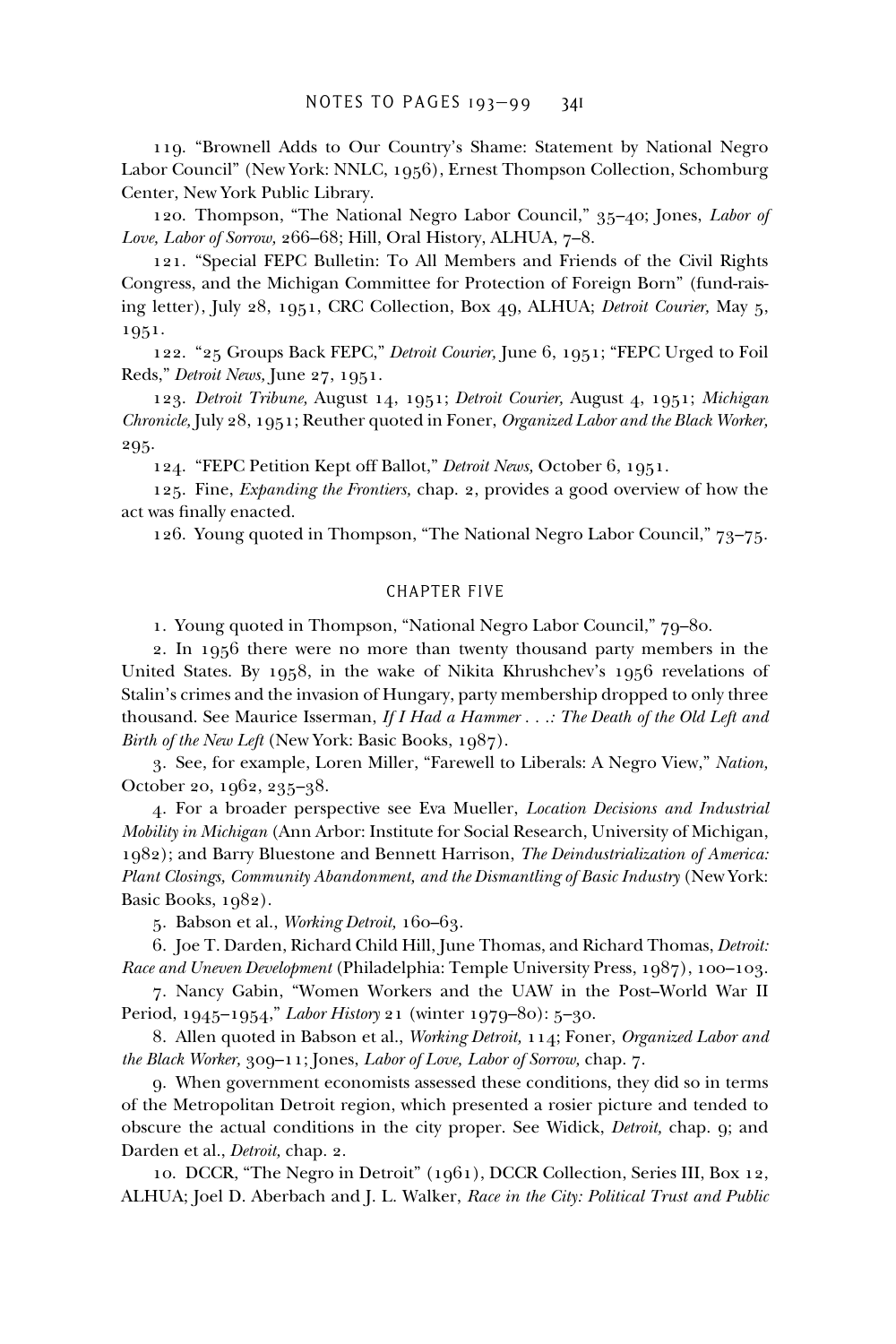*Policy in the New Urban System* (Boston: Little, Brown 1973), 7–17. See also Amy Maria Kenyon, *Dreaming Suburbia: Detroit and the Production of Postwar Space and Culture* (Detroit: Wayne State University Press, 2004).

11. Darden et al., *Detroit,* 202–13. Crockett had been in danger of losing his practice because of his defense of communists and suspected communists in the 1950s. He managed to overcome the negative associations and was elected to Recorder's Court in 1966. William T. Patrick Jr. was the son of the attorney for whom Reverend Hill had apprenticed back in the 1910s before deciding to devote his life to the ministry.

12. "Biography of Rev. Dr. Nicholas Hood, Sr.," copy in author's possession; Hood, interview with author, Detroit, June 2, 2005.

13. Herb Boyd in Mast, *Detroit Lives,* 78; Berry Gordy, *To Be Loved: The Music, the Magic, the Memories of Motown* (New York: Warner Books, 1994), 169; Smith, *Dancing in the Streets,* 6–8.

14. DCCR, "The Negro in Detroit"; Darden et al., *Detroit,* 151–200. See also George Lipsitz, The Possessive Investment in Whiteness: How White People Benefit from Iden*tity Politics* (Philadelphia: Temple University Press, 1998).

15. Sugrue, *Origins of the Urban Crisis,* 49–50. Jeffries served from 1940 to 1948, followed by Eugene Van Antwerp, 1948–50; Albert Cobo, 1950–57; Louis Miriani, 1957–62; and Jerome P. Cavanagh, 1962–70.

16. Harold Black, "Urban Renewal: A Program Involving a Multiplicity of Participants," PhD diss., University of Michigan, 1973; Sugrue, *Origins of the Urban Crisis,* chap. 7; Darden et al., *Detroit,* 166–70.

17. Young, *Hard Stuff,* 144.

18. "Twelfth Street Study" (1961), Jerome P. Cavanagh Papers, Box A–8, ALHUA; George Henderson, "Twelfth Street: An Analysis of a Change Neighborhood," *Phylon* 25 (1964): 91–96. On the often tense relationship between Blacks and Jews in the area, see Stevenson, "Points of Departure," chap. 8; and Sugrue, *Origins of the Urban Crisis,* 242–45.

19. Hood, interview with author.

20. Ibid.; Darden et al., *Detroit,* 172–73; "Plymouth Congregation Meets Community Needs," *Michigan Chronicle,* August 4, 1962. See also *Michigan Chronicle,* February 3 and June 16, 1962.

21. Hood, interview with author. Details on the church's housing ministry can be found on the Plymouth Web site: http://www.puccdetroit.org.

22. Lemann, *The Promised Land: The Great Black Migration and How it Changed America* (New York: Vintage, 1992), 109–222.

23. Hood, e-mail to author, May 29, 2005, in my possession.

24. Morris, *Origins of the Civil Rights Movement,* chap. 2; Steven M. Miller, "The Montgomery Bus Boycott: A Case Study in the Emergence and Career of a Social Movement," in *The Walking City: The Montgomery Bus Boycott, 1955–1956,* ed. David J. Garrow (Brooklyn: Carlson, 1989), 381–605; Douglas Brinkley, *Rosa Parks* (New York: Penguin, 2000).

25. NNLC, "An Open Letter to the AFL-CIO: The Only Road to Labor Unity Is Equality and Democracy for All" (1955), CRC Collection Box 2, ALHUA.

26. "Meany Vows Fight on Bias When Labor's Ranks Unite," *New York Times,* February 27, 1955; "Report of the Resolutions Committee on Civil Rights, 1955," in *Proceedings of the First Constitutional Convention of the AFL-CIO* (New York: AFL-CIO, 1955),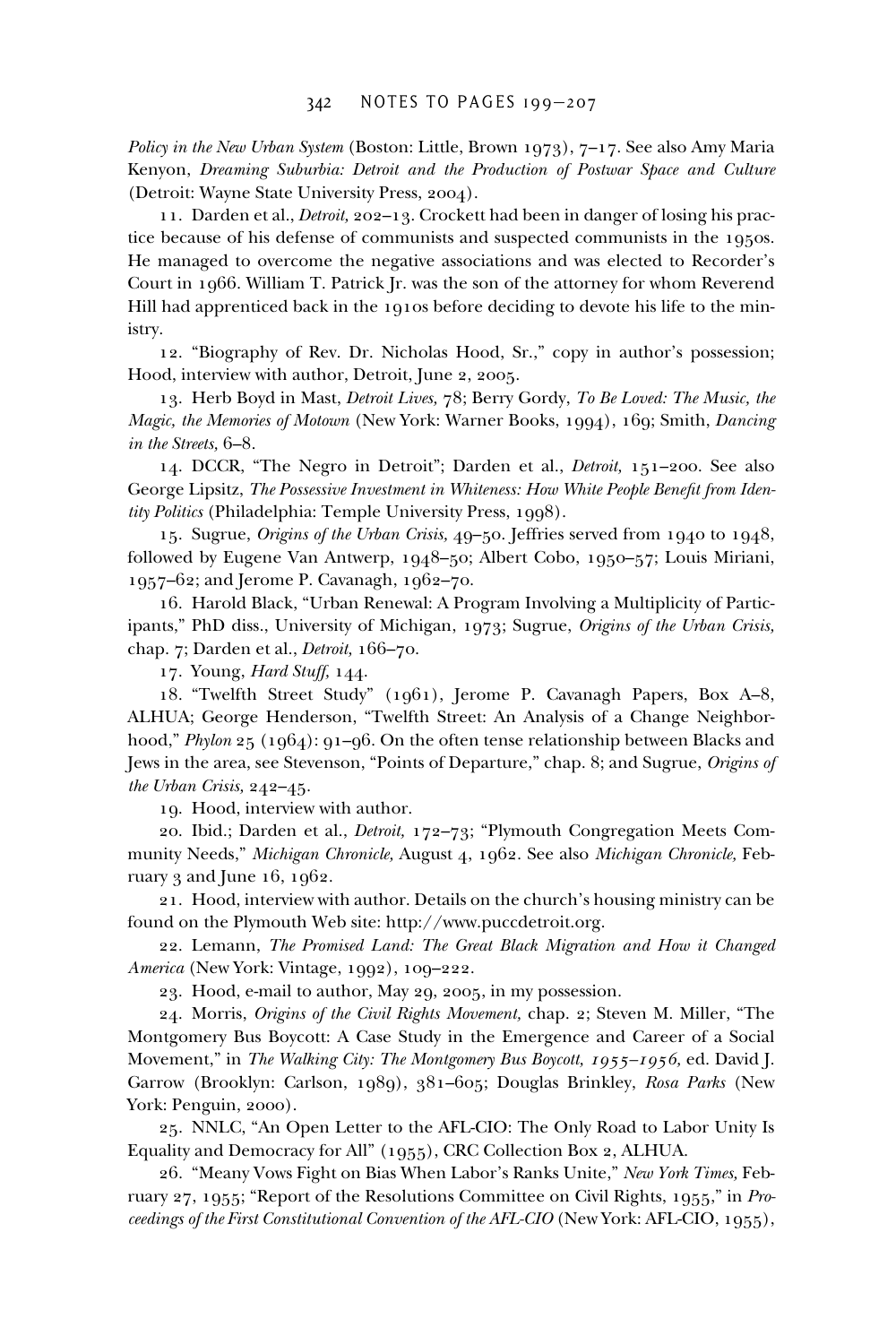109–13; "AFL-CIO Seats Two Negroes," *Pittsburgh Courier,* December 5, 1955. All of these are reprinted in Philip S. Foner and R. L. Lewis, eds., *Black Workers: A Documentary History from Colonial Times to the Present* (Philadelphia: Temple University Press, 1989).

27. "AFL-CIO Civil Rights Committee," CIO Secretary-Treasurer's Collection, Box 195, ALHUA; James Gross, "NAACP, AFL-CIO and the Negro Worker," PhD diss., University of Wisconsin, 1962; Foner, *Organized Labor and the Black Worker,* 312–22; Bruce Nelson *Divided We Stand: American Workers and the Struggle for Black Equality* (Princeton: Princeton University Press, 2001), 232–43, 294. The AFL-CIO and certain member unions, including the UAW, did contribute funds to civil rights organizations, although the relationship between labor and the New Left was often strained at points. See Peter B. Levy, *The New Left and Labor in the 1960s* (Urbana: University of Illinois Press, 1994).

28. King, *Stride toward Freedom,* in *A Testament of Hope: The Essential Writings of Martin Luther King Jr.,* ed. James M. Washington (San Francisco: Harper and Row, 1986), 476.

29. This critique of the southern movement has been put forth in a number of studies, most notably, Frances Fox Piven and Richard A. Cloward, *Poor People's Movements: Why They Succeed, How They Fail* (New York: Vintage, 1979). For a general summary of this argument, see James MacGregor Burns and Stewart Burns, *A People's Charter: The Pursuit of Rights in America* (New York: Knopf, 1991), 325–38.

30. On the early involvement of Nixon, Rustin, and Parks, see Taylor Branch, *Parting the Waters: America in the King Years, 1954–63* (New York: Simon and Schuster, 1988), chap. 5; and John D'emilio, *Lost Prophet: The Life and Times of Bayard Rustin* (New York: Free Press, 2003).

31. Flyer for "Freedom and Justice Rally," November 13, 1955, and "Lecture Notes-Till," Dillard Collection, Box 3, ALHUA; Stephen J. Whitefield, *Death in the Delta: The Story of Emmett Till* (Baltimore: Johns Hopkins University Press, 1991).

32. Denby, *Indignant Heart* (Detroit: Wayne State University Press, 1989),  $184 - 85.$ 

33. Dillard in Moon, *Untold Tales, Unsung Heroes,* 157–60; Dillard interview with author, Detroit, August 21, 1993.

34. "An Open Letter to the White People of Mississippi" (1956), "Records of the Citizen Committee" (1955–56), and "Lecture Notes," all in Dillard Papers, Box 2, ALHUA. On the anti-Stalinist Left in general, see Alan Wald, *The New York Intellectuals: The Rise and Decline of the Anti-Stalinist Left from the 1930 to the 1960s* (Chapel Hill: University of North Carolina Press, 1987), chap. 10; and Robert J. Alexander, *International Trotskyism, 1929–1985: A Documented Analysis of the Movement* (Durham: Duke University Press, 1991), 834–42.

35. "A Black official," quoted in Sidney Fine, *Violence in the Model City: The Cavanagh Administration, Race Relations, and the Detroit Riot of 1967* (Ann Arbor: University of Michigan Press, 1989), 37.

36. Arthur L. Johnson, "A Brief Account of the Detroit Branch of the NAACP" (1958), NAACP Papers, III, Box C64, Library of Congress; Detroit Branch Annual Report, 1952, NAACP Papers, II, Box A90, Library of Congress.

37. On the NALC see Foner, *Organized Labor and the Black Worker,* chap. 22; and Nelson, *Divided We Stand,* 272–75. Copies of the NALC founding program, as well as its constitution, are in Dillard Papers, Box 2, ALHUA.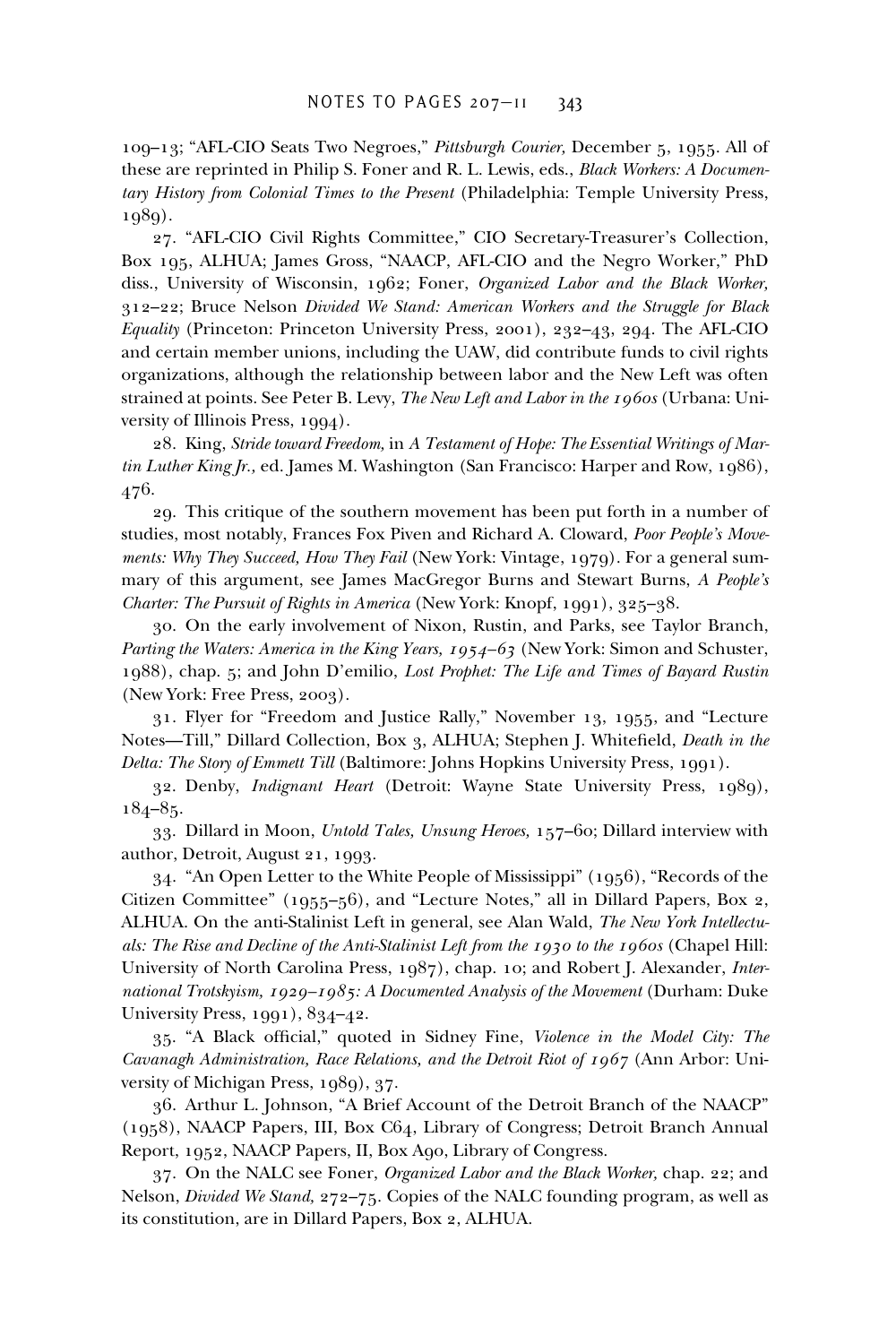38. Horace Sheffield, Oral History Interview with Hebert Hill and Roberta McBride, Detroit, July 24, 1968, 7–8, 10 (used by permission of Herbert Hill). Sheffield was reportedly recruited into the SWP by Edward Keemer, a Black Trotskyist and well-known doctor in Detroit who performed abortions. See his autobiography, *Confessions of a Pro-Life Abortionist* (Detroit: Vinco Press, 1980). See also Erwin Baur to Alan Wald, August 18, 2000 (used by permission of Alan Wald).

39. On the TULC in general, see Thompson, *Whose Detroit?* 49–59. It is also the case, as Thompson notes on page 51, that "some TULC leaders hailed from the historically combative and left-wing Local 600."

40. *Vanguard*, September 1961. The *Vanguard* was the official paper of the TULC.

41. Dillard in Moon, *Untold Tales, Unsung Heroes*, 158; Sheffield quoted in Babson et al., *Working Detroit,* 170. There was an exchange of charges of countercharges in the pages of the *Michigan Chronicle,* August 4 and 11, 1962.

42. "Trade Union Leadership Council: Experiment in Community Action— Interviews with Robert Battle III and Horace Sheffield," *New University Thought*, October 1962, 25.

 $43.$  Dillard, interview with author. This lack of public discussion was confirmed by Marilynn Adams (interview with author, Detroit, February 21, 1995). White labor activist and Shachtmanite (yet another group that split from the SWP) B. J. Widick was also active in the TULC and served a stint on its Executive Board (Widick, interview with author, Ann Arbor, Michigan, November 5, 1993).

44. Foner, *Organized Labor and the Black Worker,* 330–37; also Cornelius C. Thomas, "The Trade Union Leadership Council: Black Workers Respond to the United Automobile Workers, 1957–1967," *New Politics* 38 (winter 2005): 124–37.

45. Dillard, "Negro Report," July 4, 1954, Dillard Papers, Box 3, "SWP" Folder, ALHUA; "Questions of the American Revolution: Conversations in Detroit between James Boggs and Xavier Nicholas" (spring 1973), 9–10, copy in the Labadie Collection, University of Michigan.

46. "Discrimination Action Committee" (n.d.) and Records of the Committee, Dillard Papers, Box 1, ALHUA.

47. Johnson in Mast, *Detroit Lives,* 199.

48. Oscar and Dolores Paskal, interview with author, Detroit, March 19, 1994; Dillard, interview with author. See also Boggs in Moon, *Untold Tales, Unsung Heroes,* 154–55.

49. Kimberly Thomas, "Hunger for Justice Helped Integrate Restaurants," *Detroit News,* February 20, 1995.

50. Marilynn Adams, interview with author, Detroit, February 12, 1994. Adams, whose married name is Dillard, is the author's mother. She is not related to Ernie and Jessie Dillard, who were nonetheless close friends and mentors.

51. United States Commission on Civil Rights, *Hearings on Housing and Job Discrimination against Negroes,* December 14, 1960, 86–89; "US Rights Unit Gets Full Report on Job Bias in the City," *Michigan Chronicle,* October 24, 1960; *Detroit News,* October 15, 1960; Thompson, *Whose Detroit?* 49–51.

52. Hill, "AFL-CIO and the Black Worker: Twenty-Five Years after the Merger," *Journal of Intergroup Relations* (spring 1982): 15–17; "Meany Must Go," *Michigan Chronicle,* November 11, 1962; Stevenson, "Points of Departure," chap. 8.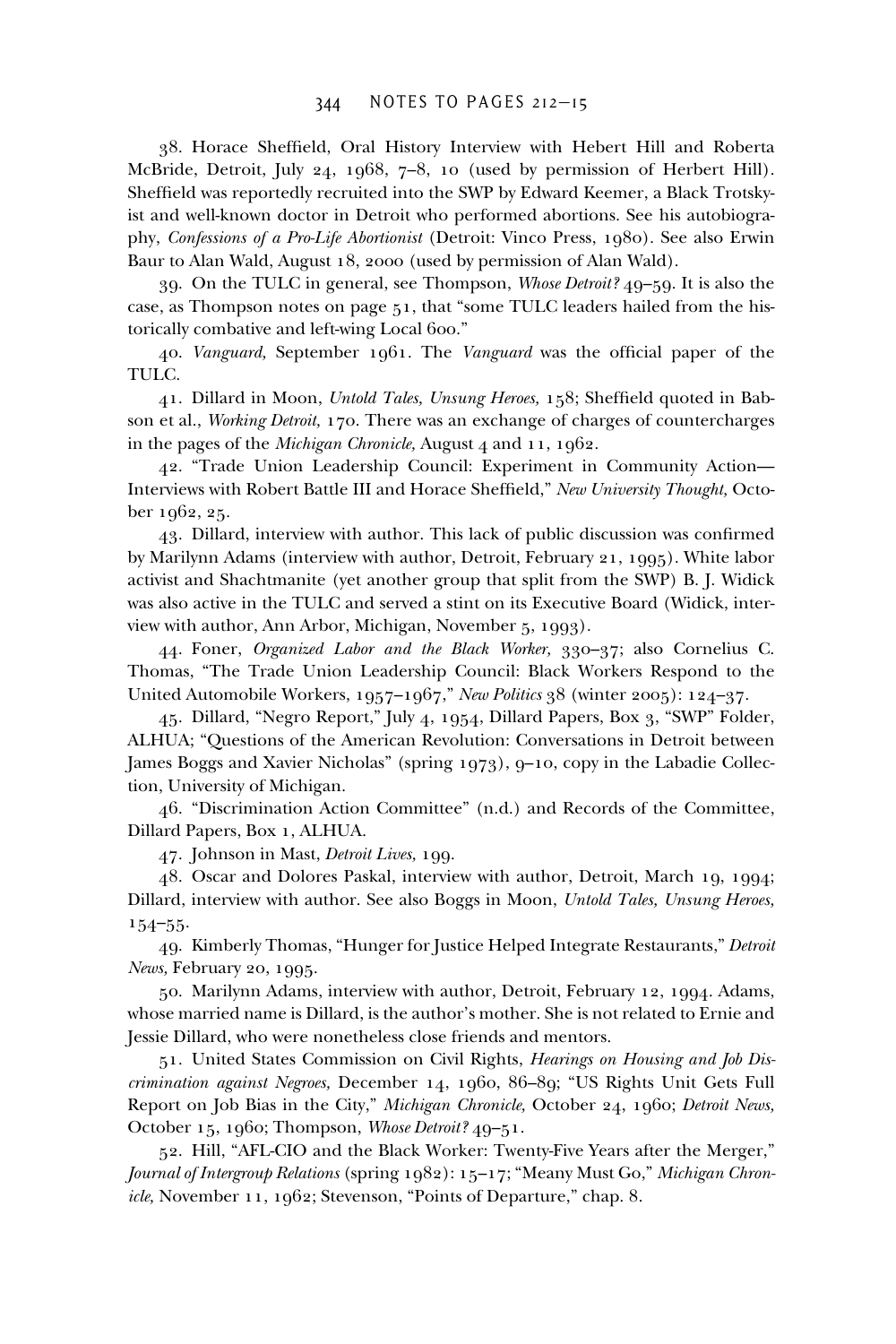53. *Vanguard,* quoted in Babson et al., *Working Detroit,* 165–66.

54. The TULC's Willie Baxter issued a stinging rebuke to Meany ("Black Workers Answers Meany on Civil Rights"), and Chris Alston spoke at a Friday Night Labor Forum on Meany and civil rights. See *Michigan Militant,* November 14, 1959; and Foner, *Organized Labor and the Black Worker,* 235.

55. The complex relationship between the UAW and the civil rights movement is slightly beyond the scope of this present study, and the debate about it continues to be waged, especially between historians Nelson Lichtenstein and Herbert Hill. See Lichtenstein, *The Most Dangerous Man in Detroit,* esp. ch. 16; Hill, "Lichtenstein's Fictions: Meany, Reuther, and the 1964 Civil Rights Act," *New Politics* 7 (summer 1998): 83–102; "Lichtenstein's Fictions Revisited: Race and the New Labor History," *New Politics* 7 (winter 1999): 148–63; and Lichtenstein, "Walter Reuther in Black and White: A Rejoinder to Herbert Hill," *New Politics* 7 (winter 1999): 133–47.

56. "Cavanagh Campaign," *Vanguard,* November 1, 1961; *Detroit News,* October 16, 1961; "TULC in '5 Plus 1' Campaign," *Michigan Chronicle,* October 21, 1961; City Election Committee, "Official Canvas of Votes Cast, September 12, 1961 Primary," in Dillard Papers, Box 2, ALHUA; Fine, *Violence in the Model City,* 12–16; Widick, *Detroit,* 151–56; Babson et al., *Working Detroit,* 165–66; Thompson, *Whose Detroit?* 30–32.

57. On Sheffield and Spottswood, see "It Began with a Conversation," *Michigan Chronicle,* January 6, 1961; see also *Michigan Chronicle,* November 11, 18, 1961.

58. Tom Nicholson, "Detroit's Surprising Mayor," *Harper's,* December 1963; Fine, *Frank Murphy;* Fine, *Violence in the Model City.*

59. Edwards quoted in *Kerner Report: The 1968 Report of the National Advisory Commission on Civil Disorders* (New York: Pantheon, [1968] 1988), 85.

60. Thompson, *Whose Detroit?* 24; Dorothy B. Kaufman, *The First Freedom Ride: The Walter Bergman Story* (Detroit: ACLU Fund Press, 1989); "A Deserved Tribute to Dr. Bergman," *Michigan Chronicle,* March 17, 1962. On Liuzzo, see Babson et al., *Working Detroit,* 165.

61. *Michigan Militant,* March 13, 1960; Thompson, *Whose Detroit?* chap. 2. The *Michigan Militant* was the local SWP newspaper.

62. TULC flyer and TULC to "Dear Freedom Fighter," November 1, 1961, Dillard Papers, Box 2, ALHUA; Babson et al., *Working Detroit,* 162; Thompson, *Whose Detroit?* chap. 2.

63. Young, *Hard Stuff,* 168–69.

64. Watson in Mast, *Detroit Lives,* 88; Smith, *Dancing in the Streets,* chap. 1; Gerald Early, *One Nation under a Groove: Motown and American Culture* (Hopewell, NJ: Ecco Press, 1995).

65. Stanley H. Brown, "Slow Healing of a City," *Fortune,* June 1965; Widick, *Detroit,* chap. 10.

66. Hamlin in "BWC [Black Workers Congress] Leader Looks at Past, Sees New Strategy," *Guardian,* February 28, 1973; also Geschwender, *Class, Race, and Worker Insurgency,* chap. 4; Georgakas and Surkin, *Detroit: I Do Mind Dying,* chap. 1; Thompson, *Whose Detroit?*

67. Georgakas in Mast, *Detroit Lives,* 292; Baker in Mast, *Detroit Lives,* 305.

68. Hamlin in Mast, *Detroit Lives,* 85.

69. "Ken Cockrel: Revolutionary Black Attorney," *Michigan Chronicle,* September 20, 1967; Rod Bush, "Victory of a Black Radical: Interview with Ken Cockrel," in *The*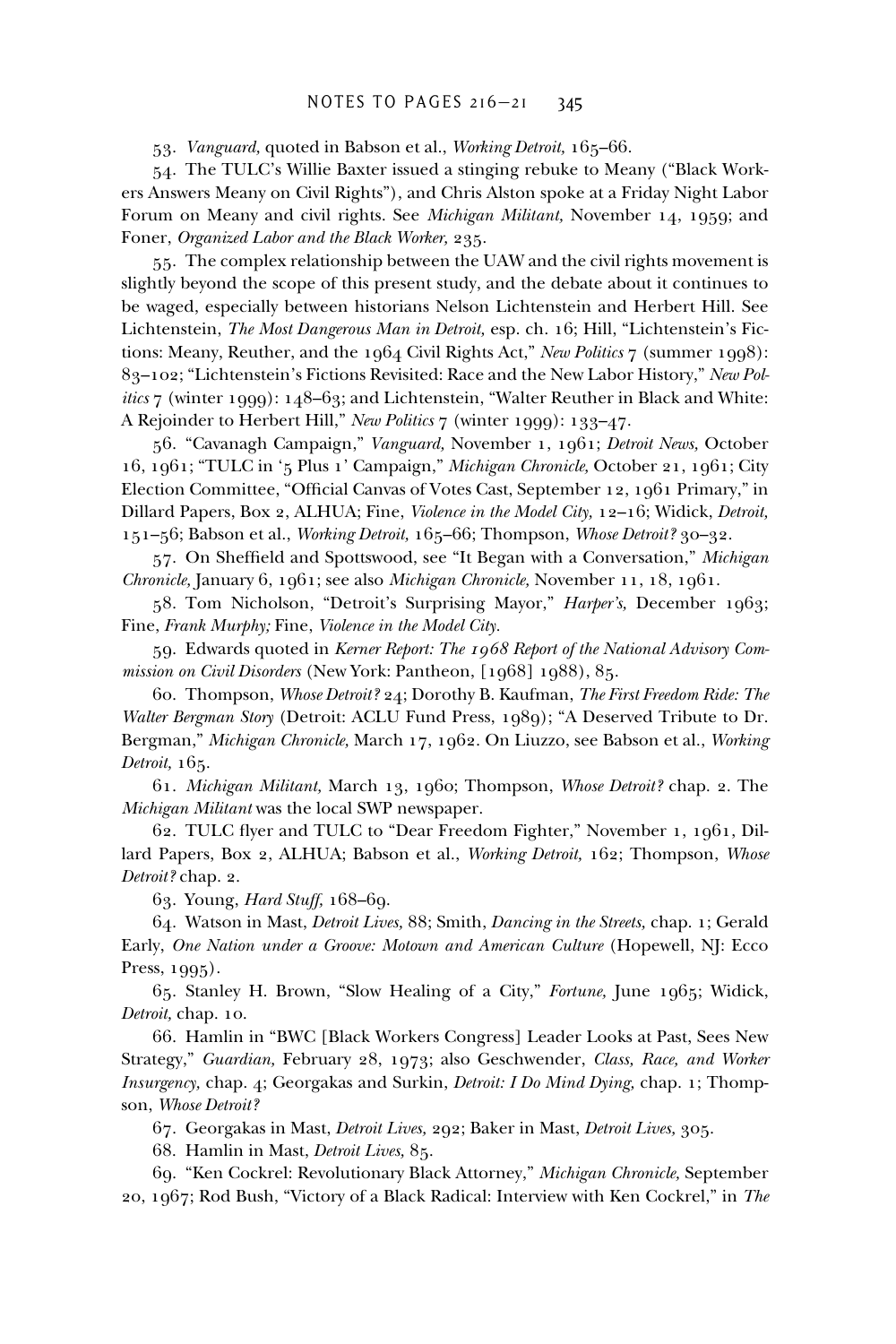*New Black Vote: Politics and Power in Four American Cities,* ed. Rod Bush (San Francisco: Synthesis Press, 1984), 181–98; Georgakas and Surkin, *Detroit: I Do Mind Dying,* 73–77.

70. Tripp quoted in *Michigan Chronicle,* October 19, 1963.

71. Johnson in Mast, *Detroit Lives,* 50.

72. Robert D. Sherad, "The Social Responsibility of the Negro Church," *Freedomways,* spring 1962, 134. Cleage's critique of the Black church is discussed in more detail in the next chapter.

73. Josaitis in Mast, *Detroit Lives,* 41.

74. Shelia Murphy Cockrel in Mast, *Detroit Lives,* 181; Kenneth Cockrel, Interview with Sidney Fine, Detroit Riot Oral History Project, August 26, 1985, transcript in BHC.

75. Posa in Mast, *Detroit Lives,* 55–56.

76. Biography of Ravitz in Mel Ravitz Collection, ALHUA.

77. "The Block Club Movement within the Detroit Tenth Police Precinct," May 1962, DUL Papers, Box 36, MHC; Charles E. West, "The Role of the Block Clubs in the Detroit Civil Disorder of July 1967," MA thesis, Wayne State University, 1970.

78. DCCR, "Some Comments regarding the West Central Organization" (n.d.), DCCR Papers, III, Box 21, ALHUA; *Michigan Chronicle,* November 6 and 13, December 5 and 12, 1965; *Detroit News,* August 15 and 17, December 15, 1965; *Detroit Free Press,* December 11, 1965.

79. Information on block clubs, including their newspapers and meeting minutes, are scattered throughout the papers of the DUL at the Bentley Library, in the papers of the NAACP and the Ernest and Jessie Dillard Papers in ALHUA, and in the pages of the *Michigan Chronicle* and *Detroit Courier,* both of which tended to focus on the social aspects of the clubs.

80. Sims in Mast, *Detroit Lives,* 34.

81. Cockrel in Mast, *Detroit Lives,* 181–82. On Alinsky and his methods, see Alinsky, *Reveille for Radicals* (New York: Vintage, 1969); Alinsky, *Rules for Radicals: A Practical Primer for Realistic Radicals* (New York: Vintage, 1971); and P. David Finks, *The Radical Vision of Saul Alinsky* (New York: Paulist Press, 1984).

82. Baker in Mast, *Detroit Lives,* 99.

83. Kramer in Mast, *Detroit Lives,* 103.

84. Ibid.,103–4. On gender and the league in general, see Thompson, *Whose Detroit?* 168–69, 171–72.

85. Baker quoted in Darrell Dawsey, "An American Revolutionary," *Detroit News,* April 21, 1992; Hamlin in Mast, *Detroit Lives*, 86. On the influence of James and Grace Lee Boggs in general, see Georgakas and Surkin, *Detroit: I Do Mind Dying,* 15–16; and Geschwender, *Class, Race, and Worker Insurgency,* 80, 83–84, 88.

86. Dawsey, "An American Revolutionary"; "Biographical Information—James Boggs," James and Grace Lee Boggs Papers, Box 3, ALHUA; Grace Lee Boggs, *Living for Change: An Autobiography* (Minneapolis: University of Minnesota Press, 1998), chap. 4.

87. Boggs, *Living for Change,* chap. 1; "Biographical Information—Grace Lee Boggs," James and Grace Lee Boggs Papers, Box 4, ALHUA.

88. The very complicated history of the SWP and Trotskyism in general can be told through a series of factions, tendencies, and splits. At the time when James and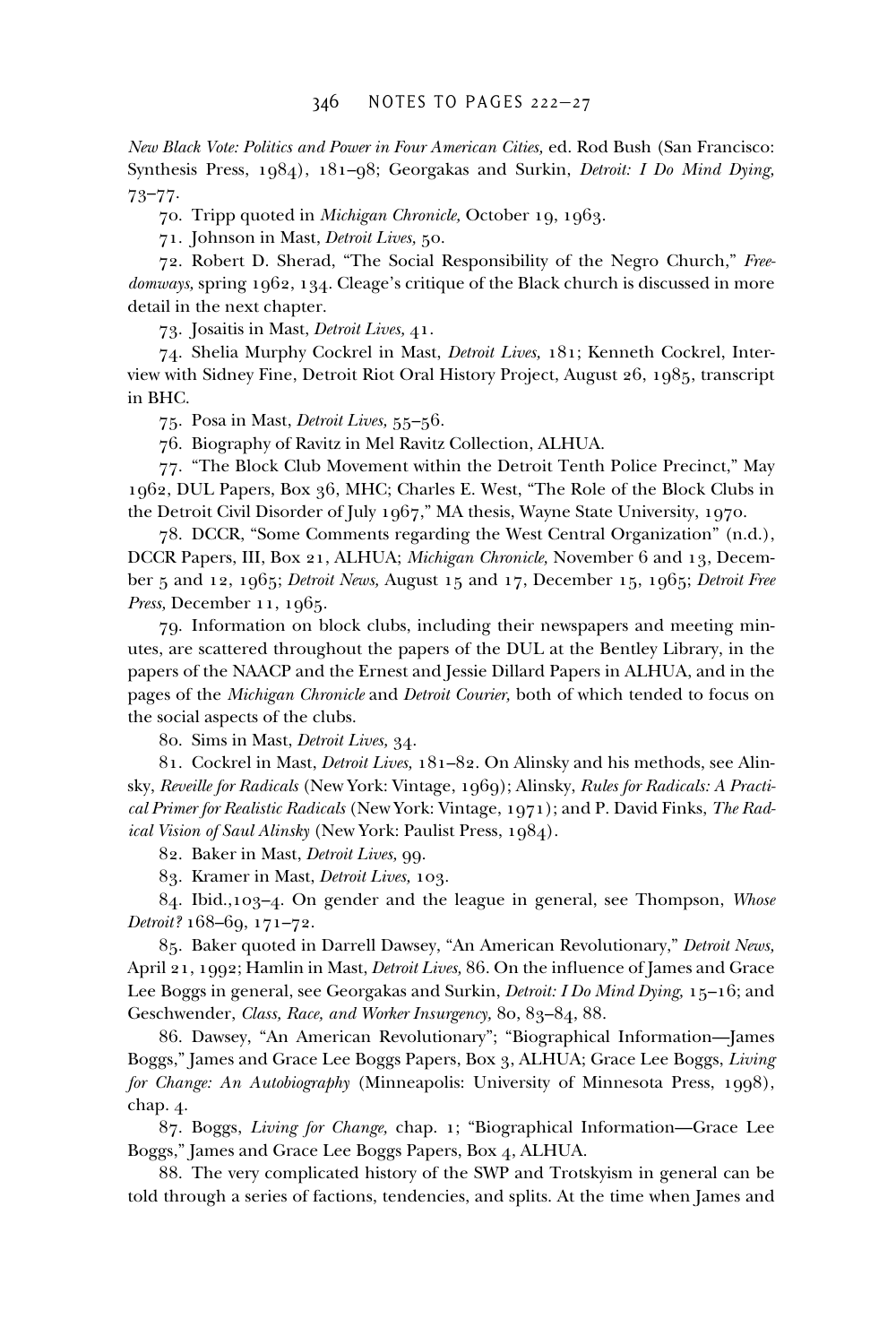Dunayevskaya formed their own tendency there were two other major factions within the party, which eventually split over the question of the Soviet Union after the signing of the Hitler-Stalin pact. The first group, led by James P. Cannon ("Cannonites"), an ex-CP member and one of the founders of American Trotskyism, agreed that while the Soviet Union was a degenerate workers state it still merited defense in the face of Western imperialist aggression. The second group, led by Max Shachtman ("Shachtmanites") viewed the Soviet Union not as a workers' state of any kind but as a new form of class society that had developed a system of bureaucratic collectivism. The latter refused to defend the Soviets and adopted a "third-camp" perspective in opposition to both the Soviet Union and the United States. In 1940, the Shachtmanites left the SWP and formed the Workers Party. The Johnson-Forest tendency belonged to this faction until it reentered the SWP in 1947. See Wald, *The New York Intellectuals;* James P. Cannon, *The History of American Trotskyism* (New York: Pioneer, 1944); and Buhle, *Marxism in the United States,* chap. 6.

89. However, their critique of the Soviet Union and Stalinism did not prevent the U.S. government from attacking them as a subversive organization. SWP members were among the first to be tried under the Smith Act, and the failure of the CP to come to their defense increased the bitterness between the two groups. See Cannon, *The History of American Trotskyism,* chap. 4. On the persecution of the SWP by the government, see Nelson Blackstock, *COINTELPRO: The FBI's Secret War on Political Freedom* (New York: Pathfinder, 1988).

90. James, Dunayevskaya, and Lee, *State Capitalism and World Revolution* (Chicago: Charles H. Kerr, [1950] 1989).

91. James, "Philosophy of History and Necessity" (1943), quoted in Paul Le Blanc, "Introduction: C. L. R. James and Revolutionary Marxism," in *C. L. R. James and Revolutionary Marxism: Selected Writings of C. L. R. James, 1939–1949,* ed. Scott McLemee and Le Blanc (Atlantic Highlands, NJ: Humanities Press, 1994), 20.

92. James, "The Revolutionary Answer to the Negro Problem in the United States" (1948), reprinted in McLemee and Le Blanc, *C. L. R. James and Revolutionary Marxism.*

93. James, "Three Black Women Writers: Toni Morrison, Alice Walker, Ntozake Shange" (1981), reprinted in *The C. L. R. James Reader,* ed. Anna Grimshaw (Oxford: Blackwell, 1992), 414–15. The Boggses were for a time very supportive of Cleage and his attempts to build a Black Christian nationalist movement. See, for example, their "Detroit: Birth of a Nation," *National Guardian,* October 7, 1967; and Grace Lee Boggs, *Living for Change,* 121–23.

94. James et al., *Report and Discussion on Break with S. W. P.* (1951), quoted in Le Blanc, "Introduction: C. L. R. James and Revolutionary Marxism," 17. The Johnson-Forrest tendency left the Workers Party in 1947 and rejoined the SWP only to leave the Trotskyist movement entirely in 1950. In 1953 the SWP suffered a further split led by Bert Cochran, who rejected Trotskyism as unrealistic in cold war America and rejected the SWP as an overly sectarian defender of a sterile orthodoxy. Like the group led by Max Shachtman, the Cochranites moved closer to the Socialist Party and then to a more diffuse social democratic position. See Wald, *The New York Intellectuals,* 298–304.

95. A number of works note the influence of *Correspondence* and Dunayevskaya's *Notes and Letters* group in introducing young radicals to some of James's ideas. See, for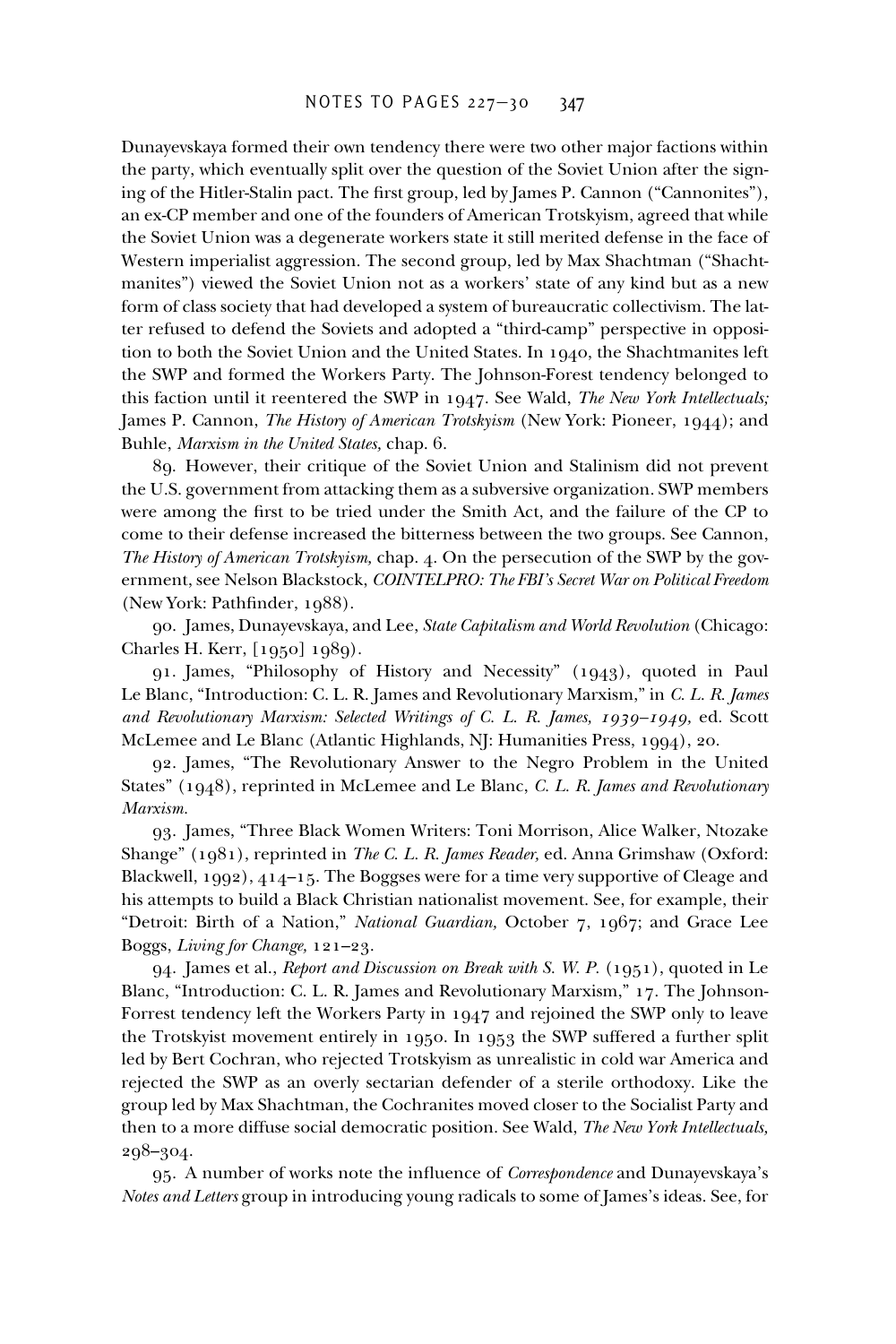example, Dan Georgakas, "Young Detroit Radicals, 1955–1965," in a special issue of *Urgent Task* dedicated to James (summer 1981); Geschwender, *Class, Race, and Worker Insurgency,* 83–84; and Grace Lee Boggs, *Living for Change,* 99–109.

96. For a good discussion of this phase of James's life see Scott McLemee, "Afterword: American Civilization and World Revolution—C. L. R. James in the United States, 1938–1953 and Beyond," in McLemee and Le Blanc, *C. L. R. James and Revolutionary Marxism,* 221–32; and Paul Buhle, *C. L. R. James: The Artist as Revolutionary* (Verso: London), chaps. 3 and 4.

97. On Dunayevskaya's career, see Richard Greeman, "Raya Dunayevskaya: Thinker, Fighter, Revolutionary," *Against the Current* 12–13 (January–February and March–April 1988): 55–57. See also Dunayevskaya's *Philosophy and Revolution* (New York: Dell, 1973).

98. Once the Boggses left, Martin Glaberman led what remained of the group (twenty-five members nationally with about half in Detroit) until he dissolved it in 1970. Glaberman was himself another important conduit of cross-generational influence. He taught classes on Marx's *Capital*, for instance, that were attended by a number of young radicals. See his "C. L. R. James: A Recollection," in McLemee and Le Blanc, *C. L. R. James and Revolutionary Marxism,* 45–52.

99. James Boggs's "The American Revolution: Pages from a Negro Worker's Notebook" first appeared in *Monthly Review* (July–August 1963) and was widely read in Detroit at the time. See also James Boggs, *Racism and the Class Struggle: Further Pages from a Black Worker's Notebook* (New York: Monthly Review, 1970); and James Boggs and Grace Lee Boggs with Freddy Paine and Lyman Paine, *Conversations in Maine: Exploring Our Nation's Future* (Boston: South End Press, 1978).

100. James, *Marxism and the Intellectuals* (Detroit: Facing Reality, 1962), 25; Le Blanc, "Introduction: C. L. R. James and Revolutionary Marxism," 18–19. On her break with James, see Grace Lee Boggs, *Living for Change,* 107–13.

101. James was the primary author of the SWP's first resolution, "Negro Work," which grew out of a series of discussions he had with Trotsky. Both are included in *Leon Trotsky on Black Nationalism and Self-Determination,* ed. George Breitman (New York: Pathfinder Press, 1967).

102. See, for example, Breitman's *Marxism and the Negro Struggle* (New York: Merit, 1965); and *How a Minority Can Change Society: The Real Potential of the Afro-American Struggle* (New York: Merit, 1965).

103. Naomi Allen and Sarah Lovell, eds., *A Tribute to George Breitman: Writer, Organizer, Revolutionary* (New York: Fourth Internationalist Tendency, 1987), especially the reminiscence of Evelyn Sell, 20–24.

104. Hill's Red Squad File cites his attendance at four forums throughout the late 1950s.

105. Robert Williams, *Negroes with Guns* (New York: Marzani and Munsell, 1962), 12; Charles Jones, "SNCC: Nonviolence and Revolution," *New University Thought* 3 (September–October 1963): 8–19; Tyson, *Radio Free Dixie,* 214–17 on the King-Williams debate and the ways in which King essentially invents a Williams to criticize. On armed self-defense in general, see Lance Hill, *The Deacons for Defense: Armed Resistance and the Civil Rights Movement* (Chapel Hill: University of North Carolina Press, 2004).

106. Van Gosse, *Where the Boys Are: Cuba, Cold War America, and the Making of a New Left* (London: Verso, 1993), 152–53. Gosse credits Williams with being in the fore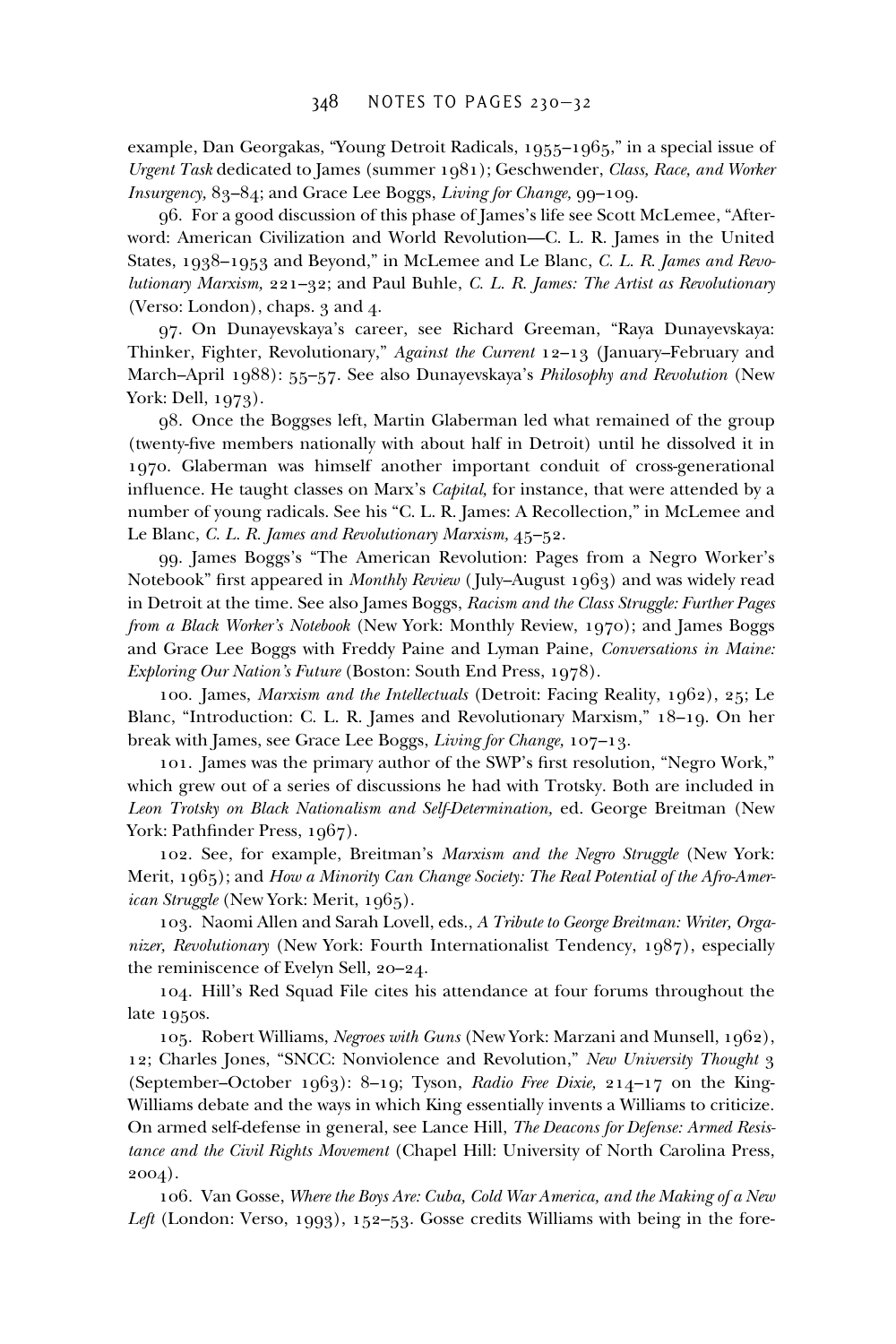front of the Black-Cuban connection, which began to receive a good deal of attention in the wake of Castro's weeklong stay in Harlem's Theresa Hotel. Castro was warmly received in Harlem and was able to meet with a number of Black political figures, including Malcolm X and Robert F. Williams. Rosemary Mealy, *Fidel and Malcolm X: Memories of a Meeting* (New York: Ocean Press, 1993); Tyson, *Radio Free Dixie,* 220–25.

107. Robert Himmel [then the SWP candidate for mayor], "Freedom Rides Hailed, but Pacifism Won't Stop Terror," *Michigan Militant*, June 1961; Gosse, Where *the Boys Are,* 153–54.

108. Lynn, *There Is a Fountain: The Autobiography of Conrad Lynn* (Brooklyn: Lawrence Hill, 1979), 185 and chap. 13; also the exchange of letters between Lynn and Williams in the Williams Papers, Box 3, MHC.

109. Baker in Mast, *Detroit Lives,* 307.

110. Lynn, *There Is a Fountain,* 185 and chap. 16.

111. Boyd in Mast, *Detroit Lives,* 78–79.

112. Baker in Mast, *Detroit Lives,* 307.

113. See, for example, *Michigan Militant,* March 6 and 14, April 15, and June 10, 1960, and May 5, 1961. Gosse has an extensive discussion of the Fair Play for Cuba Committee and the role of the SWP in its development in his *Where the Boys Are,* chap. 5.

114. Baker in Mast, *Detroit Lives,* 307; "75 Students Defy Cuba Travel Ban," *Militant,* June 22, 1964. In the wake of the trip they were all investigated by the House Un-American Activities Committee. *I. F. Stone's Weekly,* September 14, 1964.

115. House in Mast, *Detroit Lives*, 83. On the influence of Cuba on young Black activists in SNCC, especially Stokely Carmichael, see Clayborne Carson, *In Struggle: SNCC and the Black Awakening of the 1960s* (Cambridge: Harvard University Press, 1985), 272–77; see also Tony Martin, "Rescuing Fanon from the Critics," *The Pan-African Connection: From Slavery to Garvey and Beyond* (Dover, MA: Majority Press, 1983), chap. 12.

## CHAPTER SIX

- 1. Cone, *Black Theology and Black Power.*
- 2. Cleage, *Black Christian Nationalism,* 16.
- 3. Boggs, *Living for Change,* 119; Ward, *Prophet of a Black Nation,* 34–35.

4. Ward, *Prophet of a Black Nation,* 38, 43. The story of the Cleage children not being allowed to play with darker children was related by Bermecia (Hill) Morrow, interview with author. The two families lived within blocks of each other.

5. Barbara (Cleage) Martin, phone interview with author, June 23, 2005; "The Early Outreach Ministry of Jaramogi Abebe Ageyman (Rev. Albert B. Cleage, Jr.), 1928–1950," in *The Shrines of the Black Madonna Jubilee Celebration, August 1–3, 2003* (Detroit: PAOCC, 2003), 29; Jaramogi Menelik Kimathi, interview with author, June 23, 2005, Detroit.

6. Cleage, "Message to the Black Nation," *Michigan Chronicle,* July 20, 1968. On the declaration of Black inferiority, see Cleage, *Black Christian Nationalism,* xxv–xxviii. As early as 1952, Cleage preached a sermon condemning the evils of intraracial color prejudice as a practice that comes from mimicking white society. "Rev. A. B. Cleage Condemns Evil," *Michigan Chronicle,* February 23, 1952.

7. Cleage, "An Epistle to Stokely," 42–43. Cone and Cleage developed very dif-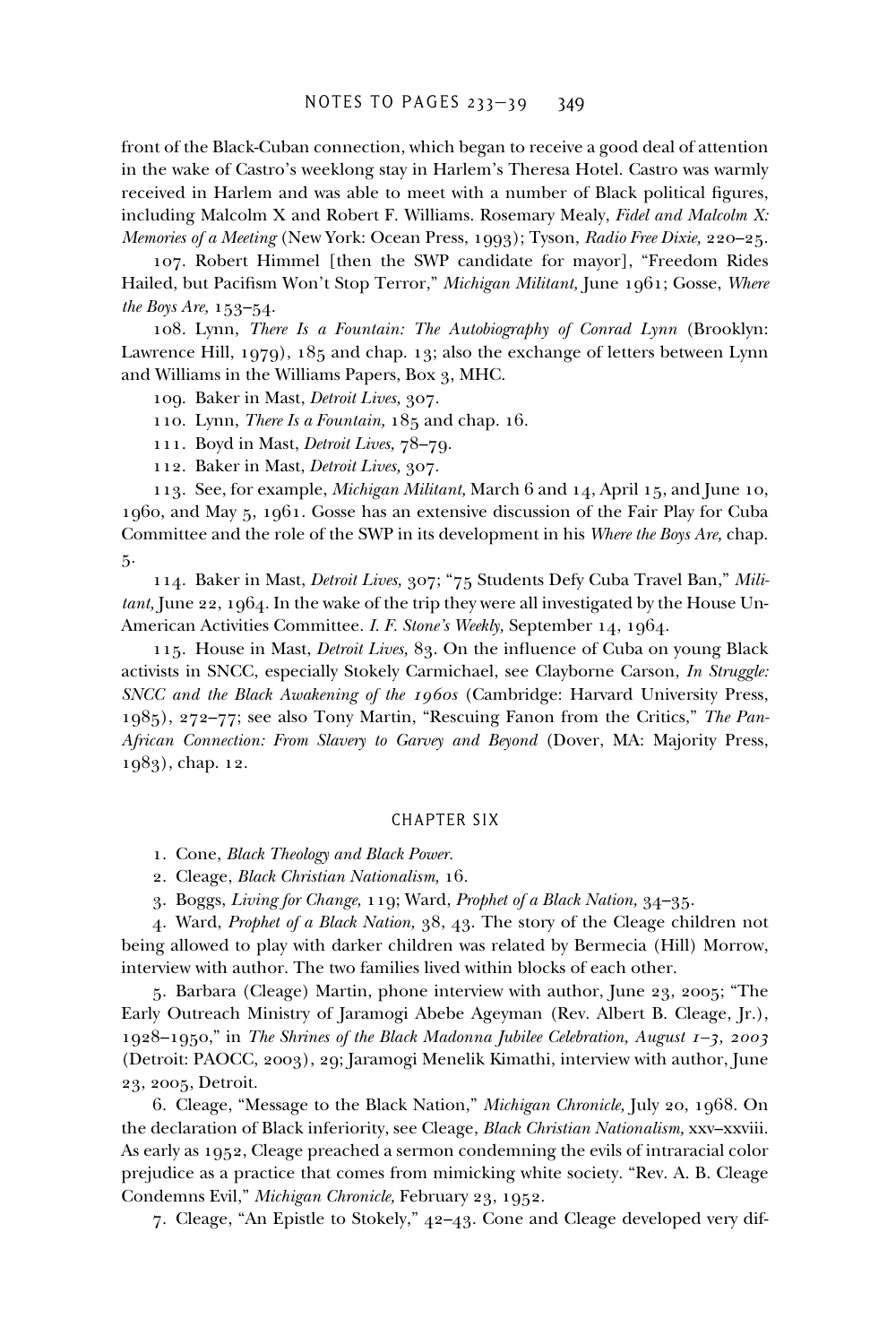ferent theological ideas about the Blackness of God. For Cone, the concept became highly abstracted and metaphysical, so much so that everyone is invited to "become Black with God" through an acknowledgment of solidarity with the exploited and dispossessed of the world. This is what it means to be like God since, as Cone put it, "Either God is identified with the oppressed to the point that their experiences become his, or he is the god of racism." Cone, *A Black Theology of Liberation* (New York: Lippincott, 1970), 120–21.

8. Ward, *Prophet of a Black Nation,* 30–31; Barbara (Cleage) Martin, phone interview.

9. On Dunbar, which was originally located on St. Antoine Street and Frederick, see Elizabeth Anne Martin, *Detroit and the Great Migration, 1916–1929* (Ann Arbor: Bentley Historical Library, University of Michigan, 1993), 42–45; Grigsby quoted in Thomas, *Life for Us,* 183.

10. Bowles was also regarded as incompetent and corrupt. In July 1930, voters decided to recall him, facilitating the election of Frank Murphy. Sidney Fine, *Frank Murphy: The Detroit Years* (Ann Arbor: University of Michigan Press, 1975), 206–11. After the change of administrations, Dr. Cleage retained his position. Cleage's account of being beat up because of Bowles is in Ward, *Prophet of a Black Nation,* 40.

11. Ward, *Prophet of a Black Nation,* 40–41.

12. Barbara (Cleage) Martin, phone interview; Cleage, "What's Wrong with Our Schools," *Illustrated News,* February 12, 1962; Ward, *Prophet of a Black Nation,* chap. 5, "The Monster Schools."

13. Ward, *Prophet of a Black Nation,* 47.

14. Ibid., 42; "The Early Outreach Ministry," 29. Dade's early admiration for Hill surely helps to account for his strong defense of Hill during the 1952 HUAC hearings. Many others also had fond memories of St. Cyprian's youth ministry, including future judge Damon Keith. Keith to Dade, February 25, 1983, in Dade Family Private Collection. Especially memorable was the fact that Dade allowed dances at his church at a time when this was rare for African American churches. Margaret Dade, interview with author, Detroit, June 25, 2005.

15. Ward, *Prophet of a Black Nation,* 49–50; Reverend White's obituary, *Detroit Free Press,* February 11, 1958; Dukes, "Clergy Integral Part of Leadership Growth."

16. Ward, *Prophet of a Black Nation,* 48–51.

17. Cleage, *Black Christian Nationalism,* 109.

18. Jaramogi Kimathi, interview with author.

19. On neo-orthodox theology in general, see Williams, *America's Religions,* 348–51.

20. Ward discusses Cleage's interest in neo-orthodox theology on pages 102–10 of *Prophet of a Black Nation*. On Niebuhr's influence on King and others involved in the civil rights movement, see Chappell, *A Stone of Hope,* esp. chap. 2.

21. Cleage quoted in Ward, *Prophet of a Black Nation,* 103.

22. Ibid., 42.

23. Cleage quoted in ibid., 102–3. The critique of King by Black theologians on these grounds was prevalent during the late 1960s and early 1970s. More recently, James H. Cone, among others, has begun to reevaluate their previous assessments. See, for example, Cone, *Malcolm and Martin and America* (New York: Orbis, 1994).

24. Cleage, "Dr. King and Black Power," in *The Black Messiah,* 210–11.

25. Thurman, *Footprints of a Dream: The Story of the Church for the Fellowship of All Peoples* (New York: Harper and Brothers, 1959).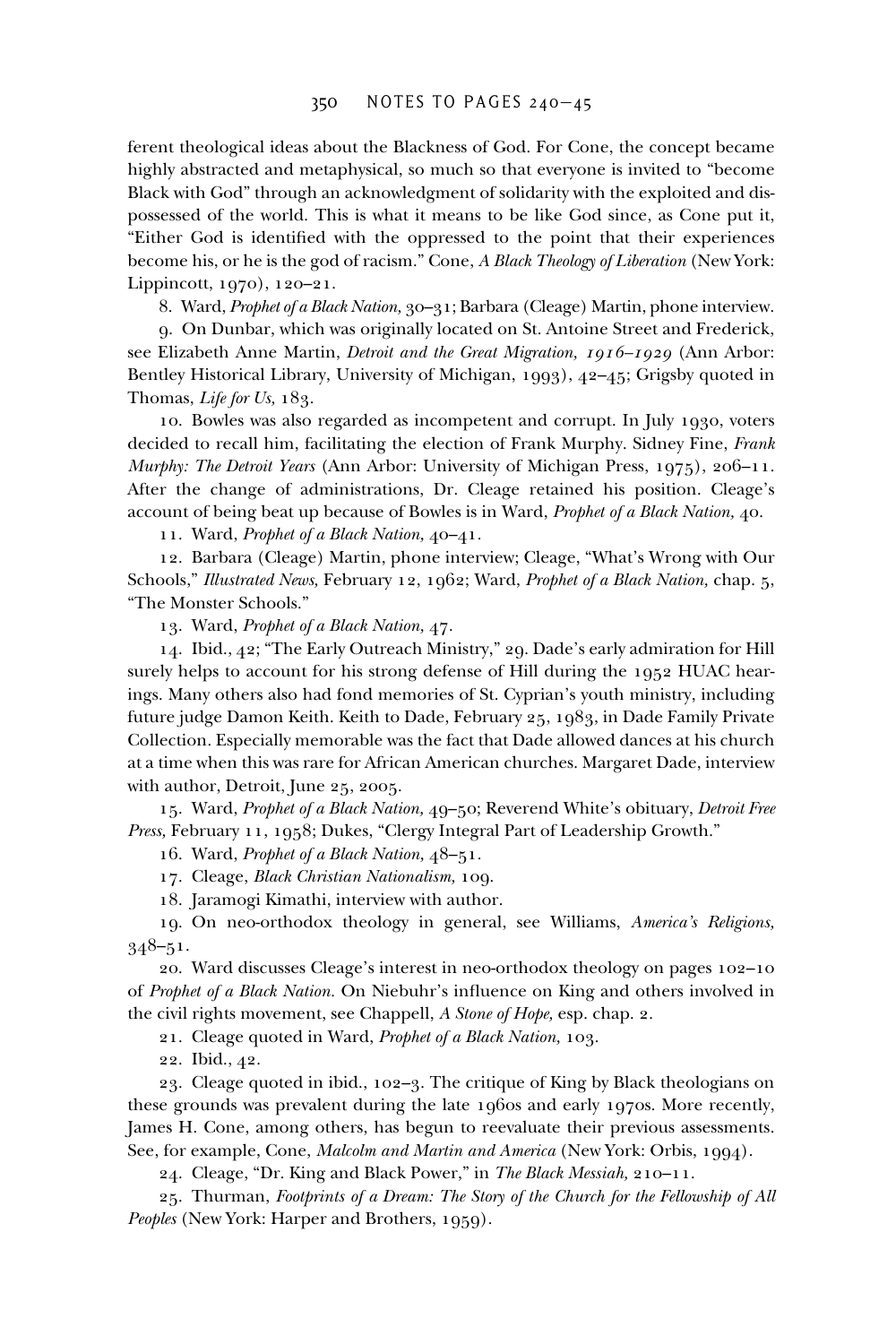#### NOTES TO PAGES 245–51 351

26. Cleage, "New-Time Religion," in *The Black Messiah,* 110.

27. Cleage's assessment of Fisk might be unfair given Fisk's civil rights work among African Americans and Japanese Americans, not to mention Thurman's high regard for his colleague. On Fisk, see Ward, *Prophet of a Black Nation,* 54–55.

28. For Thurman's description of Tagore, see his autobiography, *With Head and Heart* (New York: Harcourt Brace Jovanovich, 1979), 129. That this might also be a good description of Thurman himself is suggested by Vincent Harding in his introduction to *For the Inward Journey: The Writings of Howard Thurman,* ed. Anne Spencer Thurman (New York: Harcourt Brace Jovanovich, 1984), ix.

29. Thurman, "Mysticism and Social Change" (1939), reprinted in *A Strange Freedom: The Best if Howard Thurman on Religious Experience and Public Life,* ed. Walter Earl Fluker and Catherine Tumber (Boston: Beacon, 1998), 108–23; also Thurman, *Search for Common Ground: An Inquiry into the Basics of Man's Experience of Community* (Richmond, IN: Friends United Press, 1986).

30. Along with Thurman's autobiography, see the brief biographical sketch in Fluker and Tumber, *A Strange Freedom,* 1–17.

31. Thurman, "The Fellowship Church of All Peoples" (1945), reprinted in Fluker and Tumber, *A Strange Freedom,* 221–22.

32. Thurman, *Jesus and the Disinherited,* in *For the Inward Journey,* 124–25.

33. Ibid.; Cleage, "New-Time Religion," 110–11. On his use of Exodus symbolism, see "We Are God's Chosen People," "But God Hardened Pharaoh's Heart," "The Promised Land," and "Coming in out of the Wilderness," all in *The Black Messiah.* On the tendency to equate Jesus and Moses and the stress on the Exodus in African American Christianity, see Albert Raboteau, *Slave Religion: The "Invisible Institution" in the Antebellum South* (New York: Oxford University Press, 1978); Raboteau, *Fire in the Bones;* and Eugene Genovese, *Roll, Jordan, Roll: The World the Slaves Made* (New York: Pantheon, 1974), 254–55, 272–27. On the problem with Paul in Black religious thought, see Amos Jones Jr., "In Defense of the Apostle Paul: A Discussion with Albert Cleage and James Cone," DD thesis, Vanderbilt University, 1975, 1–42.

34. "The BCN Message and Mission: Revolutionary Transformation," and "Messiah," in *10th Anniversary of Shrine #10: National Tribute to Jaramogi Abebe Agyeman* (N.p., June 1987).

35. Ward, *Prophet of a Black Nation,* 56; "The Early Outreach Ministry;" 31. Filmmaking seems to have been the road not taken for Cleage, but once he made his decision to pursue other avenues for reaching the Black masses he apparently never looked back. Years later, in the 1980s, some camera equipment arrived for Cleage and he simply let it sit untouched. Jaramogi Kimathi, interview with author.

36. Ward, *Prophet of a Black Nation,* chap. 4

37. Quotes from interviews conducted by Ward and reproduced in his *Prophet of a Black Nation,* 62–64; "Early Outreach Ministry,"31–32.

38. "Rev. A. B. Cleage Condemns Evils," *Michigan Chronicle,* February 23, 1952.

39. Cleage quoted in "Early Outreach Ministry," 37. This phase in Cleage's career is discussed on pages 36–38.

40. Cleage quoted in the *Michigan Chronicle,* February 3, 1962. Ward also found a great deal of evidence pointing to Cleage's continued interest in youth during his time in Springfield.

41. Cockrel Interview with Fine, BHC, 12.

42. "Early Outreach Ministry," 38.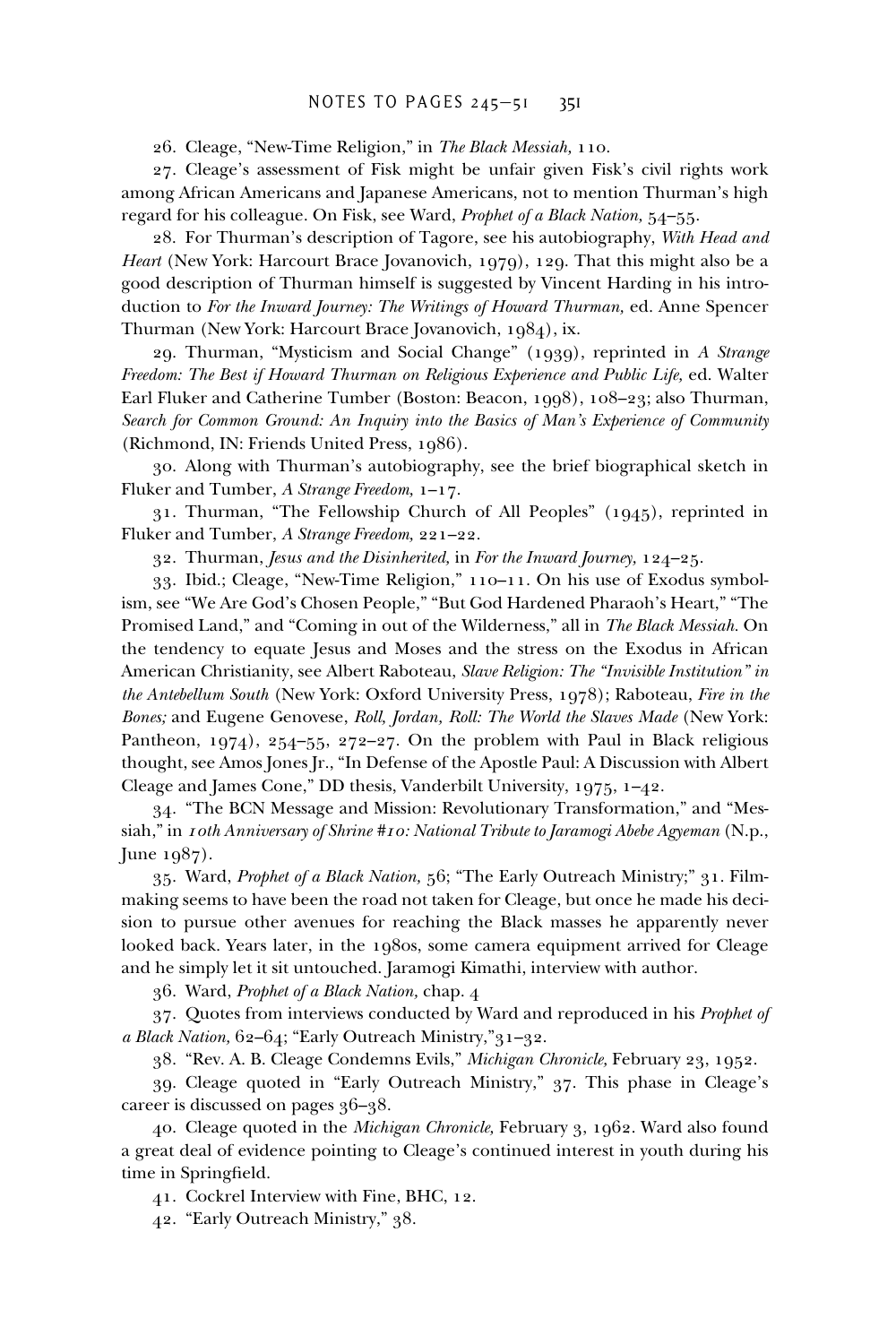43. On the Henry brothers, see Ernest Dunbar, "The Making of a Black Militant," *Saturday Review of the Society,* December 16, 1972, 25–32, copy in Norman McRae Collection, Box 18, ALHUA; Grace Lee Boggs, *Living for Change,* 119–20; and Salvatore, *Singing in a Strange Land,* 232–35, 274–76.

44. Evans, quoted in Ward, *Prophet of a Black Nation,* 47; "Early Outreach Ministry," 39. On the overall importance of the Black press, see Roland E. Wolseley, *The Black Press, U.S.A.,* 2d ed. (Ames: Iowa State University Press, 1990).

45. Cleage, "The Negro in Detroit" (Chapter Four), *Illustrated News,* December  $18, 1961$ . He was obviously influenced by the work of the Black sociologist E. Franklin Frazier, *Black Bourgeoisie: The Rise of a New Middle Class in the United States* (New York: Collier,  $[1957]$  1962). Many of his ideas are also closely aligned with the early writings of Black theologian and historian Joseph Washington. See, for example, Washington's *Black Religion* (Boston: Beacon, 1964), in which he argues for the distinctiveness of African American Christianity while also casting aspersions on the "inauthenticity" of the idea of Black theology—a view he would come to soften in his second book, *The Politics of God* (Boston: Beacon, 1967). Wilmore, *Black Religion and Black Radicalism,* 246, n. 49, 210–11.

46. Cleage, *Black Christian Nationalism,* 75.

47. Cleage, "The Negro in Detroit" (Chapter Five), *Illustrated News,* January 1, 1962.

48. Cleage was responding to a letter from a White man who insisted that his church was happily interracial. "Reverend Cleage Tells You about Negro Separatism," *Detroit Free Press,* September 16, 1968.

49. Symposium, "Race Prejudice in Jazz: It Works Both Ways," *Down Beat,* March 15 and 29, 1962; Frank Kofsky, *Black Nationalism and the Revolution in Music* (New York: Pathfinder, 1970). For a good discussion of Roach and Lincoln's politics, see Eric Porter, *What Is This Thing Called Jazz? African Americans as Artists, Musicians, and Activists* (Berkeley: University of California Press, 2002), 169–76, 181–89; as well as Penny M. Von Eschen, *Satchmo Blows up the World: Jazz Ambassadors Play the Cold War* (Cambridge: Harvard University Press, 170–71, 188–89).

50. "Abbey Lincoln and Black Nationalism," *Illustrated News,* December 3, 1962.

51. Cleage, "Message to the Black Nation" (column), *Michigan Chronicle,* August 3, 1968.

52. On the conventions and the Black arts movement in Detroit and elsewhere in general, see James Edward Smethurst's wonderfully informative and engaging study *The Black Arts Movement: Literary Nationalism in the 1960s and 1970s* (Chapel Hill: University of North Carolina Press, 2005), 226–28, 334; Julius E. Thompson, *Dudley Randall, Broadside Press, and the Black Arts Movement in Detroit, 1960–1995* ( Jefferson, NC: McFarland, 1999); and Melba Joyce Boyd, *Wrestling with the Muse: Dudley Randall and the Broadside Press* (New York: Columbia University Press, 2003). On the Revolutionary Action Movement, see Hill, *The Deacons for Defense,* 221–24; Boggs, *Living for Change,* 125, 134; and Cockrel Interview with Fine, 30–31.

53. *Illustrated News,* January 22, 1962.

54. "Cleage Cites 'Apathy' of Civic Groups," *Michigan Chronicle,* February 10, 1962. The selective-buying campaign was conducted by the Negro Preachers of Detroit and Vicinity. Initiated in August 1961, the group claimed success in gaining Black employment at the Taystee Bread Company, Wonder Bread, Ward Baking Company, Sealtest Dairy, Borden's, Standard Oil, Mobil Oil, and the *Detroit News.* See *Michigan Chronicle,* April 28, 1962, and January 19, 1963.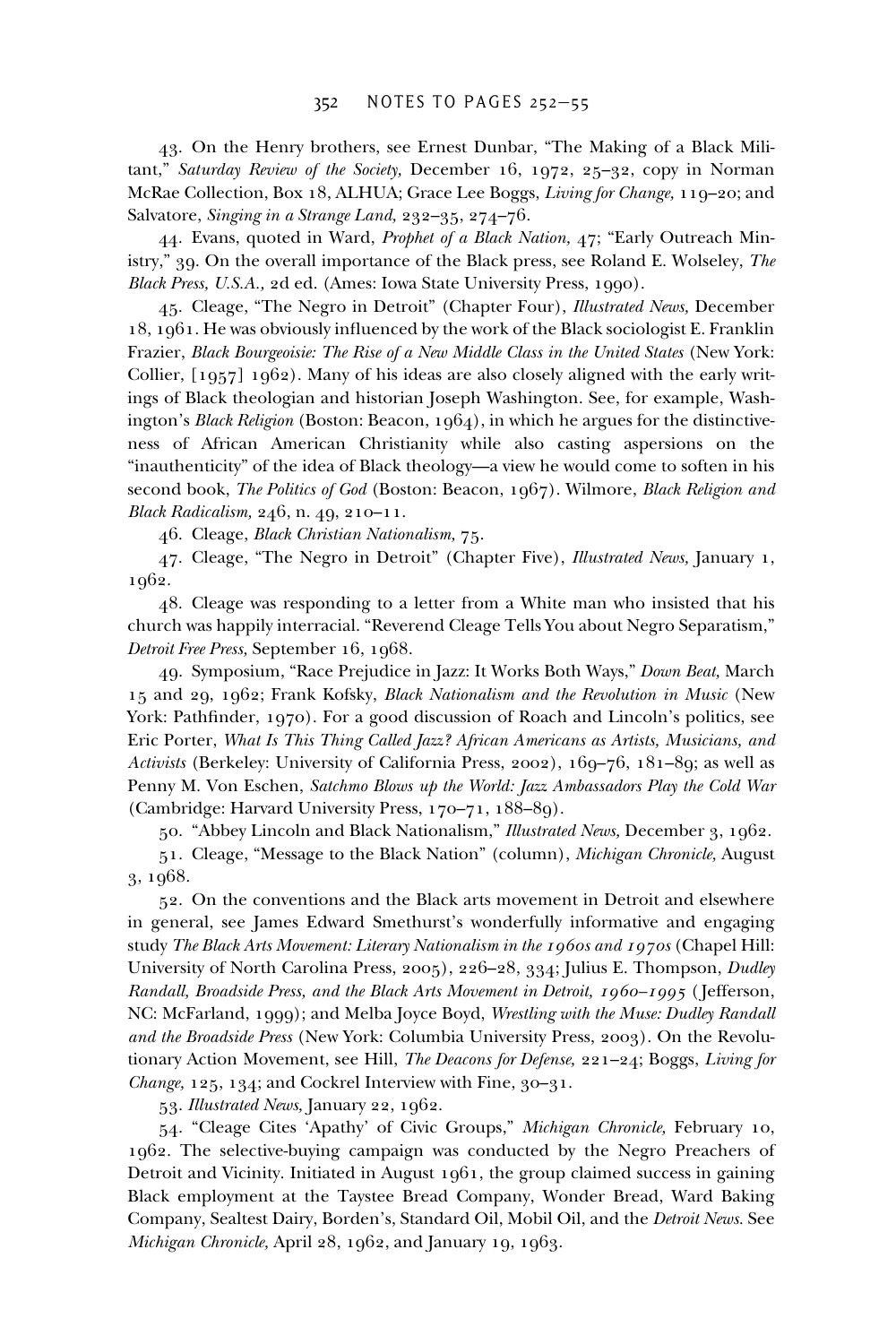55. "Didn't Cavanagh Get the Message?" *Illustrated News,* January 8, 1962; "Our New Mayor Bears Watching," *Illustrated News,* January 15, 1962; "Open Letter to Cavanagh," *Illustrated News,* November 20, 1961.

56. "Council Assails Racism," and "Racism Defended by Cleage," *Michigan Chronicle,* August 4, 1962; "Commission Censors 'Illustrated News,'" *Michigan Chronicle,* August 11, 1962.

57. "What's Wrong with Our Schools?" *Illustrated News,* December 18, 1961; "Little Rock Comes to Detroit, *Illustrated News,* January 15, 1962; "Teacher Continues a Northwestern Exposé," *Illustrated News,* February 29 and March 5, 1962.

58. Cleage quoted in "Rev. A. B. Cleage, Center of Controversy," *Michigan Chronicle,* February 3, 1962.

59. Marilyn Gittell and T. E. Hollander, *Six Urban School Districts* (New York: Praeger, 1968); National Commission on Professional Rights and Responsibilities of the National Education Association of the United States, *Detroit, Michigan: A Study of Barriers to Equal Opportunity in a Large City* (Washington, DC: National Education Association, 1967).

60. See, for example, William R. Grant, "Community Control vs. School Integration: The Case of Detroit," *Public Interest* 24 (summer 1971); and especially Derek Edgell, *Class Wars: The Movement for Community Control of New York City's Schools, 1966–1970* (Lewiston, NY: Edward Mellen, 1998).

61. Fine, *Violence in the Model City,* 42–45.

62. "Rev. A. B. Cleage, Center of Controversy"; Richard Henry quoted in the *Illustrated News,* November 13, 1991. The group had its first informal meetings in October 1961 and was incorporated as a nonprofit educational organization in April 1962. "GOAL," in Rosa Parks Papers, Box 2, ALHUA; *Michigan Chronicle,* June 16 and 23 and July 14, 1962. A pamphlet from 1963 lists Richard Henry as president, Henry King as first vice president, Edward Broom as second vice president, Henry Leon as treasurer, James Hurst as financial secretary, O. Lee Molette as general counsel, Constance Molette as recording secretary, and Vivian Broom as corresponding secretary, with an Executive Board rounded out by William Bell, Milton Henry, Octavia Vivian Henry, Alphonso Wells, and the Rev. Albert Cleage Jr. George Breitman Papers, Box 47:1, Robert F. Wagner Archives, Tamiment Library, New York University (cited hereafter as RFW-NYU).

63. "Cleage Cites 'Apathy' of Civic Groups," *Michigan Chronicle,* February 10, 1962.

64. Cleage, "Parents Protest Segregation—Court Action Threatened," *Illustrated News,* January 15, 1962; *Detroit News,* January 21 and 23, 1962; *Michigan Chronicle,* January 20 and 27, February 3, and March 10, 1962. On Hill and the Northwestern strike in general, see *Michigan Chronicle,* October 20 and 27 and November 3, 1962.

65. Dunbar, "The Making of a Militant," 29.

66. "School Report Supports Sherrill Parents Bias Suit," *Illustrated News,* March 19, 1962; "Race Bias Breeds Hate," *Illustrated News,* April 14, 1962; *Michigan Chronicle,* January 27, July 7, and August 18, 1962; Fine, *Violence in the Model City,* 47–49.

67. Cleage, "The Strange Role of Dr. Remus Robinson on the School Board," *Illustrated News,* April 2, 1962; "School Boycott Shaping Up for Fall," *Illustrated News,* August 27, 1962.

68. The quotation is actually from the fall of 1963, when the millage was again up for a vote, but it is wholly representative of the editorials produced earlier that year. "Millage Extremists Follow Path of Chaos," *Michigan Chronicle,* November 2,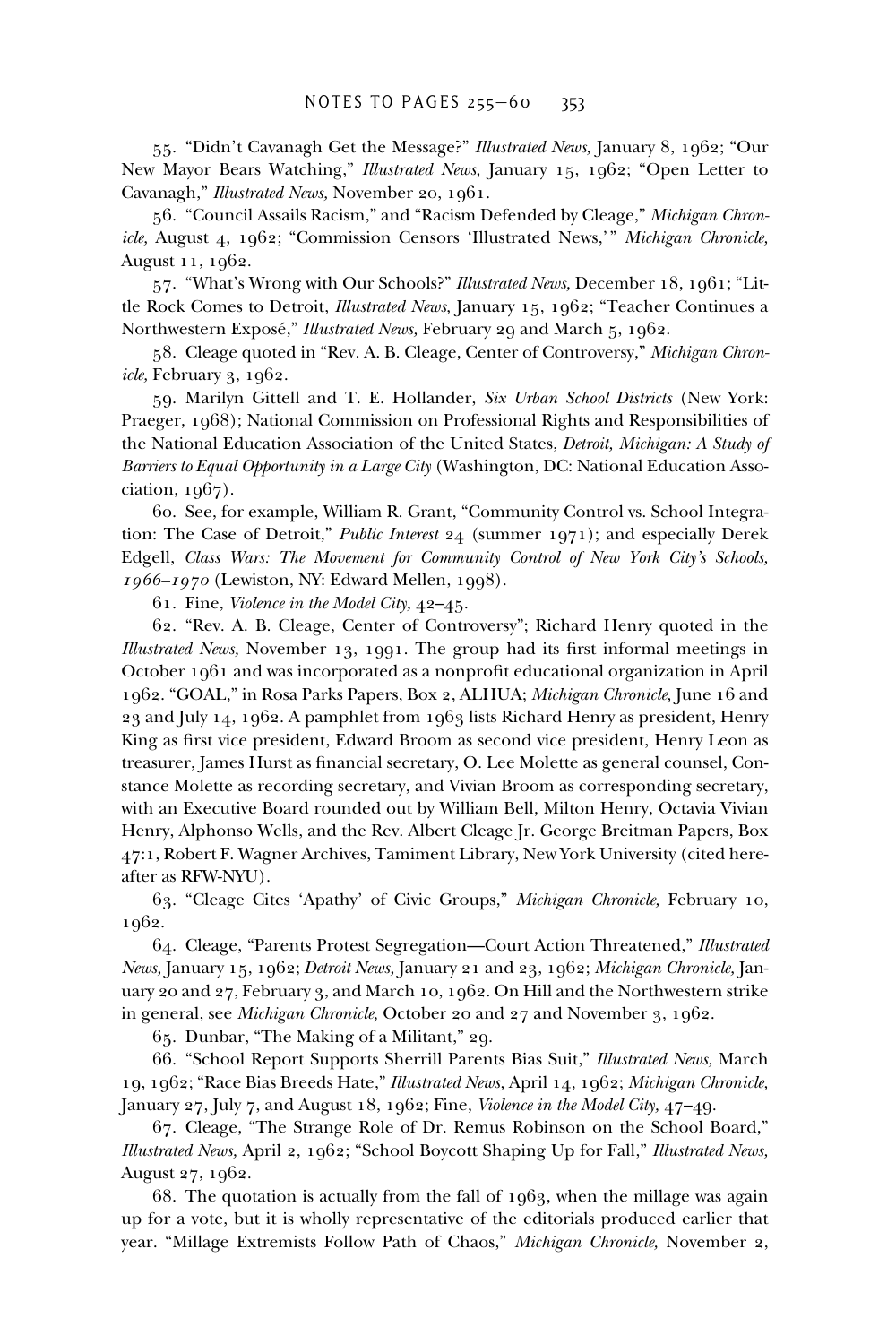1963. The attacks on Cleage and GOAL grew worse leading up to the November vote, especially after the paper ran articles on massive layoffs of teachers and crumbling facilities.

69. "Rev. Cleage, Horace Sheffield Debate Millage," *Michigan Chronicle*, March 30, 1963; as well as his column on March 23, 1963. On the DCPE, see *Michigan Chronicle,* January 26 and February 23, 1963. On Robinson, see "Speakers Urge Millage Support," *Michigan Chronicle*, March 2, 1963; and Ofield Dukes, "Mich. Chronicle to Analyze School Millage Proposal," *Michigan Chronicle,* March 9, 1963 and related stories on March 16 and 23, 1963. On the CORE debate, see *Michigan Chronicle,* March 16, 1963; "Cotillions Caught in Millage Hassle," *Michigan Chronicle,* March 23, 1963 (the group was criticized for not taking a position); and *Michigan Chronicle,* February 2 and 23 and March 2, 1963.

70. "We Defeated the Millage," *Illustrated News,* April 8, 1963; *Detroit Free Press,* April 7, 1963. Seeing the glass as half full, the *Michigan Chronicle* was insistent on the fact that most African Americans seemed to have supported the millage. "Center District Votes 60% for Millage," *Michigan Chronicle,* April 6, 1963. It also ran a series of stories and editorials warning of the dire consequences of the millage being voted down by extremists and racists. See, for example, "1,000 Local Negro Teachers Face Loss of Jobs in 1964," *Michigan Chronicle,* May 25, 1963; as well as the lead editorial on the same day and on November 2, 1963.

71. "Is Urban Renewal Blight or Boon to the Negro?" *Detroit Courier,* September 15, 1962, and September 29, 1962.

72. Patrick quoted in *Detroit Courier,* September 15, 1962.

73. Cleage, "Negro Churches Can Not Be Forced out of Medical Center," *Illustrated News,* February 12, 1962.

74. "GOAL Defines Position on Urban Renewal," *Illustrated News*, March 5, 1962; "Urban Renewal: Patrick and the Real Issues," *Illustrated News,* April 2, 1962.

75. "Negro Churches Cannot Be Forced," *Illustrated News,* February 12 and September 17, 1962; Henry Cleage, "Can They Place the Negro out of the Near Inner City?" *Illustrated News,* November 27, 1961; Harold Black, "Urban Renewal: A Program Involving a Multiplicity of Participants," PhD diss., University of Michigan, 1973, 39–42; Darden et al., *Detroit,* 167–73.

76. Clarence C. White, "Community Organization, Participation, and Interaction in Renewal Areas of Detroit," MA thesis, Wayne State University, 1964, 51–69; "Detroit Fellowship Aids Churches," *Michigan Chronicle,* June 29, 1963; "Groups Merge in Fight against 'Negro Removal,'" *Michigan Chronicle,* June 8, 1962.

77. Hood's statement from 1970 quoted in Phil Corner, "Years Moderate Cleage's Fury," *Detroit News,* April 13, 1976; Hood, interview with author.

78. Detroit Commission on Community Relations, "Inter-office Correspondence, Re: UHURU" (September 15, 1963), DCCR Papers, III, Box 21, ALHUA.

79. Fine, *Violence in the Model City,* 27.

80. Luke Tripp quoted in Dukes, "UHURU Leader Says: 'Must Crush White Man,'" *Michigan Chronicle,* October 19, 1963; "UHURU Says US Has 'Racist, Savage Society,'" *Detroit Courier,* October 19, 1963; Thompson, *Whose Detroit?* 109; Boggs, *Living for Change,* 125, 140, 175.

81. Detroit Commission on Community Relations, "Inter-office Correspondence, Re: UHURU," July 15, 1963, DCCR Papers, III, Box 21, ALHUA.

82. Ibid.; Baker in Mast, *Detroit Lives,* 306.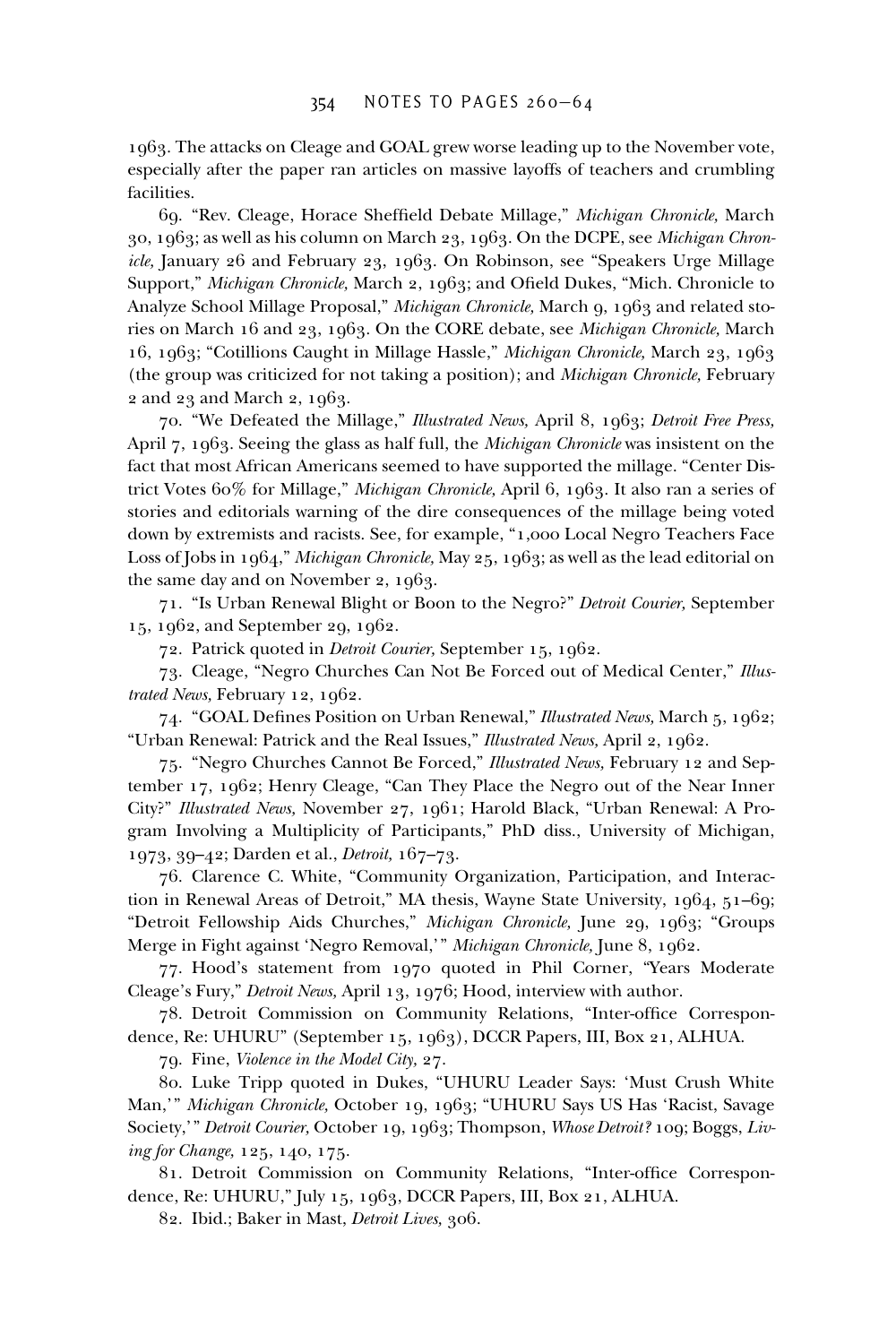83. Baker in Mast, *Detroit Lives,* 306.

84. Ibid., 306; *Detroit News,* October 15 and 16, 1963; *Detroit Free Press,* October 12 and 15, 1963.

85. *Detroit Courier,* November 30, 1963; *Michigan Chronicle,* October 26, 1963. On the dispute at the Kroger picket between Detroit CORE and UHURU, see "CORE Moves Out," *Detroit Courier,* October 19, 1963.

86. B. J. Widick, TULC member and independent socialist, interview with author, April 15, 1995, Detroit. The pickets at TULC are also mentioned in Dukes, "UHURU Leader Says: 'Must Crush White Man.'"

87. The "Mau Mau Maoist" reference did not originate with Dukes. It is a quote from an unidentified UHURU member: "On the international scene our orientation is Mau Mau Maoist . . . and we support the Cuban Revolution 100 percent" (*Michigan Chronicle,* October 19, 1963). See also "Citizens React against Booing at Ceremonies," which was published in the *Michigan Chronicle* on the same day. Dukes revisits the parallel subversive elements today and the CP in previous struggles in a November 16, 1963, column.

88. "GOAL Supports Jailed Pickets," *Michigan Chronicle,* October 19, 1963. GOAL president Richard Henry did, however, express his opposition to booing the National Anthem.

89. Detroit Supporters of SNCC, "Fund-raising Letter" (September, 1962), Detroit NAACP Papers, Box 19, ALHUA. The group was attempting to raise bail for Watson, Kemp, and two other young Detroiters.

90. Baker, *Detroit Lives*, 306; "UHURU On Trial!" flyer for prehearing rally at Woodward and Fort Street, November 15, 1963, Breitman Papers, Box 47:1, RFW-NYU; *Detroit Courier,* November 30, 1963; *Detroit News,* April 28, 1964; "Mistrial Is Ruled in Booing Case," *Detroit Free Press,* May 3, 1964.

91. On Cockrel and Ravitz's legal strategies, see Thompson, *Whose Detroit?* esp. chap. 6; as well as Georgakas and Surkin, *Detroit: I Do Mind Dying,* chap. 9.

92. DCCR, "Inter-office Correspondence: UHURU" (August 13, 1963), DCCR Papers, III, Box 21, ALHUA.

93. Fine, *Violence in the Model City,* 105–7. As Fine points out (105), before the Scott affair the police department's Community Relations Board had not received a single brutality complaint in nearly six months.

94. *Illustrated News,* July 22, 1963; *Detroit Free Press,* July 6, 9, and 14 and August 8, 1963; *Michigan Chronicle,* July 13, 20, and 27 and August 3, 1963.

95. These and other protests are summarized in Fine, *Violence in the Model City,* 106–7. On the protest at police headquarters, at 1300 Beaubien, see Boggs, *Living for Change,* 126; Salvatore, *Singing in a Strange Land,* 256–59; and *Michigan Chronicle,* July 13, 20, and 27 and August 3, 1963.

96. Fine, *Violence in the Model City,* 107, 150; Tinker, *When the Fire Reaches Us* (New York: William Morrow, 1970), 142. The novel is filled with negative depictions of the relations between Blacks and the police.

97. Cleage, "The Detroit NAACP Is a Joke to People Everywhere," *Illustrated News,* March 4, 1963; Cleage, "Grapes of Wrath," in *The Black Messiah,* 139.

98. "Questions of the American Revolution," 10–11.

99. "Rev. C. L. Franklin Continues Attack on Prophet Jones," *Michigan Chronicle,* June 18, 1955. Prophet Jones was a fascinating and very popular presence in Detroit. Before his ministry was destroyed by his arrest on charges of homosexual solicitation,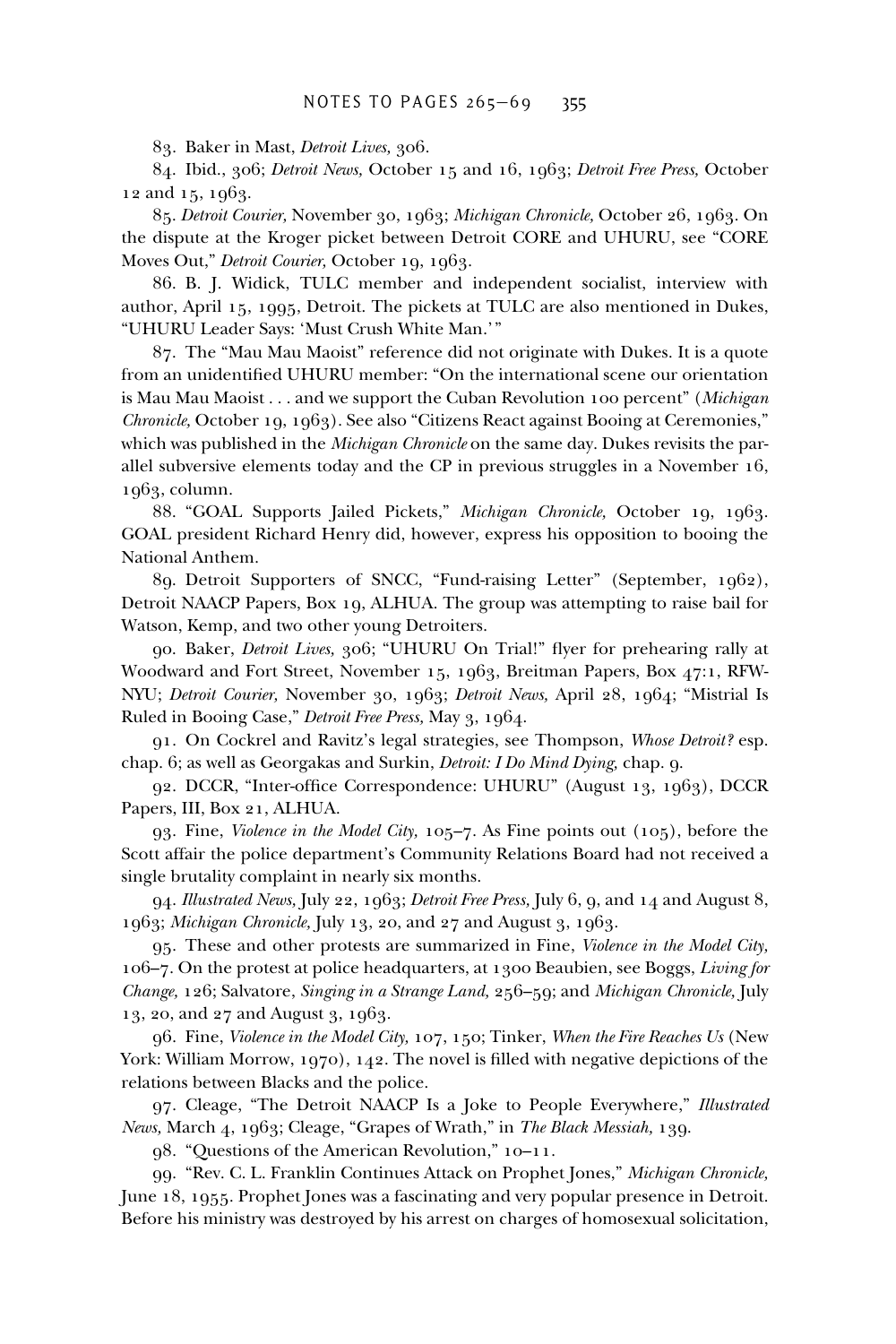his church had thousands of members and received a good deal of media coverage. See, for example, "Prophet Jones: Bizarre Detroit Evangelist Builds Himself a \$2 Million Kingdom in the Slums, *Ebony,* April 1950, 67–72; "Preview for the Prophet," *Time,* March 2, 1953, 2; "The Prophet Jones," *Newsweek,* January 12, 1953, 7; and John Kobler, "Prophet Jones: Messiah in Mink," *Saturday Evening Post,* March 2, 1955, 20–21, 74–77. Horace White had raised questions about Jones as early as 1944 ("Prophet Jones—Not a Strange Phenomenon," *Michigan Chronicle,* December 9, 1944).

100. On Franklin, see Salvatore, *Singing in a Strange Land;* as well as my review, "A Preacher in Motown," *New York Times,* February 9, 2005.

101. Salvatore, *Singing in a Strange Land,* 249. His account of the preparations, negotiations, and difficulties leading up to the march is the best currently available. See also Smith, *Dancing in the Streets,* chap. 1.

102. "Negro Ministers Vote 'Hands Off,'" *Detroit Free Press,* June 12, 1963. To a large extent, much of the dispute over the march was reported on in the press, both Black and white.

103. "Ministers Row over March," *Michigan Chronicle,* June 1, 1963. Jose Rames, in "Racial Anatomy of a City," *New University Thought,* September–October 1963, which includes a section on the dispute over the march, notes that there were also questions raised about the DCHR's handling of funds. Word of the dispute also reached King and the SCLC, and there was a suggestion that he "gracefully withdraw" from leading the Detroit march. Branch, *Parting the Waters,* 842–43.

104. The march was postponed once because of the NAACP, and the dispute was taking on the character of an open feud. *Michigan Chronicle,* May 25 and June 22, 1963; *Detroit News,* June 25, 1963. Arthur Johnson, Interview with Sidney Fine, July 23, 1984, Detroit Riot Oral History Project, BHC, 11–12.

105. A recording of King's speech was released by Gordy Records (#906), and distributed by Motown as part of its Black Forum series. Gordy, *To Be Loved,* 248–50; Branch, *Parting the Waters,* 843.

106. "Conversations in Detroit between James Boggs and Xavier Nicholas," 10; "Early Outreach Ministry," 40.

107. While Johnson admitted "sharp personal differences" on "programs and tactics," he denied evidence of a split "of any consequence among the responsible leaders of the community." Johnson and Del Rio quoted in *Detroit News,* July 22, 1963.

108. "Plan Rights Group Patterned on King's," *Detroit News,* November 6, 1963.

109. Worthy was also close to Robert Williams. "ACLU Challenges Government in Conviction of Worthy," *Militant,* February 10, 1964, and March 3, 1964. Williams, Lynn, and Worthy were all active in the Fair Play for Cuba Committee and supportive of Castro and other Cuban revolutionaries. See Gosse, *Where the Boys Are,* esp. chap. 5.

110. The history of the short-lived FNP has not been well documented, and there is some discrepancy about the details of its founding. The best account is in Van Gosse, "More Than Just a Politician: Notes on the Life and Times of Harold Cruse," in *Harold Cruse's* The Crisis of the Negro Intellectual *Reconsidered,* ed. Jerry Watts (New York: Routledge, 2004): 17–40.

111. Franklin quoted in *Detroit Courier,* November 16, 1963; Del Rio quoted in *Detroit News,* November 10, 1963. Sidney Fine gives a brief overview of the rival conferences in *Violence in the Model City,* 28–29; see also Smith, *Dancing in the Streets,* 54–59. Salvatore (*Singing in a Strange Land,* 260) contends that Cleage's decision to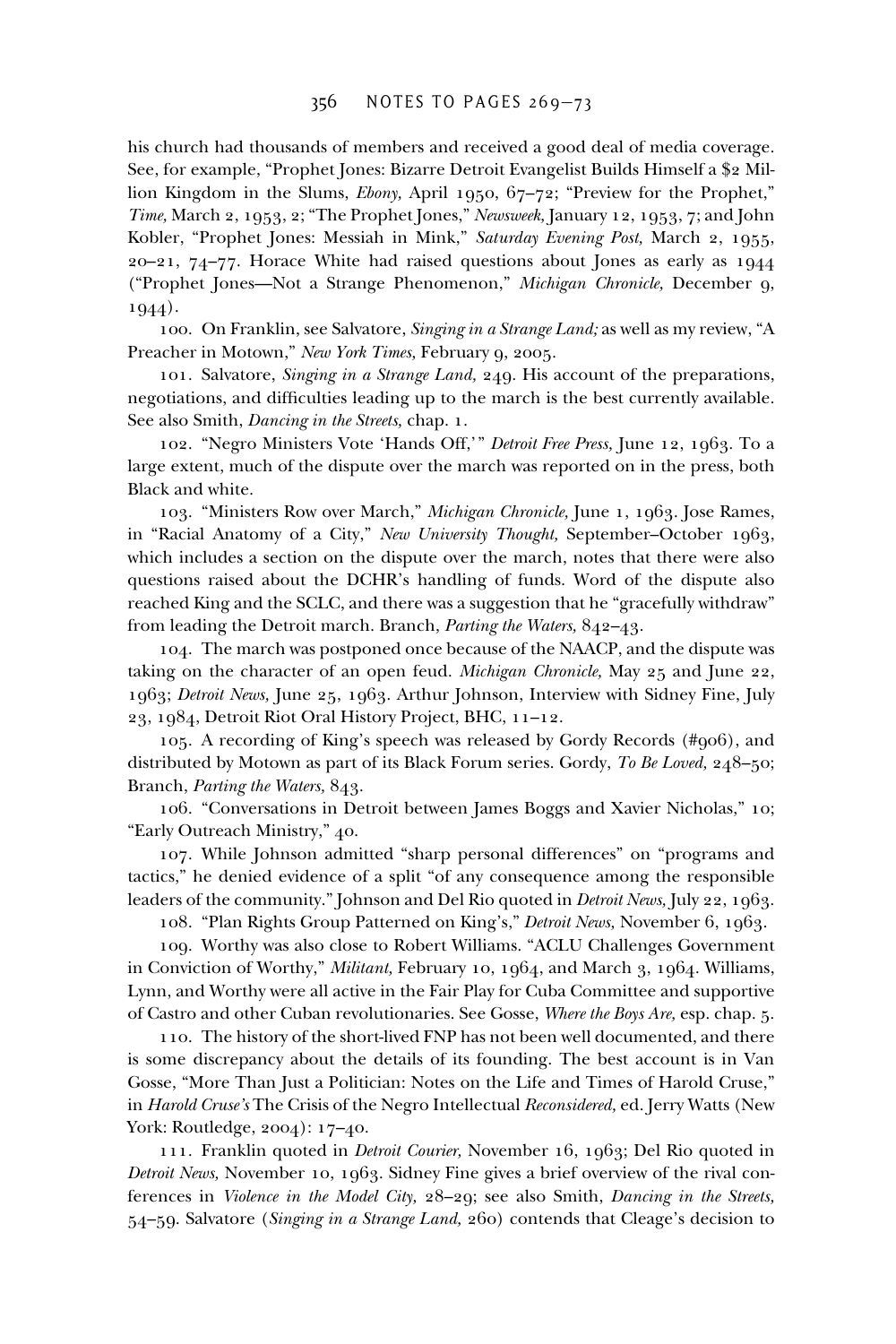resign from the DCHR was sudden, but contemporary sources suggest that the break had a longer gestation period. See "Cleage-Franklin Split Brewing for Long Time," *Michigan Chronicle,* November 2, 1963.

112. Reverend Franklin blamed the low turnout on confusion about times and locations. "Northern Negro Leadership Conference 'a Failure,'" *Detroit Courier,* November 16, 1963; *Detroit News,* November 10 and 11, 1963; "Conversations in Detroit between James Boggs and Xavier Nicholas," 10–11.

113. Salvatore, *Singing in a Strange Land,* 261. On Merritt and the alliance, see "Leaders 'Withdrew Support from Two 'Splinter' Groups," *Michigan Chronicle,* November 16, 1963; and "Franklin Tiffs with Merritt at Alliance," *Michigan Chronicle,* November 2, 1964.

114. "Message to the Grass Roots," in *Malcolm X Speaks,* ed. George Breitman (New York: Grove Weidenfeld, 1965): 3–17, quote on page 10. On the conference, see also GOAL, "Call to the Northern Negro Grass-Roots Leadership Conference to be held in Detroit, November 9–10," October 30, 1963; as well as "Resolutions Passed at the Northern Negro Grass Roots Leadership Conference, Detroit, Michigan, November 9–10, 1963," both in Breitman Papers, Box 48:2, RFW-NYU. For coverage of the conference, see "Malcolm X Blasts 'Big Six,'" *Michigan Chronicle,* November 16, 1963.

115. Sterling Gray, "Man of the Year: Reverend Albert B. Cleage, Jr., Architect of a Revolution," *Liberator,* December 1963, 8. Dan Watts and Gray of the *Liberator* staff attended the conference and reported on it. Recordings of the proceedings are available in the Audio and Visual Division of ALHUA.

116. Cleage quoted in ibid., 9. Gray attempts to smooth over the distinction between land and power: "Power or land, power AND land, the Northern revolution was on." On Cleage's rejection of the RNA, see "Reverend Cleage Tells You about Negro Separatism," *Detroit Free Press,* September 1, 1968. See also Milton R. Henry, "An Independent Black Republic in North America," in *Black Separatism and Social Reality: Rhetoric and Reason,* ed. Raymond L. Hall (New York: Pergamon, 1977), 33–40.

117. The debate between Breitman and Cleage took place on February 24, 1967, and was reprinted as, "Myths about Malcolm X: Two Views," *International Socialist Review,* September–October 1967, 33–60. Also see Breitman's *The Last Year of Malcolm X: The Evolution of a Revolutionary* (New York: Pathfinder, 1967). On Cleage's previous appearance, see "Rev. Cleage Speaks at Socialist Forum," *Michigan Chronicle,* September 15, 1962.

118. Lynn quoted in Van Gosse, "More than Just a Politician," 29.

119. Boggs's letter to Lynn quoted in Lynn *There Is a Fountain,* 185. This was also the critique that Harold Cruse presented, a critique based on the relationship to white leftists and the essentially "integrationist" outlook of the party's founders. Cruse, *Crisis of the Negro Intellectual: A Historical Analysis of the Failure of Black Leadership* (New York: Quill, [1967] 1984), 414–16.

120. The correspondence between Breitman [GB] and Worthy [WW] about Cleage begins in July with a letter in which Breitman notes the swift change in Cleage's stature over the previous year and mentions that Cleage is a good FNP candidate because "he doesn't give a damn about the Democratic Party." GB to WW, July 27, 1963. The meaning of an all-Black party is discussed in GB to WW, August 30, 1963. On Boggs, see WW to GB, August 4, 1963; on Tripp and others from UHURU,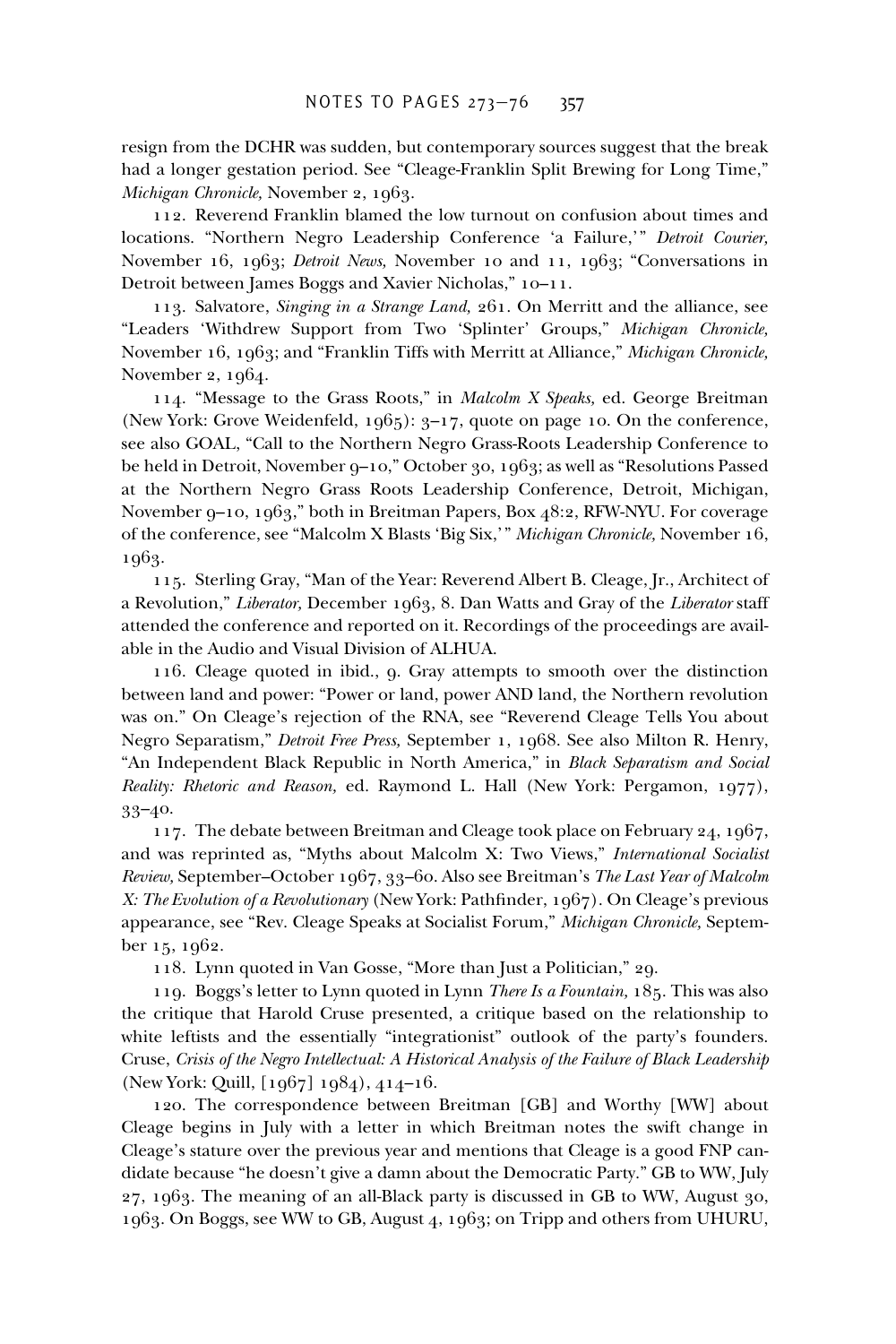GB to WW, August 19, 1963; on the difficulty with being Worthy's representative, GB to WW, August 19, 1963; and on problems with getting Cleage to commit to the FNP, GB to WW, September 19 and 20, 1963. All these letters are in Breitman Papers, Box 47, RFW-NYU.

121. GB to WW, August 19, 1963, Breitman Papers, Box 47, RFW-NYU.

122. "Fact Sheet on the Freedom Now Party Candidates, Nov. 3, 1964 Elections," Ernest C. Smith Collection, Box 1, ALHUA.

123. Vaughn was still angry about his defeat as well. See, for example, "Jackie Vaughn Takes Potshot at Van Antwerp," *Michigan Chronicle,* October 5, 1963.

124. Editorial, *Michigan Chronicle,* September 28, 1963; "Van Antwerp's 'No' on Housing Bill Hit," *Michigan Chronicle,* October 5, 1963; "NAACP Asks Court to Halt Racists," *Michigan Chronicle,* September 14, 1963; Fine, *Violence in the Model City,* 59–61; Sugrue, *Origins of the Urban Crisis,* 227–29; Ravitz, Interview with Sidney Fine, Detroit Riot Oral History Project, July 26, 1985, BHC, 19–20.

125. There is a written copy of Cleage's text in Ernest C. Smith Papers, Box 1, ALHUA, but the audio recording is much richer and Cleage strays from his text. The audio version, available at ALHUA as part of the James and Grace Lee Boggs Collection, is also good for getting a sense of how humorous Cleage could be when addressing a crowd.

126. SWP (Resolution), *Freedom Now: New Stage in the Struggle for Negro Emancipation* (New York: Pioneer, 1964). On the internal debate between Breitman and fellow party member A. Philips (Art Fox), see "Breitman's Ballistics: Comments in the Michigan Freedom Now Party" (n.d.), Breitman Papers, Box 47:14, RFW-NYU.

127. "The DeBerry-Shaw Ticket Stands for Freedom Now," *Militant,* June 13, 1964. The SWP also backed Black Marxist Paul Boutelle for New York's City Council. "Freedom Now Enters Race in Harlem," *Militant,* August 10, 1964; "Vote Socialist," *Michigan Militant,* November 6, 1964.

128. "Negro Ministers Here Hit Rights Move Violence," *Michigan Chronicle,* April 15, 1964.

129. "GOAL Members Asked to Join 'Freedom Now' Petition Drive," *Michigan Chronicle,* March 28, 1964; "Dexter Baptist Turns Down Freedom Now Meeting," *Michigan Chronicle,* March 21, 1964; *Detroit News,* March 16, 1964.

130. "Rev. Charles A. Hill Stands on His Record," *Michigan Chronicle,* November 18, 1967.

131. At the same time, Cleage often spoke at SWP Forums in Detroit and New York. "Rev. Cleage to Speak on FNP at Two New York Meetings," *Militant,* May 11 and 21, 1964.

132. County of Wayne, State of Michigan, "Official Statement of Votes Cast at the General Election, November 3, 1964," in Ernest Smith Collection, Box 1, ALHUA.

133. "Results Reveal a New Negro Vote," *Michigan Chronicle,* September 18, 1965; *Michigan Chronicle,* July 3, September 4 and 11, August 14 and 28, October 2 and 30, and November 6, 1965.

134. The particulars of Detroit's TAP program are beyond the scope of my narrative. For a detailed study of its structure, see Sidney Fine, *Violence in the Model City,* chap. 4; Mayor's Committee for Community Renewal, *Total Action against Poverty* (Detroit, 1964); and Special Committee to Investigate Irregularities in the Total Action against Poverty Program in the City of Detroit, *Examination of the War on*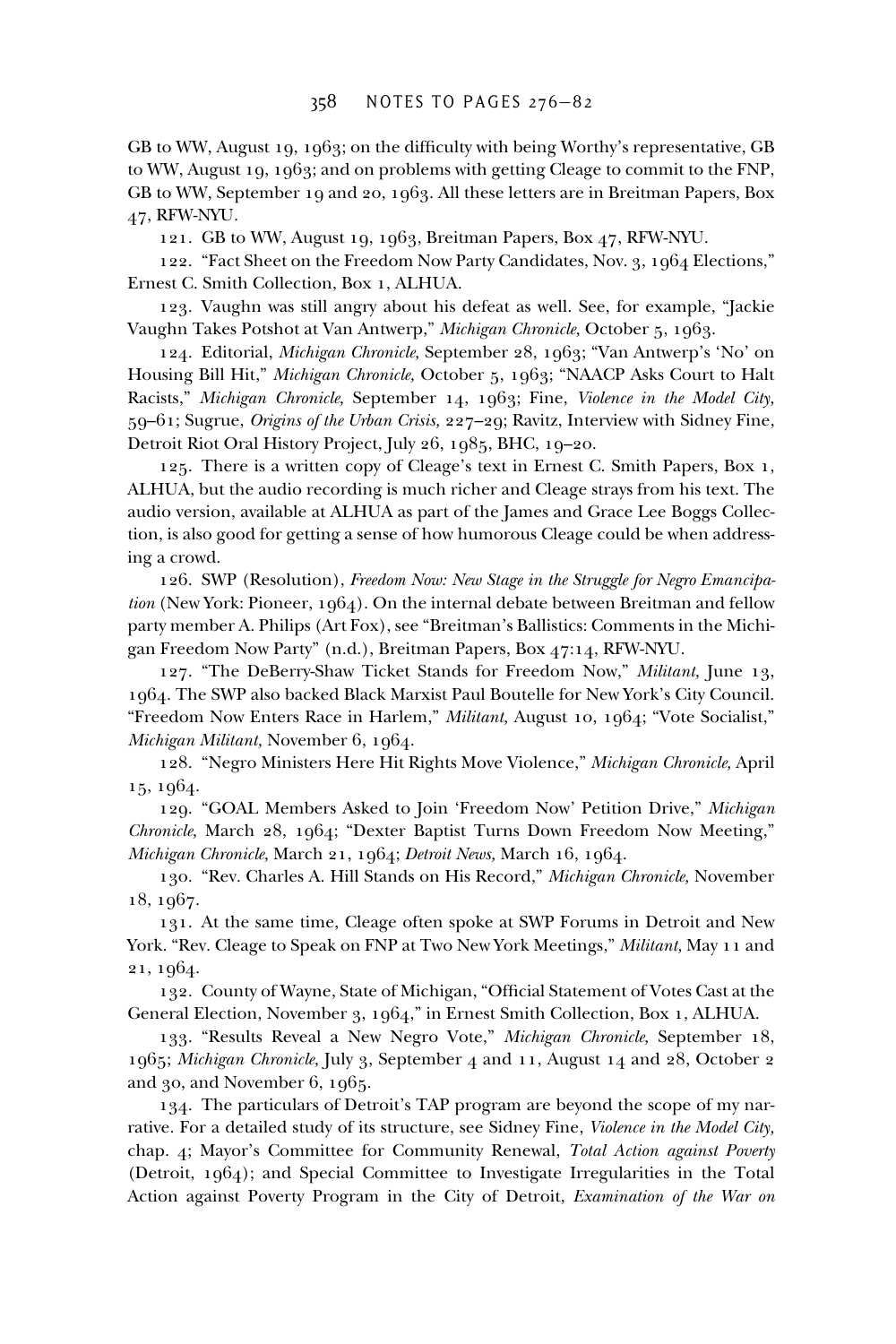*Poverty,* 74th Cong., regular sess., 1968 (Washington, DC: Government Printing Office,  $1968$ ).

135. "Detroit's Militant Rights Groups Aim for Political Power," *Detroit News,* February 28, 1965; Grace Lee Boggs, "New Direction for CORE," *Michigan Chronicle,* August 7, 1965.

136. August Meier and Elliott Rudwick, *CORE: Study in the Civil Rights Movement, 1942–1968* (New York: Oxford University Press, 1973), 205–6, 305. This change of direction was not peculiar to Detroit but was part of a national trend, which Meier and Rudwick discuss at some length. Moreover, community work was the hallmark of SNCC. See Doug McAdam, *Freedom Summer* (New York: Oxford University Press, 1988); and Clayborne Carson, *In Struggle: SNCC and the Black Awakening of the 1960s* (Cambridge: Harvard University Press, 1981).

137. The WCO had sent representatives to Chicago to observe Alinsky's method. In the fall of 1965, the WCO was engaged in raising funds to bring Alinsky to Detroit for five days to serve as a consultant. *Michigan Chronicle*, October 2, 1965.

138. Jessie R. Baclis, "Minority Report regarding West Central Organizing Committee" (n.d.), DCCR, III, Box 21, ALHUA; Alinsky, *Reveille for Radicals;* Finks, *The Radical Vision of Saul Alinsky.*

139. Baclis, "Minority Report." See also James F. Findley, *Church People in the Struggle: The National Council of Churches and the Black Freedom Movement* (New York: Oxford University Press, 1993).

140. WCO, *A People's Union: The Self-Determination of Neighborhood Groups* (Detroit: WCO, 1966); *Detroit News,* August 15, 1965.

141. "WCO Pickets Police," *Michigan Chronicle,* December 6, 1965.

142. "House on Hobart Street," *West Central Action News,* November 24, 1966; *Detroit Free Press, November 16, 1966; DCCR, "Inter-office Correspondence-WCO"* (August 10, 1966), DCCR Collection, Box 21, ALHUA; Fine, *Violence in the Model City,* 63–64, 171–72.

143. Cockrel Interview with Fine, BHC, 6.

144. Freeman quoted in *Detroit Free Press,* September 8, 1968.

## CONCLUSION

The opening quotation is from the *Detroit Free Press,* September 28, 1966. Carmichael, then head of SNCC, spoke at Cleage's Shrine of the Black Madonna on September 27, 1966, to a crowd of more then a thousand. See also the *Detroit News,* September 28, 1966.

1. I have no intention of adding to the volumes of literature on Detroit's rebellion. The best comprehensive study is Sidney Fine, *Violence in the Model City;* see also *The Kerner Report: The 1968 Report of the National Advisory Commission on Civil Disorders* (New York: Pantheon, [1968] 1988).

2. Ravitz Interview with Fine, BHC, 6–7.

3. Fine, *Violence in the Model City,* chaps. 3 and 4; Darden et. al., *Detroit,* chap. 3.

4. "Early Outreach Ministry," 41–42.

5. Materials on the original chancel stained glass window were supplied by Paul Lee, the unofficial historian of the shrines and the Pan African Orthodox Christian Church, in an e-mail exchange, April 9, 2005, in my possession. When members of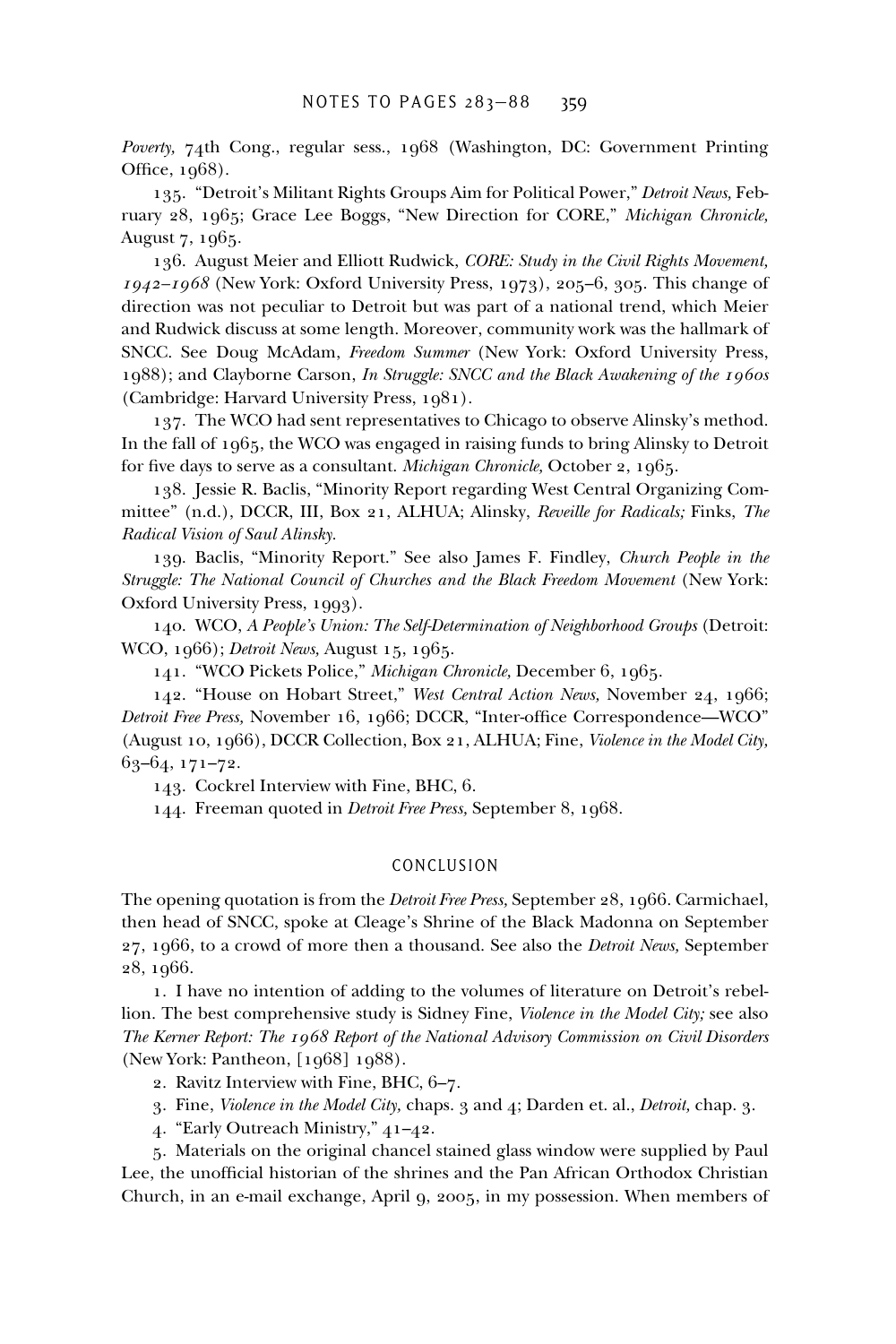the departing church, Brewster-Pilgrim, asked to take the stained glass window with them, Cleage offered to sell it to them. The glass remained. Kimathi, interview with author.

- 6. Dowdell quoted in *Detroit Free Press,* March 25, 1967.
- 7. Paul Lee to author, e-mail exchange, April 4, 2005.

8. The following year, in 1968, Dowdell was indicted on charges of forging twenty thousand-dollar savings bonds and attempting to pass them. In 1970 he fled to Sweden, where he successfully fought extradition efforts by the U.S. government. While in Sweden he kept in contact with members of the League of Revolutionary Black Workers and established its Solidarity Committee. Ken Cockrel and Luke Tripp visited Dowdell in Sweden in 1970. Georgakas and Surkin, *Detroit: I Do Mind Dying,* 121–22; "Sweden Refuses to Return Detroit Artist for Trial," *Detroit News,* June 16, 1971, and related stories on March 16 and 22, 1971; *Detroit Free Press,* March 17, 1971.

9. Cleage, "The Resurrection of the Nation," in *The Black Messiah,* 85. The prayer for Dowdell and Baker is not included in the published version of the sermon, but it is in the original recording, "'Resurrection' (Unveiling of the Black Madonna), March 26, 1967," copy supplied courtesy of James W. Ribbron, a longtime member of the shrine.

10. Cleage quoted in Alex Poinsett, "The Quest for a Black Messiah," *Ebony,* March 1969, 176. In various sections of the sermons collected in *The Black Messiah,* Cleage gives detailed historical reasoning to support his claim. Other Black theologians, such as James Cone and J. Deotis Roberts, were less convinced of the literal Blackness of Christ and took a more symbolic approach. See Kelly Brown Douglas's discussion of this debate in *The Black Christ* (Maryknoll, NY: Orbis, 1994), chap. 3; as well as Theo Witvliet, *The Way of the Black Messiah: The Hermeneutical Challenge of Black Theology as Black Liberation* (Oak Park, IL: Meyer Stone, 1987). As Kelly Brown Douglas notes, there is no ample evidence to suggest that Cleage was on the right track, that Jesus was dark skinned, or that the early Israelite tribes to which Jesus was ancestrally linked were "a mixed group of people with African connections" (*The Black Christ,* 79). See also Cain Felder, *Troubling Biblical Waters: Race, Class, and Family* (Maryknoll, NY: Orbis, 1989).

11. Cleage, *The Black Messiah,* 92–94; also Hubert Maultsby, "Paul, Black Theology, and Hermeneutics," *Journal of the Interdenominational Theological Center* 32 (spring 1976): 49–64. Similarly, Williams held Paul responsible for distorting the revolutionary message of the historical Jesus. On Williams's theology, see Belfrage, *A Faith to Free the People.*

12. On the 1964 hearings about Cleage's political and theological views, see Ward, *Prophet of a Black Nation,* 146–55.

13. On Garveyism and the African Orthodox Church, see Burkett, *Garveyism as a Religious Movement;* Wilmore, *Black Religion and Black Radicalism,* 145–52; "Negroes Acclaim a Black Christ," *New York Times,* August 6, 1924; and Elijah Muhammad, *The True History of Jesus* (Chicago: Coalition for the Remembrance of Elijah Muhammad, 1992). Muhammad Ali quoted in Stephen Prothero, *American Jesus: How the Son of God Became a National Icon* (New York: Farrar Straus Giroux, 2003), 214; Malcolm X's statement to *Playboy* (March 1963) quoted in Prothero, *American Jesus,* 215.

14. On Johnson, see Samella Lewis, *African America Art and Artists* (Berkeley: University of California Press, 1990), 88–95; a photo reproduction of *Lamentations,* which is now part of the National Collection of Fine Arts at the Smithsonian, appears on page 93.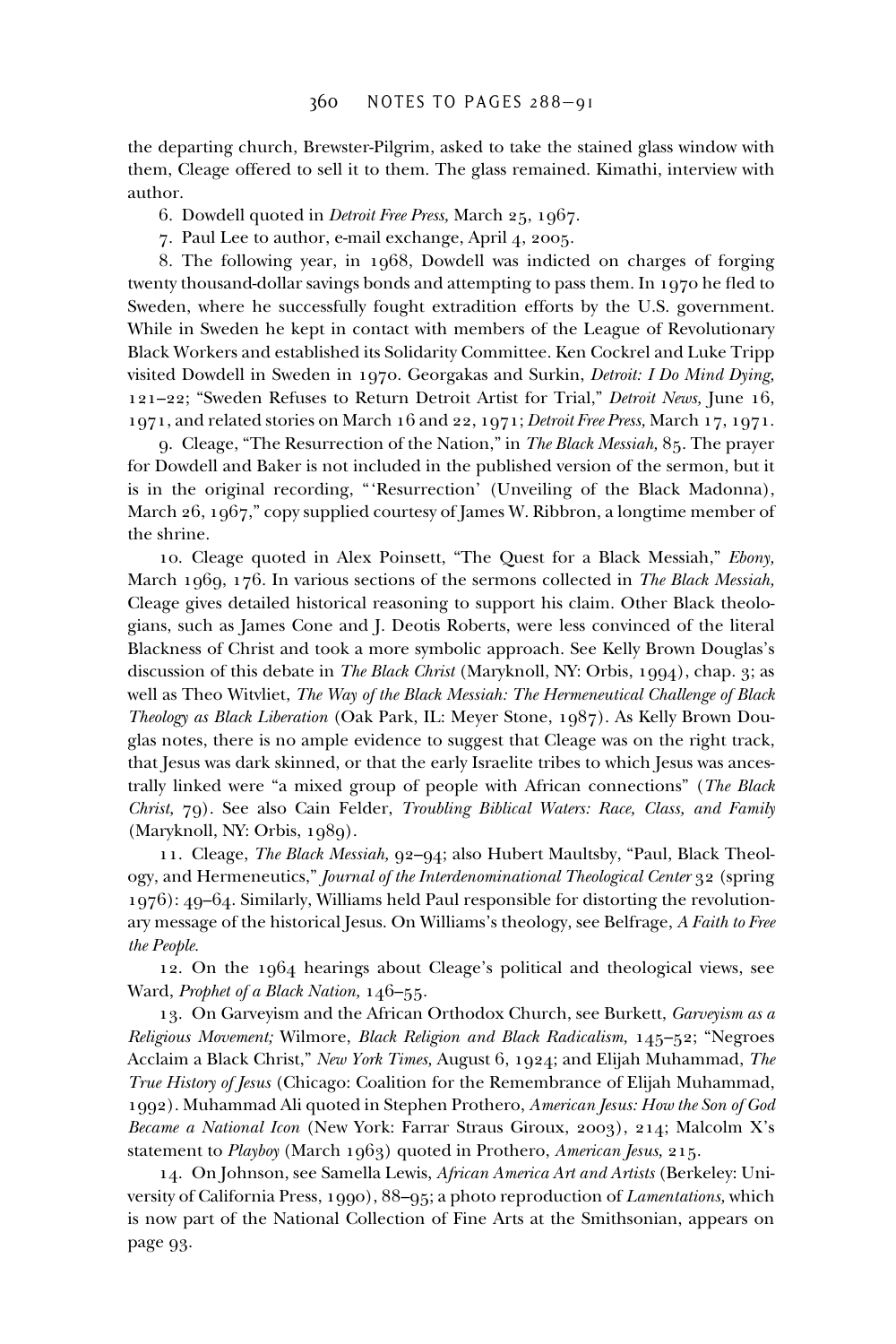15. On Cullen's poetry, especially "The Black Christ," see Qiana Whitted, "In My Flesh I See God: Ritual Violence and Racial Redemption in 'The Black Christ,'" *African American Review* 38:3 (fall 2004): 379–94. See also Prothero, *American Jesus,* 220–22; Gerald Early's introduction to *My Soul's High Song: The Collected Writings of Countee Cullen,* ed. Gerald Early (New York: Anchor Books, 1991), which includes "The Black Christ"; and Alan R. Shucard, *Countee Cullen* (Boston: Twayne, 1984). On Hughes, see Rampersad, *The Life of Langston Hughes,* 224–26; the poem itself appears on page 224.

16. "Black Christ Returns to Church," *Africa News Service,* October 25, 2004; "Black Christ Painting Found in a Basement," *Electronic Mail and Guardian,* July 31, 1997, http://www.chico.mweb.co.za/mg/art/reviews/97; "Painting That Depicts a Black Christ Returned to South Africa," *Jet,* November 24, 1997, 25.

17. Robeson's identification with the Welsh is discussed in Martin Bauml Duberman, *Paul Robeson: A Biography* (New York: Ballantine, 1989), 191, 227–28, 414.

18. The description of the Cardiff window is taken from Whitted, "In My Flesh I See God," 10.

19. Alex Poinsett, "The Quest for the Black Christ," *Ebony,* March 1969, 170–78; also "Artists Portray a Black Christ," *Ebony,* April 1971, 177–80. A picture of the Black Christ was published on the front page of the *Michigan Chronicle* on August 5, 1967.

20. Cleage, *Black Christian Nationalism,* xxxiv.

21. "Constitution of the Inner-City Organizing Committee," October 2, 1966, Boggs Collection, Box 5:7, ALHUA; also "Detroit: Birth of a Nation," *National Guardian,* October 7, 1967, in which the Boggses also discuss the importance of Cleage as "the first Christian minister who has become a leading black nationalist spokesperson."

22. Murray Kempton, "The Black Manifesto," *New York Review of Books,* July 10, 1969, electronic version, http://www.nybooks.com/articles/11266. On Cleage and Rennie Freeman's role in IFCO, see Ward, *Prophet of a Black Nation,* 192–95.

23. "Militants Go It Alone," *Detroit Daily Press* [issued during a *Free Press* strike in 1968], January 6, 1968.

24. The writings of these and other Black theologians have been collected in *Black Theology: A Documentary History, 1966–1979,* ed. Gayraud S. Wilmore and James Cone (Maryknoll, NY: Orbis, 1979); see also Wilmore, *Black Religion and Black Radicalism,* chap. 8.

25. Leon W. Watts, "The National Committee of Black Churchmen," *Christianity and Crisis,* November 2, 1970, 237–43. As Wilmore and Cone note, Cleage was active in the beginning but later renounced the committee for its "Black schoolmen's" approach to theology "written for a white audience." Cleage quoted in Wilmore and Cone, *Black Theology,* 67.

26. See, for example, Herbert O. Edwards, "Black Theology and Liberation Theology," in Wilmore and Cone, *Black Theology,* 516–30; and George Cummings, *A Common Journey: Black Theology (USA) and Latin American Liberation Theology* (Maryknoll, NY: Orbis, 1993).

27. Cleage, *Black Christian Nationalism,* xvii. See also Kelly Brown Douglas's interesting comparison of the figure of the Black Christ in the theologies of Cleage, Cone, and J. Deotis Roberts (*The Black Christ,* chaps. 3 and 4).

28. "Detroit Courting Negro Militant," *New York Times,* August 13, 1967; "New Black Establishment Insists It Gives the Order," *Michigan Chronicle,* August 19, 1967; see also *Michigan Chronicle,* August 26, 1967. On the City-Wide Citizens Action Com-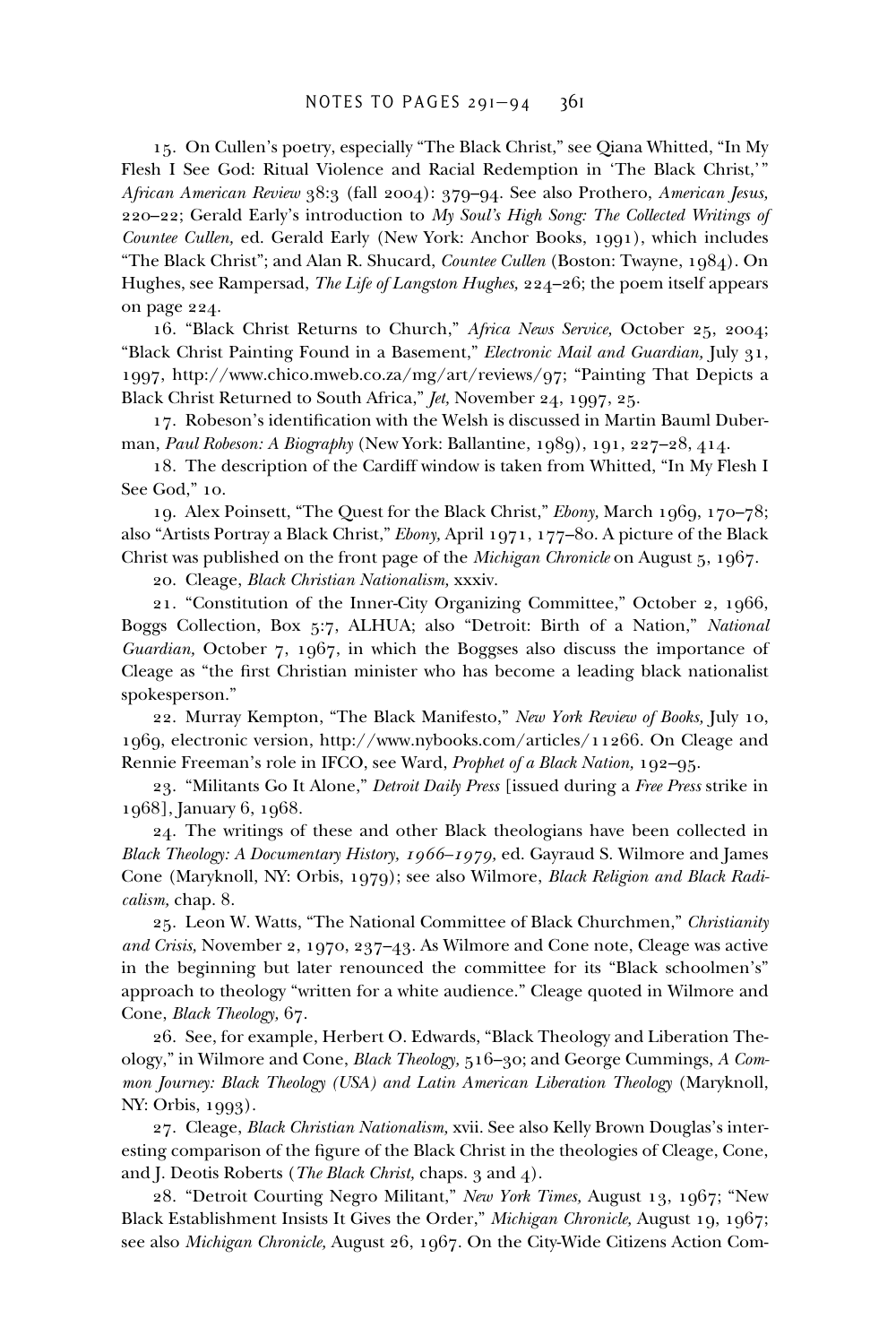mittee as part of a larger national trend, see "Negroes See Riots Giving Way to Black Activism in the Ghetto," *New York Times,* October 21, 1968; see also Fine, *Violence in the Model City,* chap. 16.

29. See, for example, Cleage, "What Kind of Unity," August 19, 1967; and his first column, "We Must Control Our Community," *Michigan Chronicle*, August 12, 1967.

30. On the New Detroit Committee see Fine, *Violence in the Model City,* chaps. 13 and 14; and Thompson, *Whose Detroit?* 73–88.

31. Cleage, "Self-Determination and Accountability," *Michigan Chronicle,* January 13, 1968. See also "Traditional Leadership, Corporations Get a Slap," *Michigan Chronicle,* January 13, 1968 and January 4, 1968; and Cleage's column, January 6, 1969.

32. *The Black Manifesto,* reprinted in Wilmore and Cone, *Black Theology,* 80–89. See also Robert S. Lecky and H. Elliott, eds., *The Black Manifesto* (New York: Sheed and Ward, 1969); Arnold Schuster, *Reparations: The Black Manifesto and Its Challenge to White America* (Philadelphia: Lippincott, 1970); and *The Political Thought of James Forman,* ed. Black Star Publishing Staff (Detroit: Black Star, 1970).

33. Freeman to James Boggs, NBEDC [National Black Economic Development Conference] Materials, August 4, 1969, Boggs Papers, Box 3, ALHUA. Dan Georgakas and Marvin Surkin discuss the conference and the connections between the resulting organization and the League of Revolutionary Black Workers in *Detroit: I Do Mind Dying,* 94–99. See also Wilmore, *Black Religion and Black Radicalism,* 202–9; and Thompson, *Whose Detroit?* 89–90, 97.

34. On the reaction of white churches to *The Black Manifesto,* see Murray Kempton, "The Black Manifesto;" Gayraud S. Wilmore, "The Church's Reaction to the Black Manifesto," in Georgakas Collection, Box 1, ALHUA; and Thomas A. Johnson, "Blacks Press Reparations Demands," *New York Times,* June 10, 1970.

35. Sheila Murphy Cockrel in Mast, *Detroit Lives,* 182.

36. Hamlin in Mast, *Detroit Lives,* 86–87; also Thompson, *Whose Detroit?* chaps. 6 and 7.

37. "BWC Leader Looks at Past, Sees New Strategy," *Guardian,* February 28, 1973. In Marxist-Leninist terms, the "street force" is comparable to the Black lumpen proletariat, a potential revolutionary force. Boggs, who continued to define Black power in strictly anticapitalist terms, continued to exert an influence on Black radicalism in Detroit. Boggs, "Black Power: A Scientific Concept," *Liberator*, April 1967; Boggs, John Williams, and Charles Johnson, "The Myth and Irrationality of Black Capitalism" (n.d.), position paper prepared for the Black Economic Development Conference, James and Grace Lee Boggs Papers, Box 4, ALHUA.

38. Edward Lee, "Whoever Heard of Bongo Drums on the Picket Line?" (n.d.), James and Grace Lee Boggs Papers, Box 5, ALHUA.

39. For a history of the league's "outreach" work, as well as its labor activism, see James A. Geschwender, *Class, Race, and Worker Insurgency,* esp. chap. 7; Georgakas and Surkin, *Detroit: I Do Mind Dying;* and Thompson, *Whose Detroit?*

40. For the league's derogatory view of the Panthers and their preemptive organizing, see Geschwender, *Class, Race, and Worker Insurgency,* 140–43.

41. Ernie Allen, "Dying from the Inside: The Decline of the League of Revolutionary Black Workers," in *They Should Have Served That Cup of Coffee,* ed. Dick Cluster (Boston: South End Press, 1979), 71–111.

42. Thompson, *Whose Detroit?* 201–3; *Detroit News* August 18, 1973.